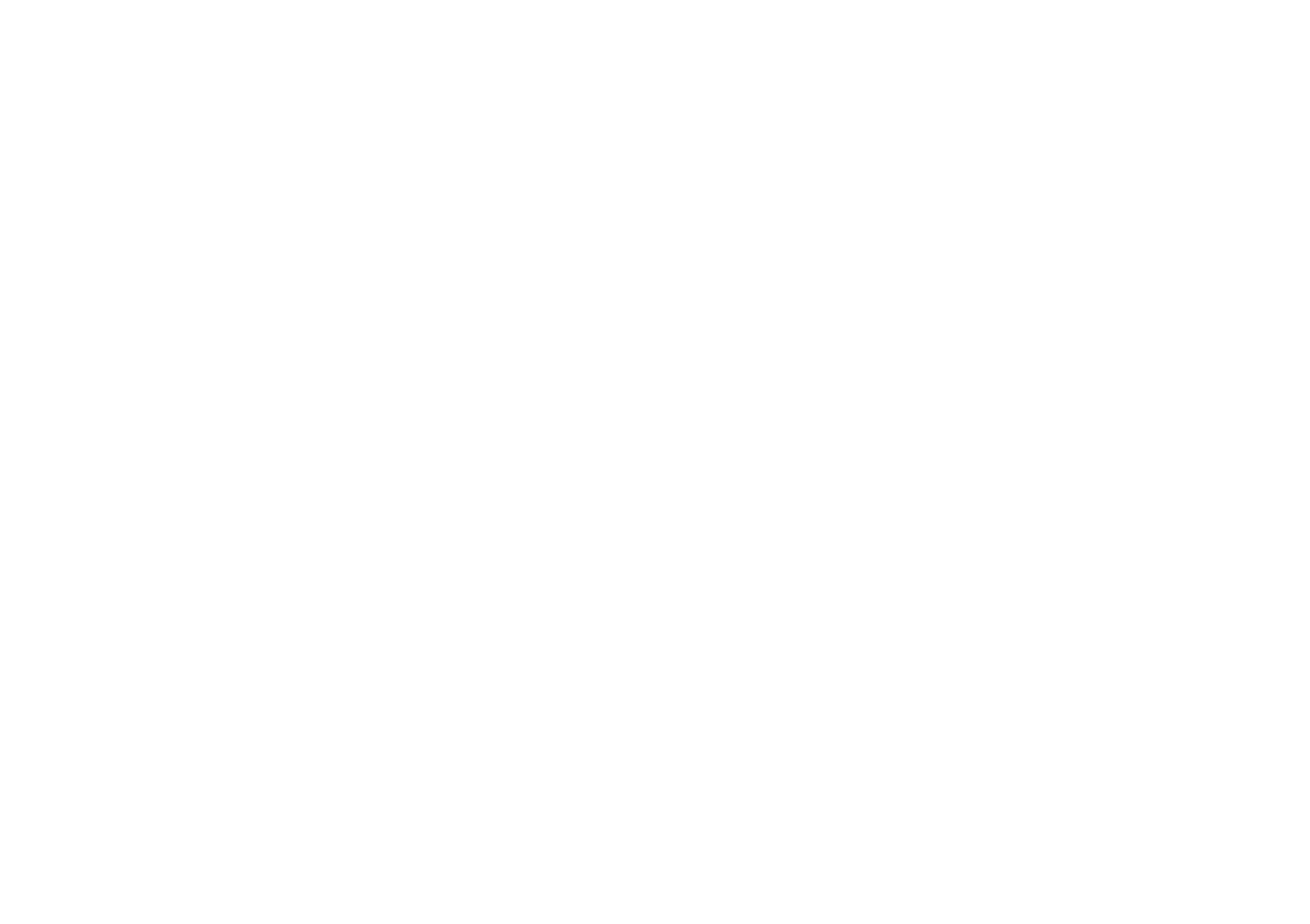**Bank of Ireland** 2019 Credit Presentation

# Bank of Ireland **Overview**

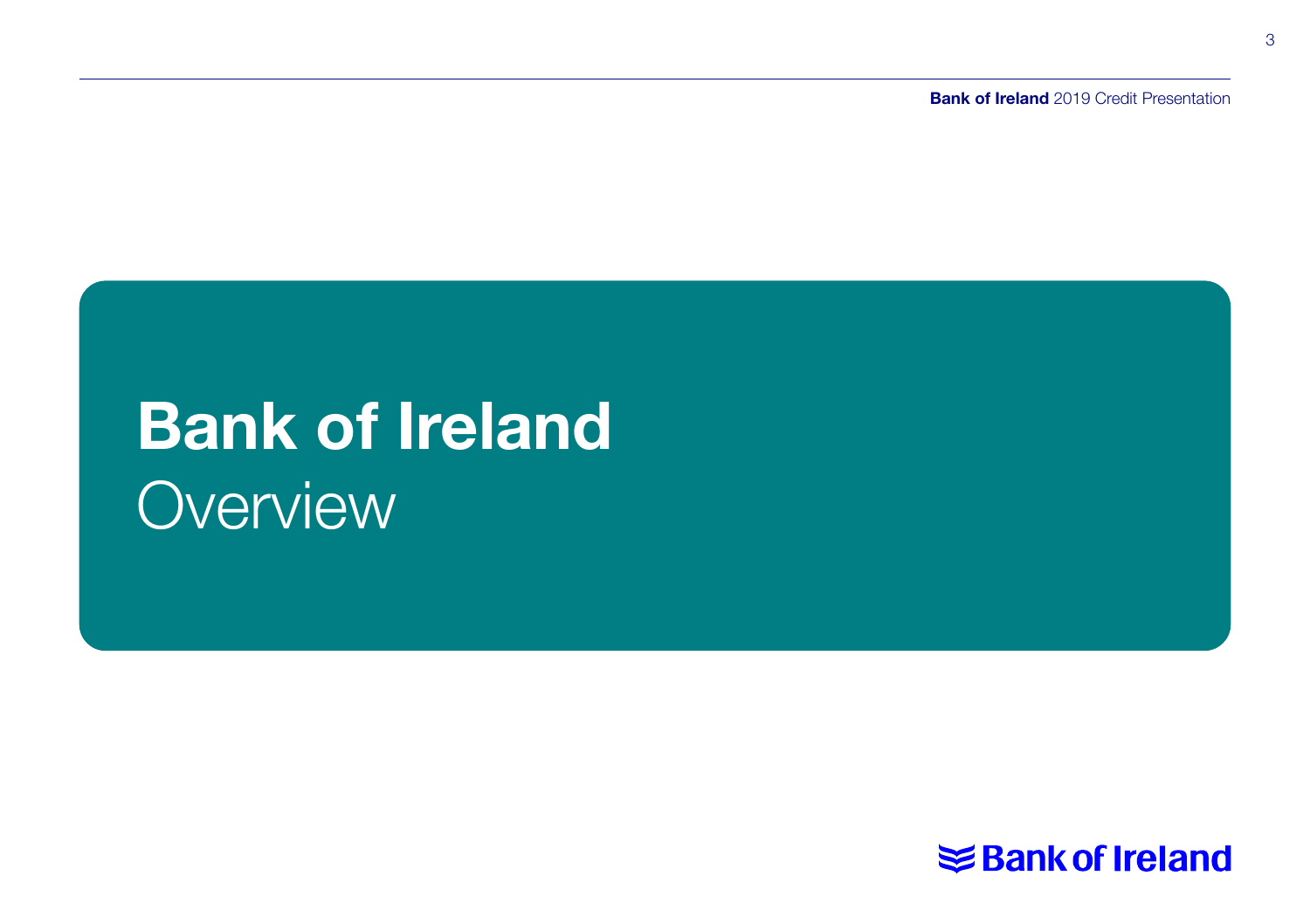# 2019 Highlights

| <b>Profitability</b>  | €758m<br>Underlying profit<br>before tax | Stable net interest income; NIM of 2.14%<br>٠<br>Costs reduced by €67m (4%)<br>$\bullet$<br>NPE ratio reduced by 190bps to 4.4%<br>٠                                                  |
|-----------------------|------------------------------------------|---------------------------------------------------------------------------------------------------------------------------------------------------------------------------------------|
| <b>Growth</b>         | €2.0bn<br>Net lending growth             | New lending up 3% to $€16.5$ bn<br>Irish mortgage market share of 24%; increased SME market share<br>11% income growth in Wealth and Insurance<br>$\bullet$                           |
| <b>Transformation</b> | 4%<br><b>Reduction in costs</b>          | Cost reduction delivered in each of the last four reporting periods<br>$\bullet$<br>UK making progress on 'invest, improve and reposition' strategy<br>New digital platforms launched |
| <b>Capital</b>        | 13.8%<br>CET1 increased<br>by 60bps      | Organic capital generation of 170bps<br>Unlocked additional 40bps through capital initiatives<br>Dividend increased by 9% to 17.5c per share ( $€189m$ )<br>٠                         |

# **Shank of Ireland**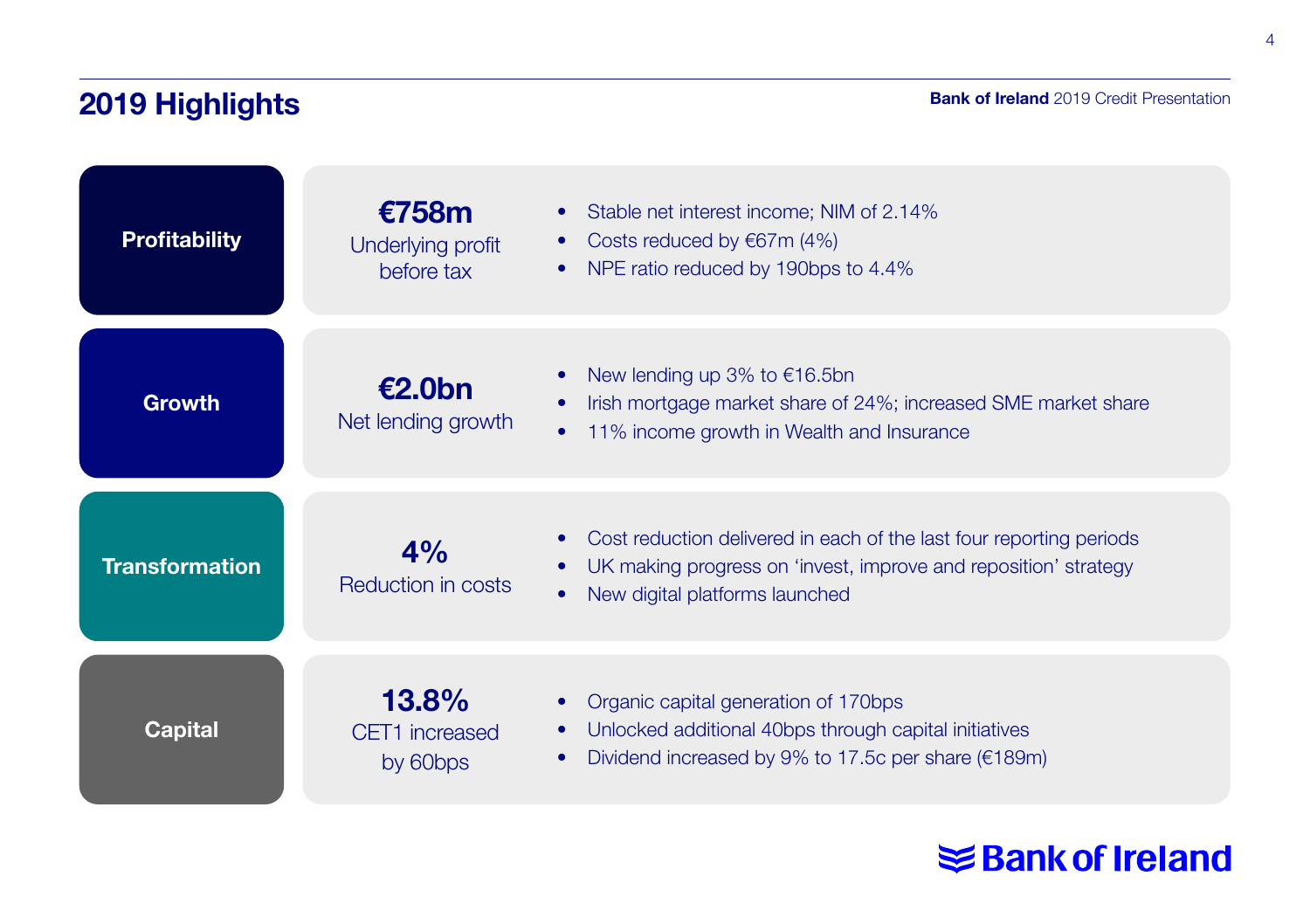### Economic and interest rate outlook

Bank of Ireland 2019 Credit Presentation



- Irish economy continues to expand
- Economic fundamentals in our home market remain supportive although Brexit related uncertainties persist
- Labour market dynamics are strong



- Moderate GDP growth forecast
- Unemployment rate remains low
- Competitive dynamics have intensified in the mortgage market



- Euro and sterling interest rates are expected to remain at historically low levels for a number of years
- $\bullet$  Inflation<sup>4</sup> remains low in the Euro area (1.2%) and the UK (1.8%)
- Negative rates increasingly becoming a feature of Corporate and SME deposit market

### Sources: Bank of Ireland Economic Research Unit; CSO; ONS; Bloomberg; Eurostat 1 Annual real growth

- 
- <sup>2</sup> Market derived forecasts for the ECB deposit rate at end year  $\frac{3}{4}$  Market derived forecasts for the BoE Bank rate at end year  $\frac{4}{4}$  Euro area HICP and UK CPI, 2019 annual average rate
- 
-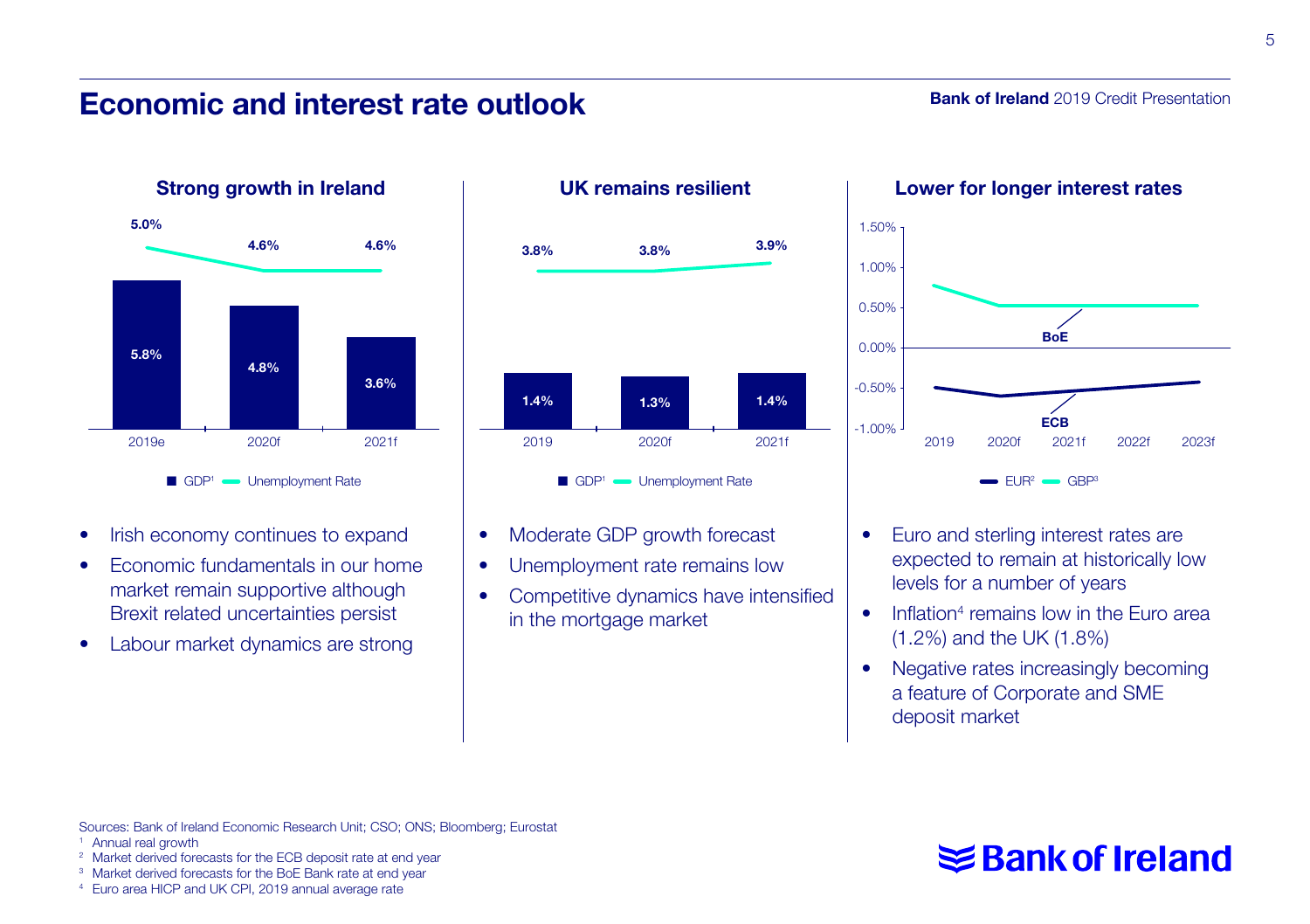## Continued to deliver on our strategic priorities throughout 2019

# Transform the Bank  $\mathbb{S}^3$  Serve customers brilliantly  $\mathbb{R}^3$  Grow Sustainable Profits  $\frac{1}{2}$   $\frac{1}{2}$   $\frac{1}{2}$   $\frac{1}{2}$   $\frac{1}{2}$   $\frac{1}{2}$   $\frac{1}{2}$   $\frac{1}{2}$   $\frac{1}{2}$   $\frac{1}{2}$   $\frac{1}{2}$   $\frac{1}{2}$   $\frac{1}{2}$   $\frac{1}{2}$   $\frac{1}{2}$   $\frac{1}{2}$   $\frac{1}{2}$   $\frac{1}{2}$   $\frac{1}{2}$   $\frac{1}{2}$   $\frac{1}{2}$   $\frac{1}{2}$   $\circ$   $\circ$

voice of customer in our businesses

• Colleague engagement of 60%, up 10% since 2017; Culture Embedding Index up 11% since 2018

*දි*විදි

Culture Systems Business Embedding

**Business** model

- New payments infrastructure; new customer digital platforms (Mobile App, Wealth and Insurance); 40% increase in robotics automation
- Exit from credit cards, ATMs and current accounts in the UK
- Agile working has reduced our property footprint by c.30% over the last two years

Leading supporter of home building and buying in Ireland; approved facilities supporting c.9,000 new homes in Ireland

**Investing in** digital and physical channels

New brand strategy

- Customer Effort Score up 13 points
- Customer complaints down 29%
- Ireland's first Financial Wellbeing programme launched
- New brand strategy rolled out

#### Net Lending growth of €2.0bn

**Efficient** business

- SME and Life market share growth: business income up 6%
- NPEs reduced by €1.5bn; NPE ratio of 4.4%
- Costs down 4%; cost income ratio reduced by 2%
- Organic capital generation of 170bps; CET1 ratio up 60bps
- Dividend increased by 9%

#### **Bank of Ireland** 2019 Credit Presentation



profitability





Robust capital position **Sustainable** dividends

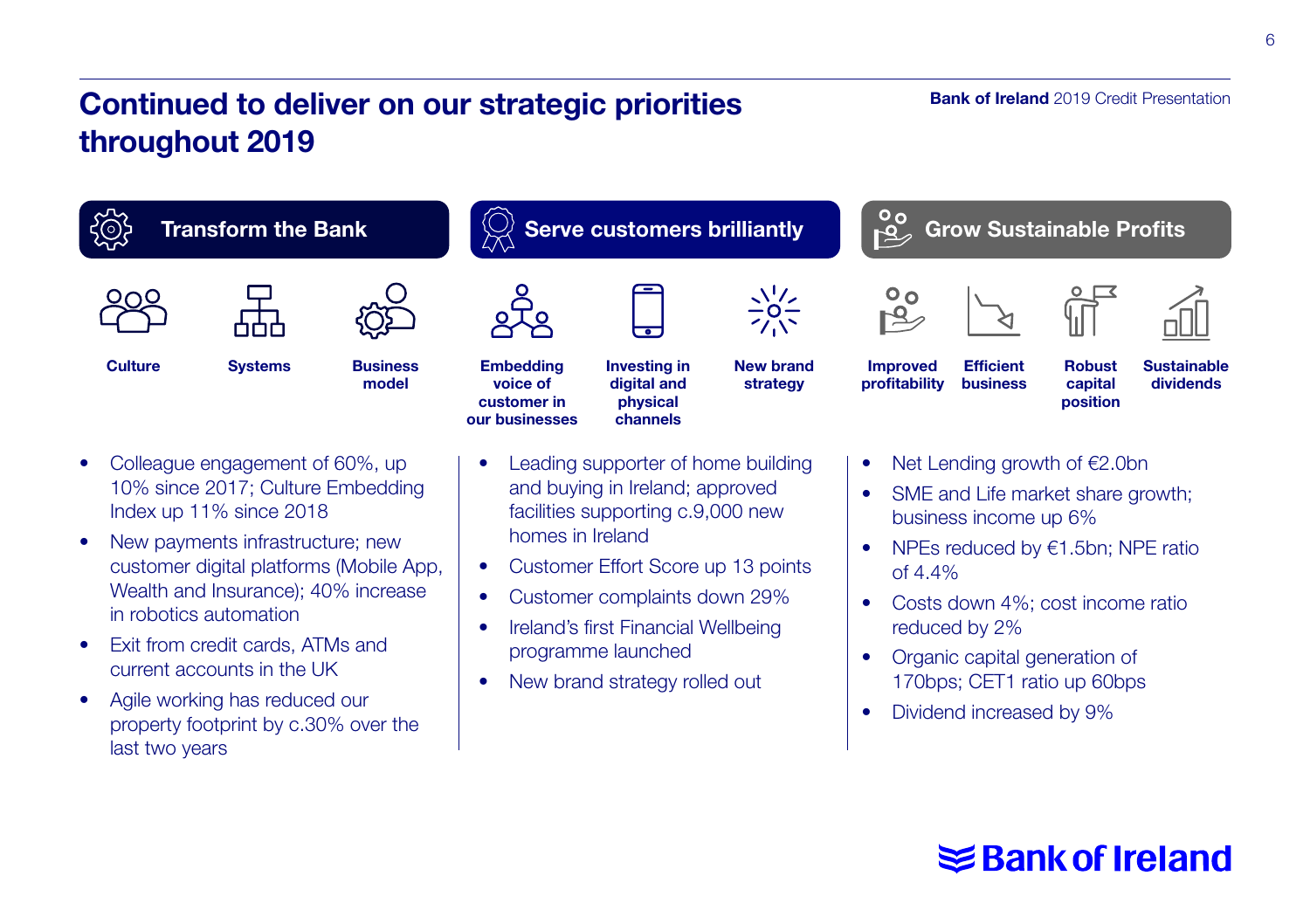### Responsible and Sustainable Business

- Signatory to the UN Principles for Responsible Banking
- Enhanced board and management governance to drive our RSB agenda; supported by a framework of robust policies across key areas
- Good progress on environmental and social aspects

### **Bank of Ireland** 2019 Credit Presentation



| <b>Supporting the low-</b>                                                                                                                                                                                                                                                                                                                                                                                                  | <b>Enabling customers</b>                                                                                                                                                                                                                                                                                                   | <b>Enabling colleagues</b>                                                                                                                                                                                                                                                                            | <b>Enabling communities</b>                                                                                                                                                                                                                                                |
|-----------------------------------------------------------------------------------------------------------------------------------------------------------------------------------------------------------------------------------------------------------------------------------------------------------------------------------------------------------------------------------------------------------------------------|-----------------------------------------------------------------------------------------------------------------------------------------------------------------------------------------------------------------------------------------------------------------------------------------------------------------------------|-------------------------------------------------------------------------------------------------------------------------------------------------------------------------------------------------------------------------------------------------------------------------------------------------------|----------------------------------------------------------------------------------------------------------------------------------------------------------------------------------------------------------------------------------------------------------------------------|
| carbon economy                                                                                                                                                                                                                                                                                                                                                                                                              | to thrive                                                                                                                                                                                                                                                                                                                   | to thrive                                                                                                                                                                                                                                                                                             | to thrive                                                                                                                                                                                                                                                                  |
| Launched €1bn Sustainable<br>Finance Fund; including<br>first Green Mortgage in Irish<br>market<br>40% reduction in carbon<br>$\bullet$<br>emissions intensity since<br>2011; 100% of our Irish<br>electricity procured from<br>renewable sources<br>Integrating climate risk into<br>٠<br>our risk frameworks<br>Supporter of the Task<br>٠<br>Force on Climate-related<br><b>Financial Disclosures</b><br>recommendations | <b>Financial Wellbeing strategy</b><br>$\bullet$<br>launched<br>+50k financial health checks<br>$\bullet$<br>completed; +100k children<br>participated in financial<br>education programme<br>New Vulnerable Customer<br>$\bullet$<br>Unit launched in Ireland<br>€2bn Brexit Fund to support<br>٠<br>businesses in Ireland | <b>New People Strategy</b><br>٠<br>launched<br>$\geq$ 11m invested in learning<br>۰<br>and development<br>Agile Ways of Working rolled<br>٠<br>out across Group<br>Continued focus on inclusion<br>$\bullet$<br>and diversity<br>Colleague Engagement<br>٠<br>Index of $60\%$ ( $+10\%$ since<br>2017 | Significant community<br>investments<br>4 <sup>th</sup> year of National<br><b>Enterprise Town Awards</b><br>with 117 entries from 80<br>towns and urban villages<br>Continued support of the<br>Arts; Bank of Ireland Cultural<br>and Heritage Centre at<br>College Green |

Behaving in a responsible and sustainable way is fundamental to achieving our purpose of enabling our customers, colleagues and communities to thrive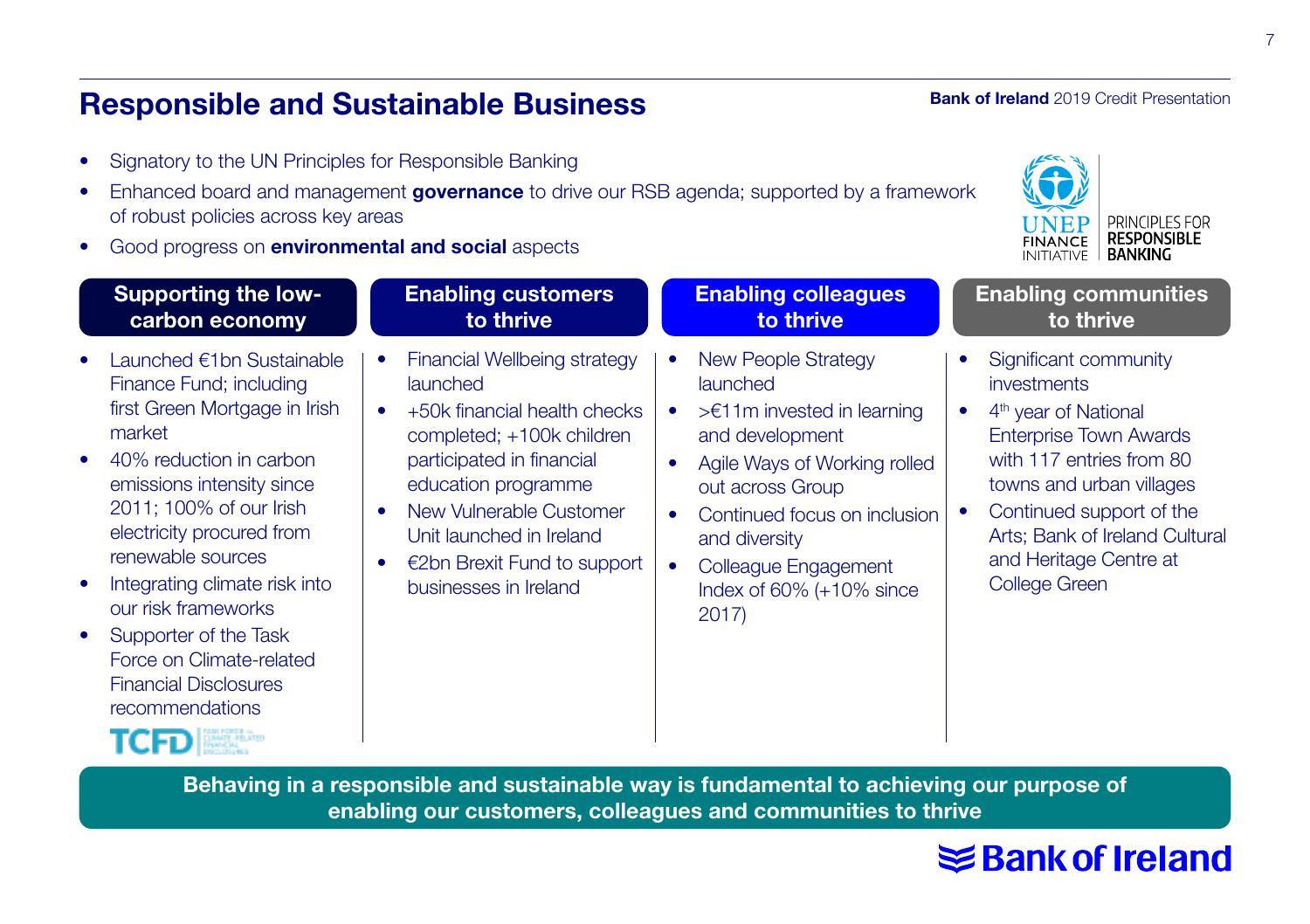# Financial Targets 2021

**Bank of Ireland** 2019 Credit Presentation

|                                     |    | <b>Investor Day</b>                                                                                                                            | <b>Updated</b>                                                                                                         |
|-------------------------------------|----|------------------------------------------------------------------------------------------------------------------------------------------------|------------------------------------------------------------------------------------------------------------------------|
| <b>Improved</b><br>profitability    | 99 | RoTE in excess of 10%                                                                                                                          | RoTE of c.8.0%<br>RoTE >10% over longer term                                                                           |
| <b>Efficient</b><br><b>business</b> |    | Cost base of c.€1.7bn in 2021<br>Costs reduce every year 2018-2021<br>Cost income ratio of c.50%                                               | Cost base of $€1.65$ bn in 2021<br>Costs reduce every year 2018-2021<br>Cost income ratio of c.50% over<br>longer term |
| <b>Robust capital</b><br>position   |    | CET1 ratio in excess of 13.0%                                                                                                                  | CET1 ratio in excess of 13.5%                                                                                          |
| <b>Sustainable</b><br>dividends     |    | Unchanged policy<br>Increase prudently and progressively; over time will build towards a payout<br>ratio of around 50% of sustainable earnings |                                                                                                                        |

# **Shank of Ireland**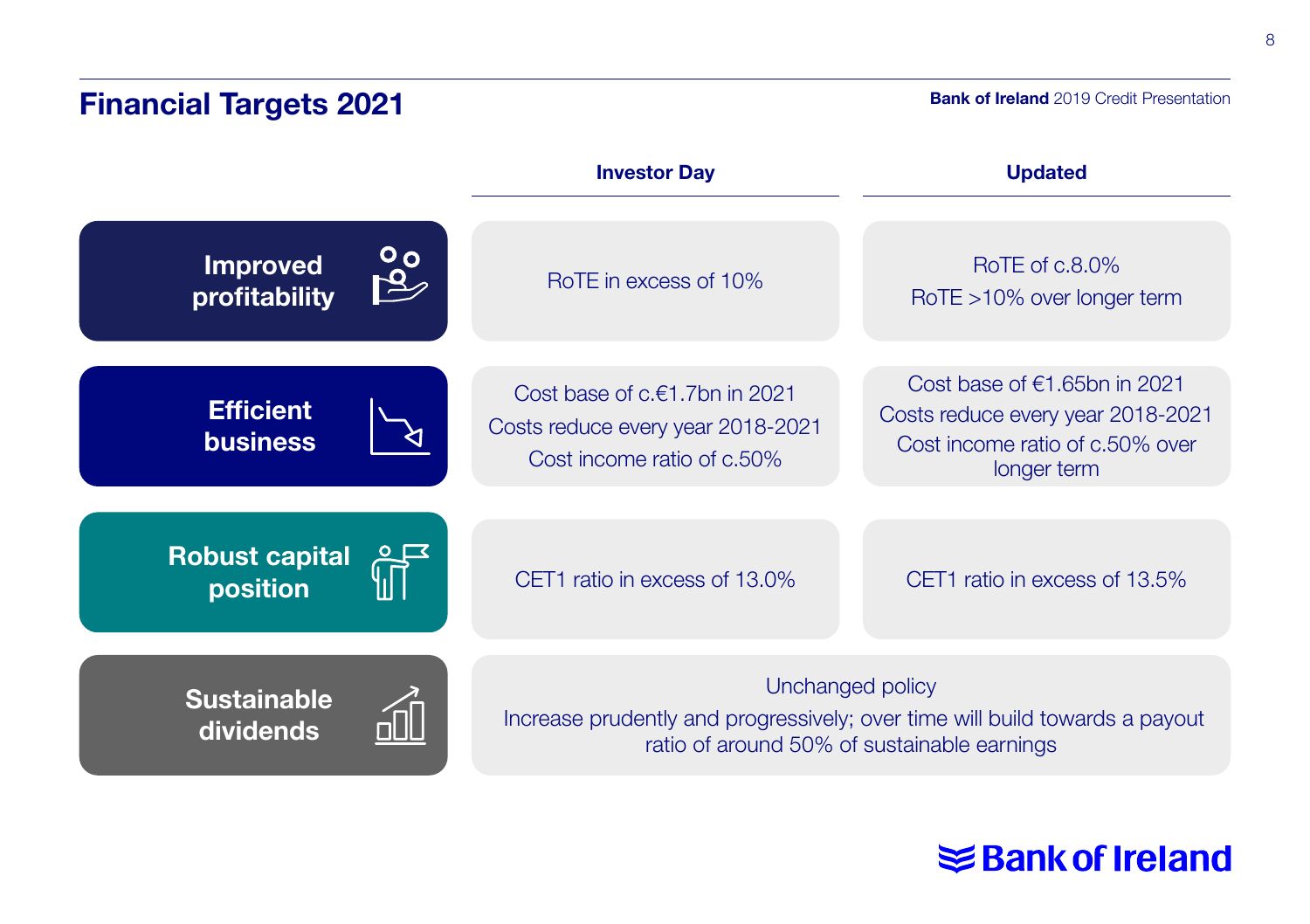**Bank of Ireland** 2019 Credit Presentation

# Operational Performance

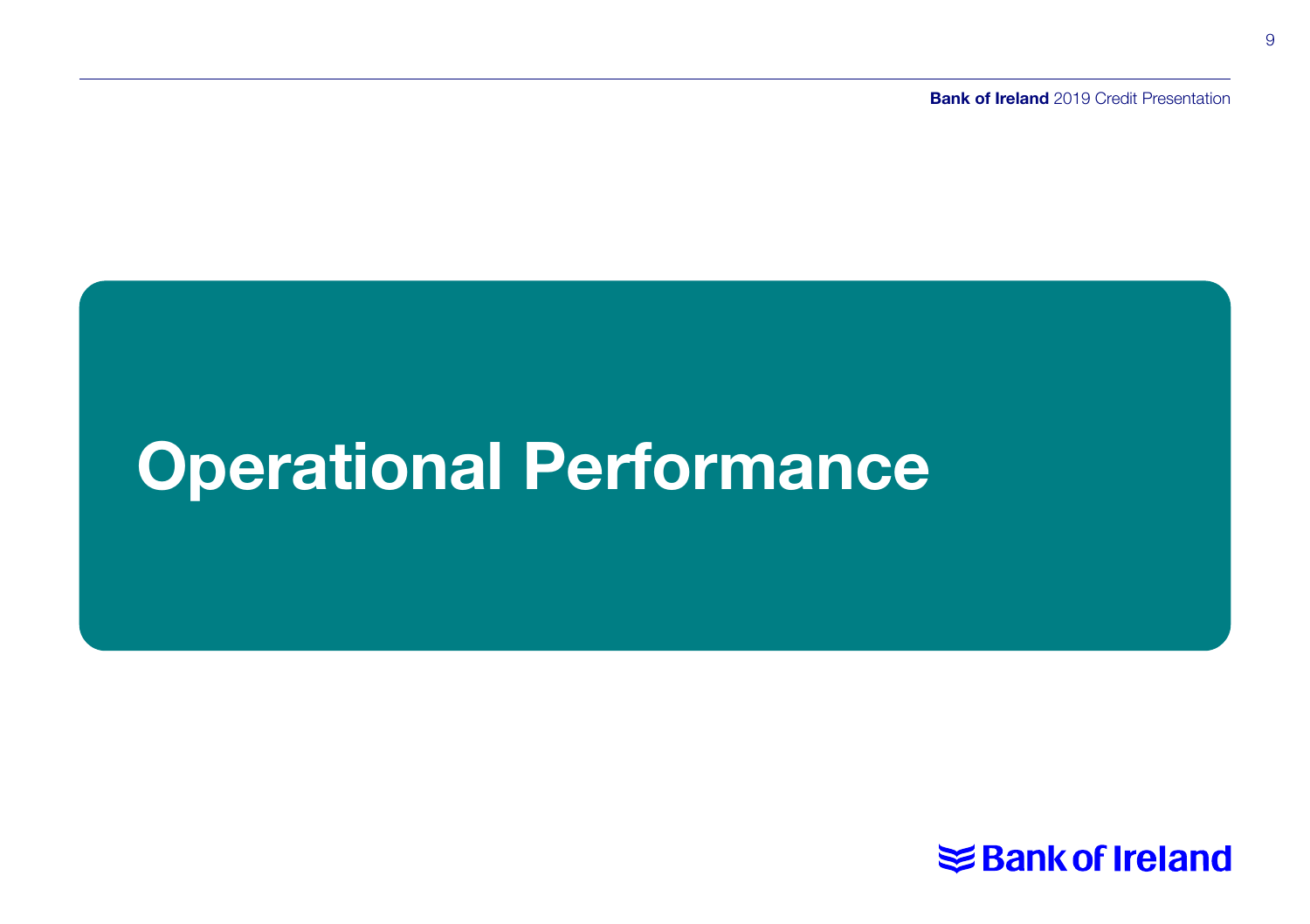### Underlying profit before tax of €758m

|                                                              |                     | FY 2018<br>$(\epsilon m)$ | FY 2019<br>$(\epsilon m)$ |
|--------------------------------------------------------------|---------------------|---------------------------|---------------------------|
| <b>Total income</b>                                          |                     | 2,805                     | 2,836                     |
| Operating expenses (before levies and<br>regulatory charges) |                     | (1,852)                   | (1,785)                   |
| Levies and Regulatory charges                                |                     | (101)                     | (117)                     |
| Net Impairment (losses) / gains                              |                     | 42                        | (215)                     |
| Share of associates / JVs                                    |                     | 41                        | 39                        |
| Underlying profit before tax                                 |                     | 935                       | 758                       |
| Non-core items                                               |                     | (100)                     | (113)                     |
| <b>Profit before tax</b>                                     |                     | 835                       | 645                       |
| Net interest margin (NIM)                                    |                     | 2.20%                     | 2.14%                     |
| <b>Adjusted RoTE</b>                                         |                     | 7.2%                      | 6.8%                      |
|                                                              |                     |                           |                           |
|                                                              |                     | Dec 18                    | <b>Dec 19</b>             |
| Customer loans (net)                                         |                     | $E77$ bn                  | €79bn                     |
| <b>Customer deposits</b>                                     |                     | €79bn                     | €84bn                     |
| Non-performing exposures (NPEs)                              |                     | €5.0bn                    | €3.5bn                    |
| <b>CET1 Ratios:</b>                                          | <b>Fully Loaded</b> | 13.4%                     | 13.8%                     |
|                                                              | Requlatory          | 15.0%                     | 15.0%                     |
| <b>Total Capital Ratio:</b>                                  | Regulatory          | 18.8%                     | 18.6%                     |
| <b>Liquidity Metrics:</b>                                    | <b>LCR</b>          | 136%                      | 138%                      |
|                                                              | <b>NSFR</b>         | 130%                      | 131%                      |
|                                                              | <b>LDR</b>          | 97%                       | 95%                       |
| Leverage Ratios:                                             | <b>Fully Loaded</b> | 6.3%                      | 6.5%                      |

**Bank of Ireland** 2019 Credit Presentation

#### Income statement

- Operating profit pre-impairment increased 10% from higher income and lower costs
- Stable net interest income
- Other income up 4%
- 4% reduction in operating expenses
- Increased impairment charge reflects:
	- More normalised level of impairments
	- Losses on small number of cases in 2019
- Non-core items include charges associated with:
	- Tracker Mortgage Examination (€67m, of which €12m in H2 2019)
	- Restructuring costs

#### Balance Sheet

- Group loan book of €79.5bn at Dec 2019:
	- New lending of €16.5bn increased by 3% in 20191
	- Redemptions of €14.5bn; in line with 2018
- Customer deposits of €84bn predominantly sourced through retail distribution channels
- NPEs of €3.5bn with NPE ratio now at 4.4%, a reduction of 190bps during 2019
- Continued organic capital generation with 170bps of fully loaded CET1 generated in 2019
- HoldCo senior investment grade ratings of Baa2, BBB- and BBB from Moody's, S&P and Fitch

# **≤Bank of Ireland**

10

1 On a constant currency basis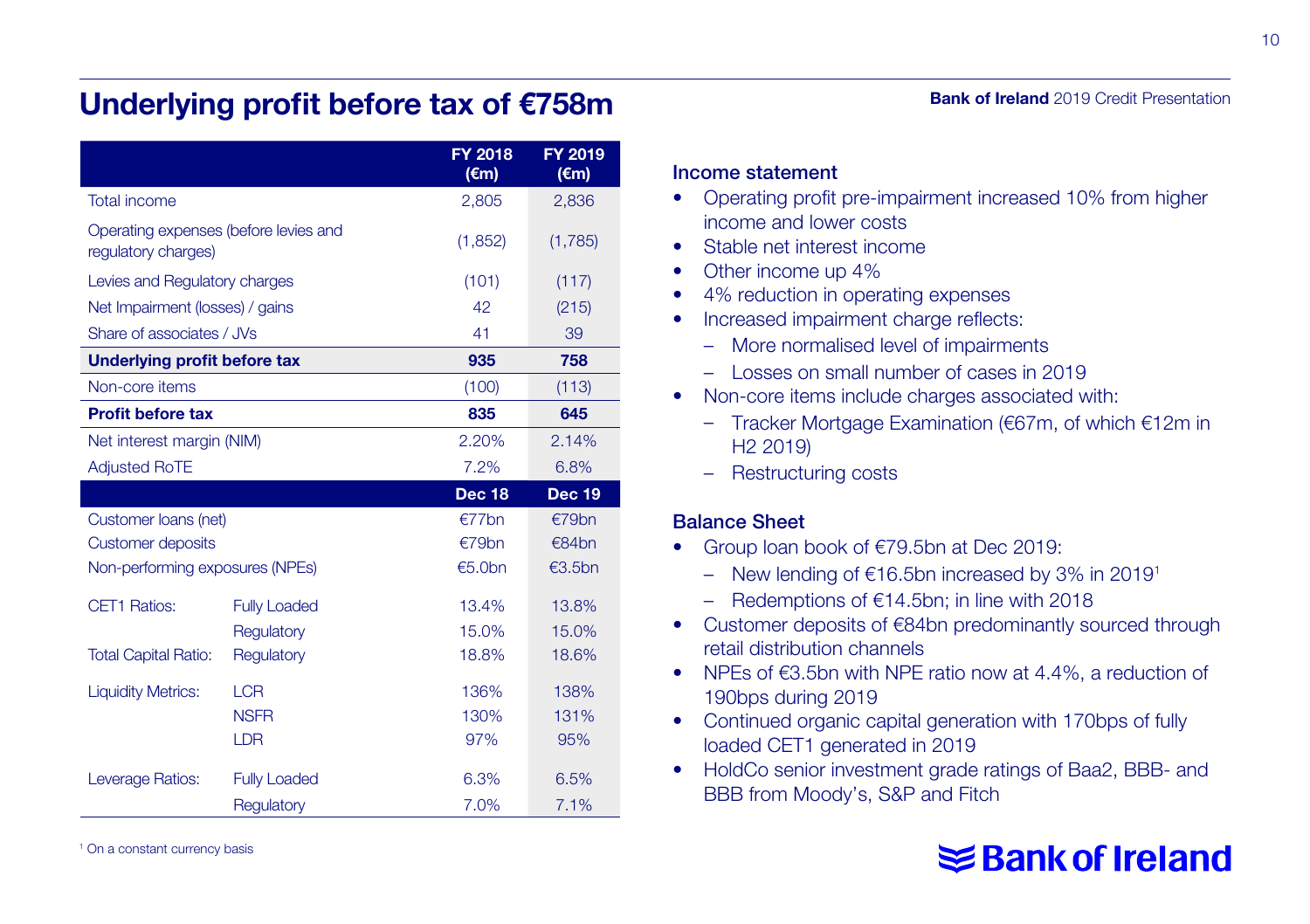### Net interest income and NIM



#### Net interest income<sup>1</sup> / NIM movement

#### Net Interest Income

• Stable net interest income benefitting from loan book growth and pricing discipline

#### NIM of 2.14%

- Strong commercial pricing discipline
- Loan asset spread lower in H2 2019 primarily reflecting competitive pressure in the UK mortgage market
- Impact of UK credit card sale
- Growth in liquid assets
- MRFL issuance

#### **Outlook**

- Fxit NIM Q4 2019 of 2.10%
- Full Year 2020 NIM to be c.2.05% primarily reflecting:
	- Impact of low rate environment on structural hedge
	- Growth in liquid assets
- 2020 net interest income expected to be broadly in line with 2019

# **≤Bank of Ireland**

Bank of Ireland 2019 Credit Presentation



Net interest margin drivers<sup>2</sup>



<sup>1</sup> Excludes IFRS income classifications which are included in NIM calculation

<sup>2</sup> Prior periods restated, see slide 43 for further detail

<sup>3</sup> Spread = Loan asset yield or Liquid asset (excl. NAMA bonds) yield less Group's average cost of funds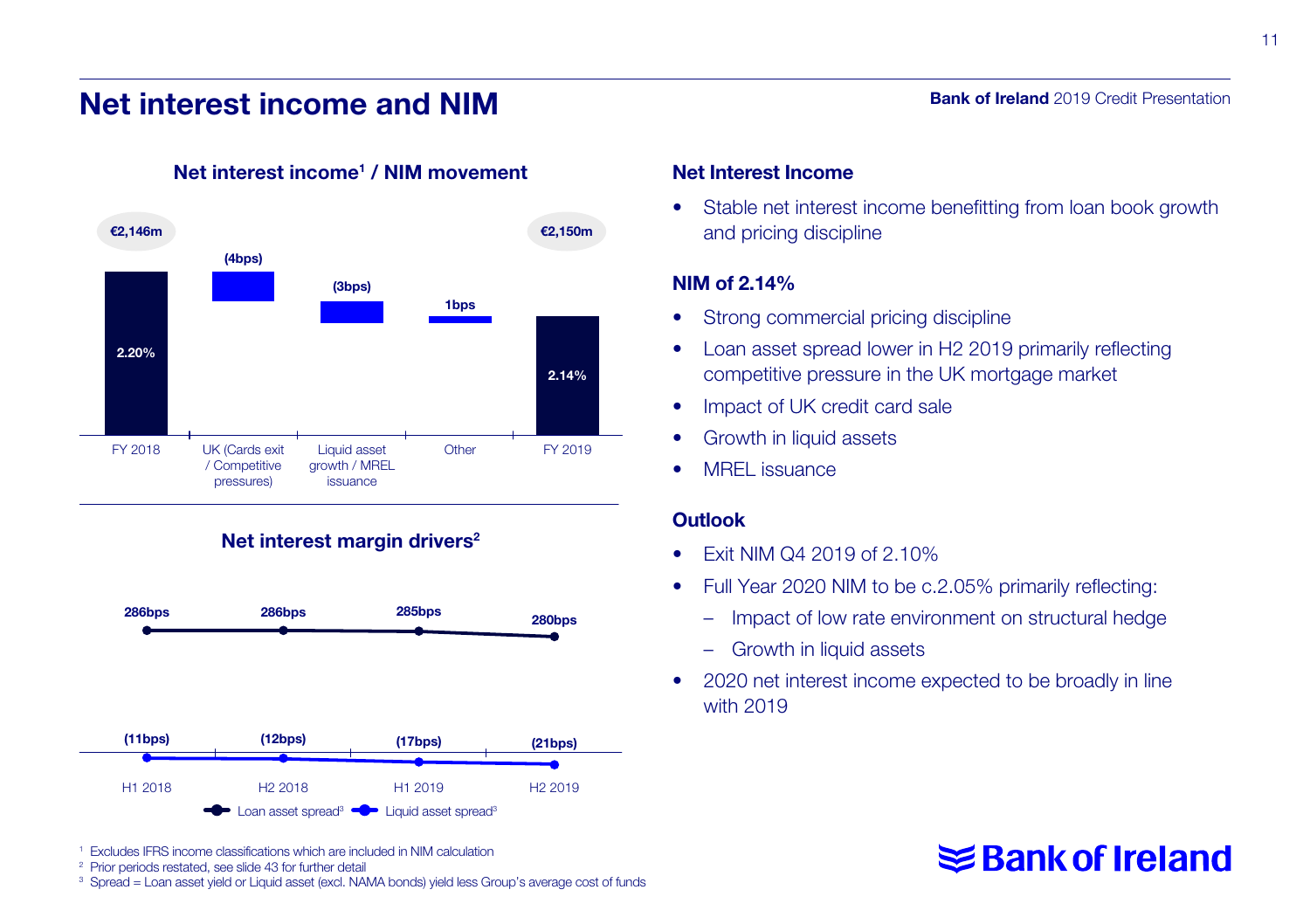### Net lending growth of €2.0bn

#### €77.0bn €79.5bn €16.5bn Total €2.0bn (€14.5bn) €0.2bn (€1.0bn) €1.3bn Dec 18 Loan book **New** lending Redemptions Loan book / Disposals / FX / Other Acquisitions Securitisation Dec 19 Loan book

Group loan book movement

Net lending increased to €2.0bn in 2019



#### Net lending growth of €2.0bn in 2019

- Diversified mix of Group's loan portfolios continuing to benefit net lending growth
- Net lending growth in 2019 driven by UK and international portfolios. Net loan book decrease in Retail Ireland (€0.3bn)
- New lending €16.5bn increased by 3% in 2019<sup>1</sup>:
	- Retail Ireland new lending €5.8bn, +1% vs. 2018
	- Retail UK new lending €6.7bn, +15% vs. 2018
	- Corporate new lending €4.0bn, 10% lower vs. 2018
- Redemptions in line with 2018<sup>1</sup>
- ROI mortgage NPE disposals and securitisation providing positive benefit to NPE ratio and CET1 capital

#### **Outlook**

- Net lending growth of c.€2.0bn in 2020
- Growth supported by strong economic fundamentals in core markets
- Maintaining commercial discipline on risk and pricing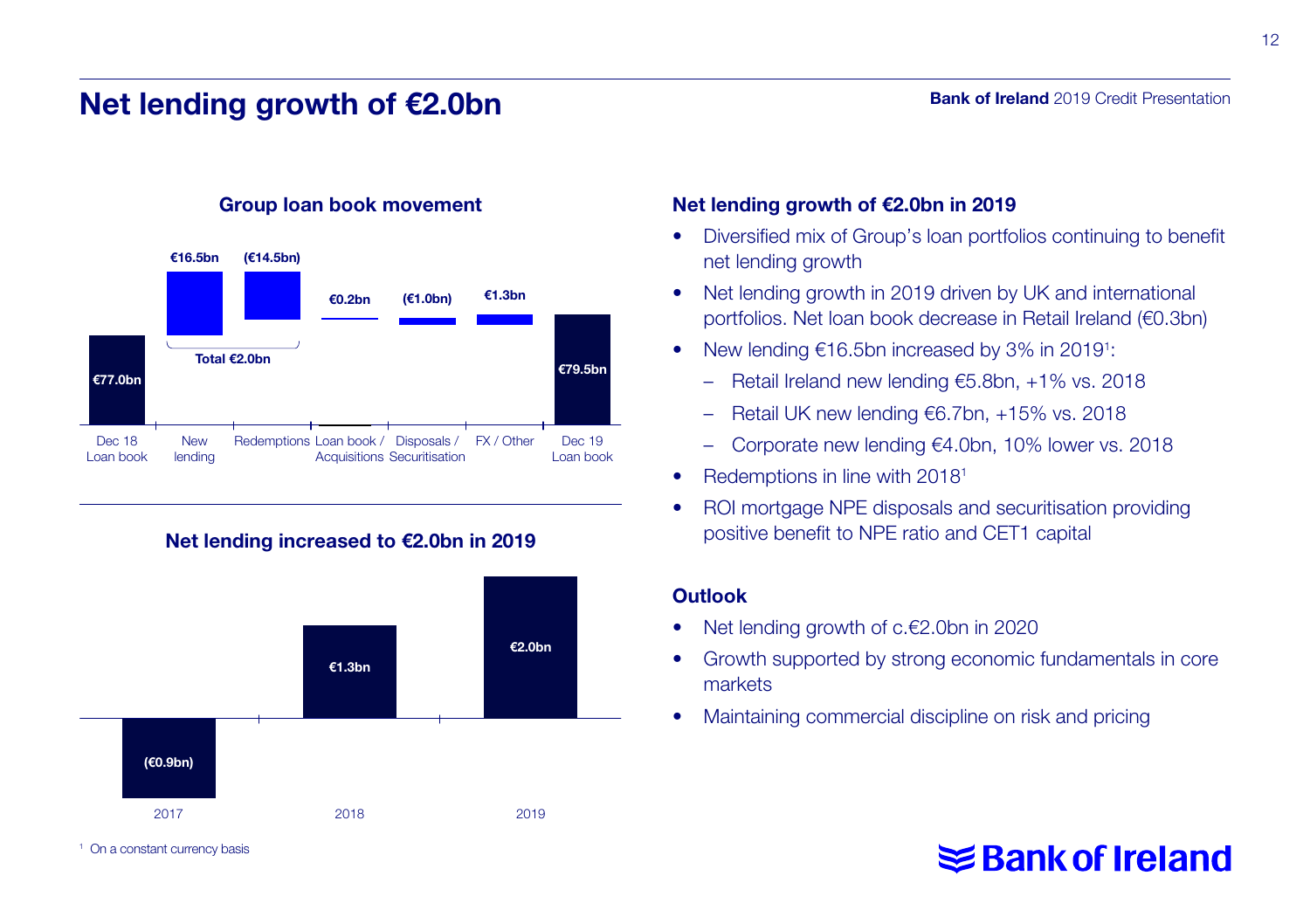### Strong cost discipline – net reduction €67m (4%)

### Operating expenses<sup>1</sup> Gross cost savings of  $€108m$  (6%):

- Process efficiencies, organisational design and sourcing strategically
- Portfolio disposals including UK cards
- 4% net reduction after absorbing wage inflation and higher depreciation
- Staff costs and average FTE down 2%
- Cost income ratio reduced by 2% to 63%

#### **Transformation**

• Investment of €263m split across the income statement (41%), balance sheet (38%) and non-core items (21%)

#### **Outlook**

- 2020 costs to be lower than 2019
- 2021 cost target lowered by €50m to €1.65bn
- Total transformation investment of €1.4bn 2016 2021 unchanged

### **Bank of Ireland** 2019 Credit Presentation



Transformation Investment: €1.4bn (2016-2021)



### Cost Movement 2017-2019

See slide 44 for further detail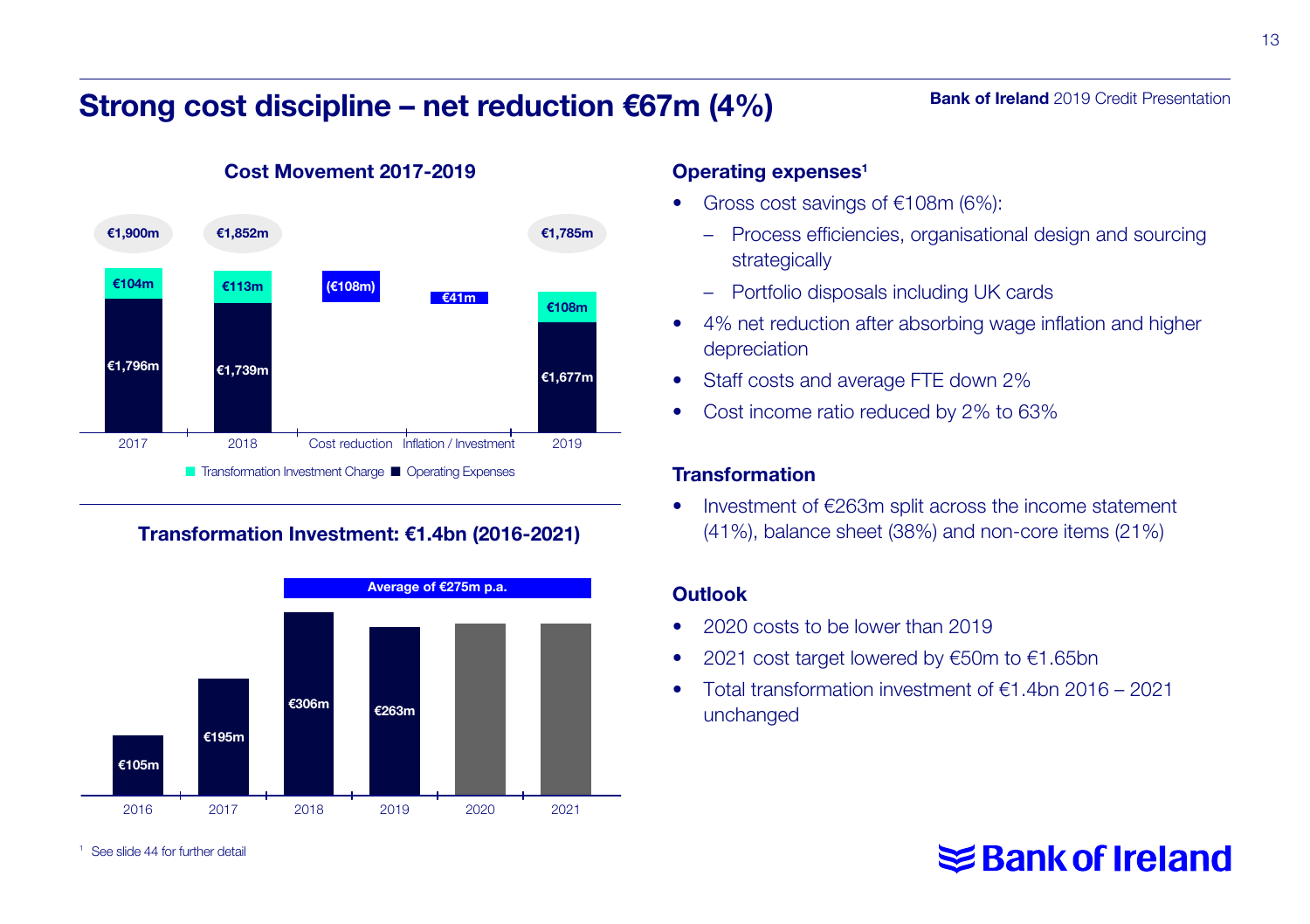### NPE ratio 4.4%; reduction of 190bps



#### Non-performing exposures (NPEs) movements



#### Non-performing exposures

- €1.5bn reduction during 2019
- Group working closely with customers to agree sustainable solutions; organic NPE resolution reduced NPEs by €0.9bn
- ROI BTL mortgage securitisation (c.€0.4bn) and portfolio sale (c.€0.2bn) executed in 2019; c.30bps benefit to Group CET1 ratio
- ROI mortgage NPE coverage ratio increased by 4% to 25% during 2019
- Group NPE coverage ratio increased to 37% (2018: 35%)

#### **Outlook**

- Expect further progress in 2020
- Pace of reduction during 2020 will be influenced by a range of factors, including implementation of new Definition of Default regulatory framework in H1 2020
- Potential NPE transactions in 2020 will focus on ROI mortgages

**Bank of Ireland** 2019 Credit Presentation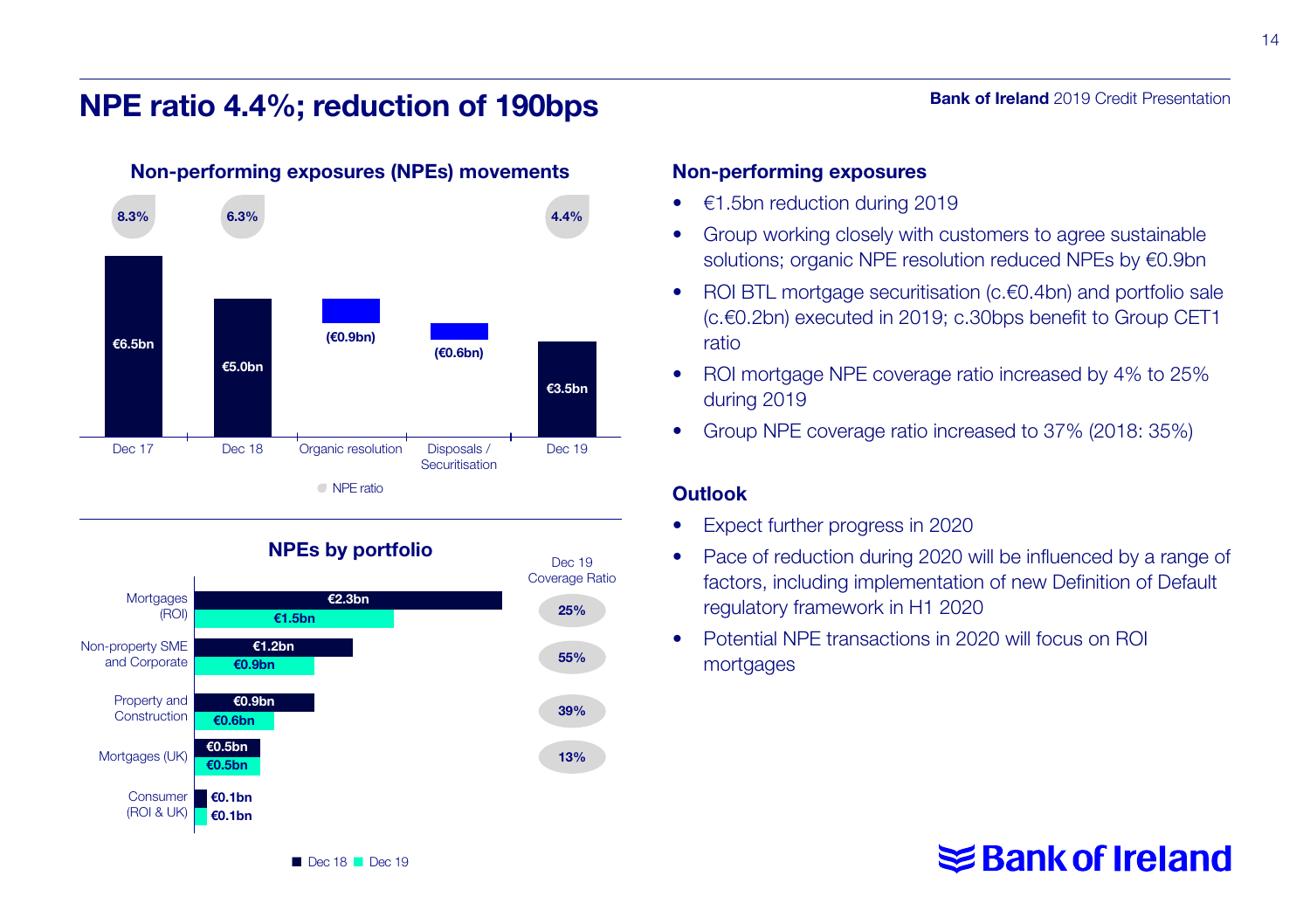### Asset Quality



Net impairment (charges) / gains

#### ■ Net impairment (charges) / gains ● Net impairment (charges) / gains in bps



#### Net impairment (charges) / gains by portfolio

#### Asset Quality

• Net impairment charges in 2019 of €210m / 26bps (H1 2019: 21bps, H2 2019: 32bps)

Bank of Ireland 2019 Credit Presentation

- Increase in 2019 vs. 2018 reflects:
	- A more normalised level of impairments in line with guidance
	- Higher charges in H2 2019 driven by losses on a small number of large exposures
	- Increased coverage on ROI mortgage NPEs in advance of NPE calendar coverage requirements
	- Growth in UK consumer lending; and
	- Model updates in line with the macroeconomic outlook

#### **Outlook**

• Absent a deterioration in the economic environment or outlook, expect net impairment charge to be at the upper end of a range of 20-30bps p.a. during 2020-2021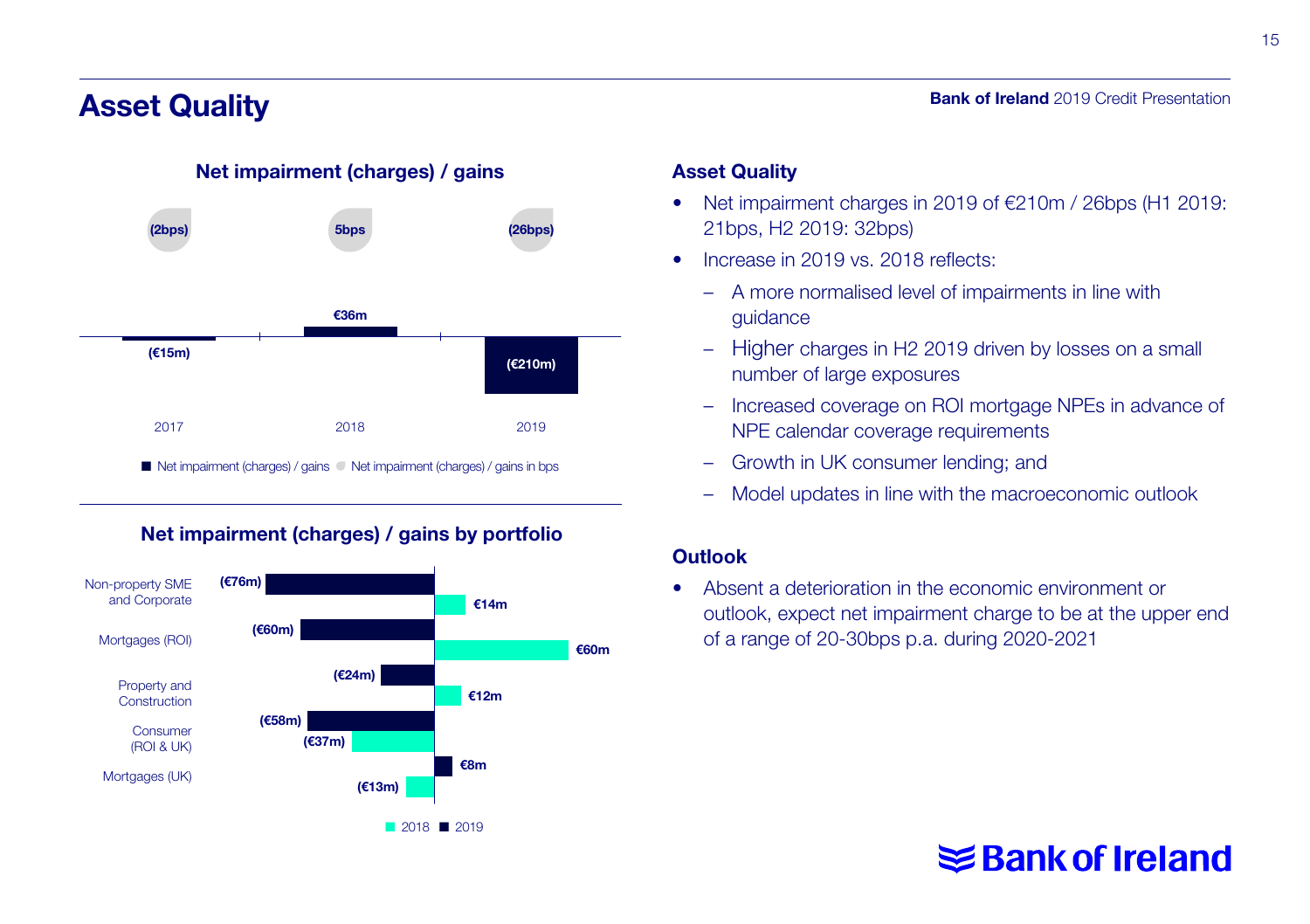### Capital and liquidity available to support growth

| <b>Bank of Ireland</b> 2019 Credit Presentation |  |  |  |
|-------------------------------------------------|--|--|--|
|-------------------------------------------------|--|--|--|

|                            | <b>Dec 2018</b><br>$(\epsilon$ bn) | <b>Dec 2019</b><br>(€bn) |
|----------------------------|------------------------------------|--------------------------|
| <b>Customer loans</b>      | 77                                 | 79                       |
| Liquid assets              | 25                                 | 27                       |
| Other assets               | 22                                 | 26                       |
| <b>Total assets</b>        | 124                                | 132                      |
| Customer deposits          | 79                                 | 84                       |
| Wholesale funding          | 11                                 | 11                       |
| Shareholders' equity       | 9                                  | 10                       |
| Other liabilities          | 25                                 | 27                       |
| <b>Total liabilities</b>   | 124                                | 132                      |
| TNAV per share             | €7.87                              | €8.21                    |
| Closing EUR / GBP FX rates | 0.89                               | 0.85                     |

|                                 |      | Dec 2018 Dec 2019 |
|---------------------------------|------|-------------------|
| <b>Liquidity Coverage Ratio</b> | 136% | 138%              |
| Net Stable Funding Ratio        | 130% | 131%              |
| Loan to Deposit Ratio           | 97%  | 95%               |

#### **Liquidity**

• Strong funding and liquidity from increased customer deposits and MREL issuance

#### Customer deposits: €84.0bn

• Growth of €5.1bn primarily reflecting strong economic activity in Ireland

#### Wholesale funding: €11.0bn

- Senior and subordinated debt issuance of €1.55bn during 2019 to meet MREL regulatory requirements
- MREL requirement of 27.1% of RWA to be met by 1 Jan 2021:
	- MREL ratio of 23.8% based on RWA at Dec 2019
	- MREL eligible senior debt issuance of c.€1bn €2bn p.a. anticipated

#### Leverage Ratio

- Fully Loaded Leverage Ratio: 6.5%
- Regulatory Leverage Ratio: 7.1%

#### Tangible Net Asset Value

 $\bullet$  4% growth in TNAV to  $\epsilon$ 8.21 in 2019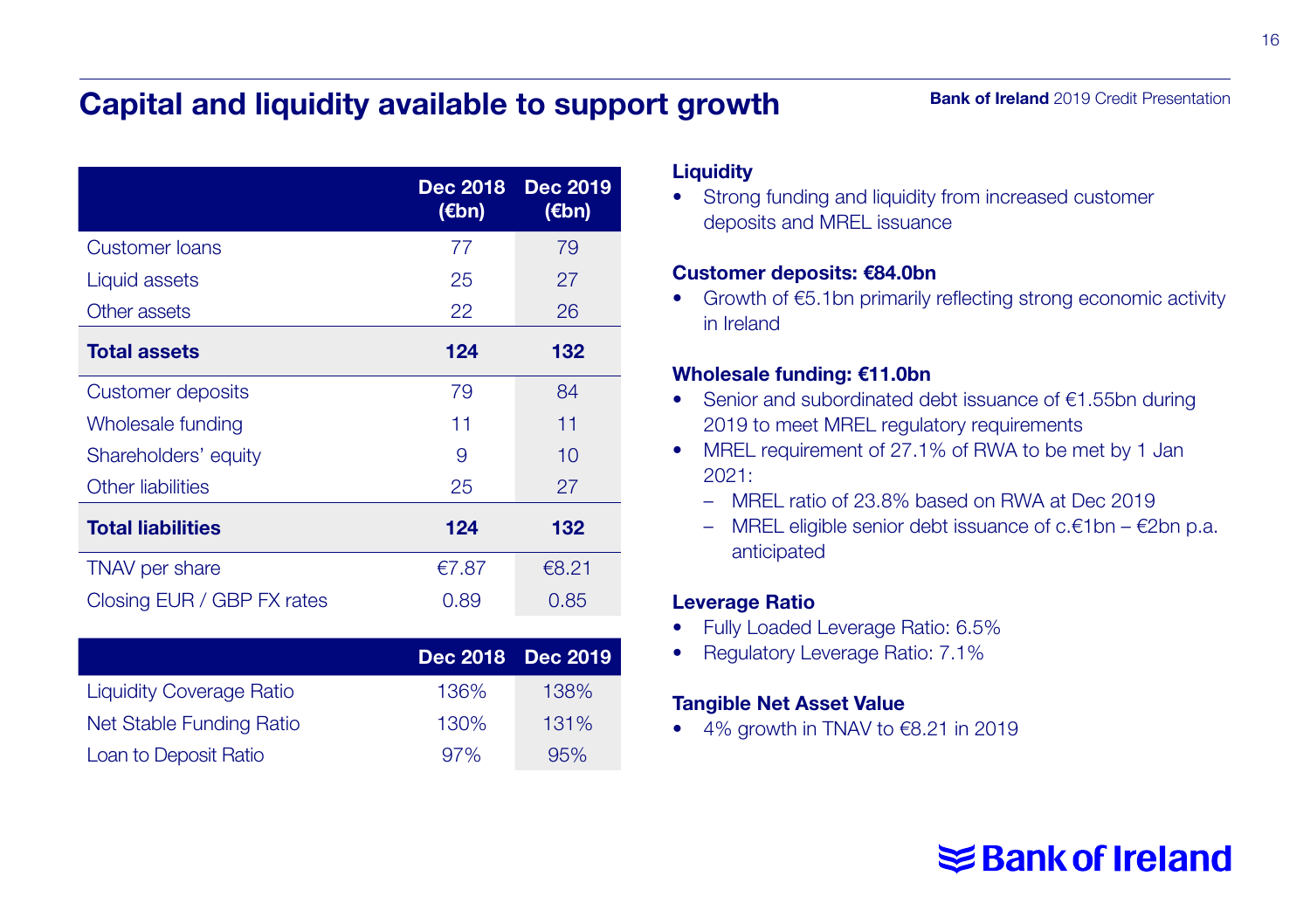**Bank of Ireland** 2019 Credit Presentation

# Strategic Outlook

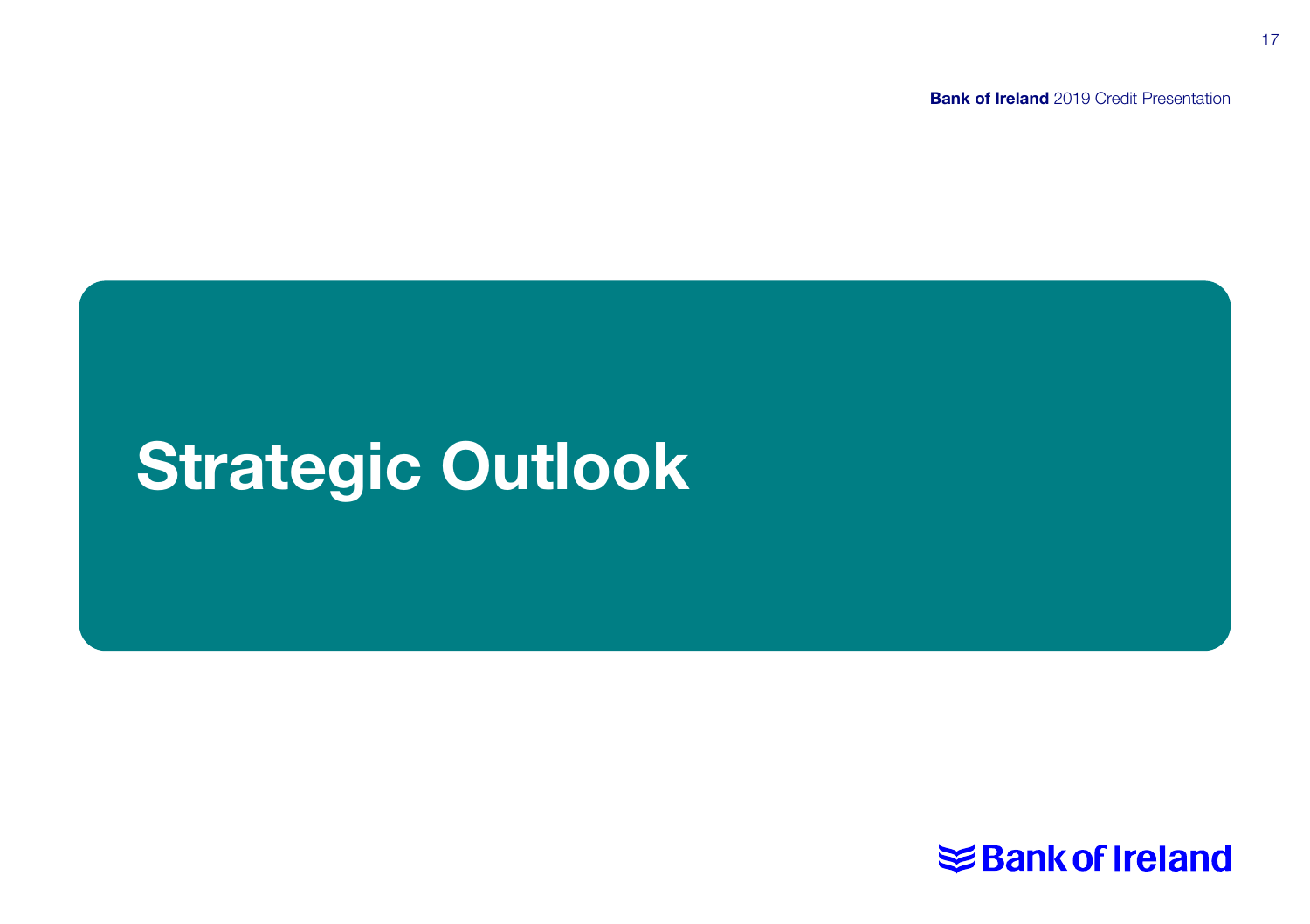## Significant progress in systems and business model transformation

#### Transformation Investment of €1.4bn from 2016 to 2021 …Beyond 2021

| Core systems transformation of €1.1bn                                                                                                                                                                                                       |                                                                                                                                                                                                                 |                                                                                                                                                                                                      |  |  |
|---------------------------------------------------------------------------------------------------------------------------------------------------------------------------------------------------------------------------------------------|-----------------------------------------------------------------------------------------------------------------------------------------------------------------------------------------------------------------|------------------------------------------------------------------------------------------------------------------------------------------------------------------------------------------------------|--|--|
| <b>Back</b><br>(Transaction processing)                                                                                                                                                                                                     | <b>Middle</b><br>(Data and integration layers)                                                                                                                                                                  | <b>Front</b><br>(Customer channels)                                                                                                                                                                  |  |  |
| New card payment<br>technology including migration<br>of 2m customers<br>Continued modernisation of<br>payment platforms<br>Enhancements to resilience.<br>$\bullet$<br>security and efficiency<br>Markets / Treasury platform<br>$\bullet$ | Open banking enablement<br>through API platform<br>Automated credit decisioning<br>engines<br>Regulatory programmes<br><b>Single View of Customer</b><br>$\bullet$<br><b>Digitised Mortgage</b><br>Originations | New Mobile App<br>٠<br>Digital Investment platform<br>$\bullet$<br>Digital Insurance Wallet<br><b>Group Scheme Digital</b><br>$\bullet$<br>Pension platform<br>Digital Money Management<br>$\bullet$ |  |  |
| Reduced IT and operational<br>risk<br>Increased efficiency                                                                                                                                                                                  | New products / features /<br>capabilities<br>Reduced cost of change                                                                                                                                             | Improved customer outcomes<br>New functional features<br>$\bullet$<br>Growth in sales and customer<br>$\bullet$<br>interactions                                                                      |  |  |

• Increased efficiency

#### Business model transformation of €0.3bn

- A leaner, simplified and agile organisation
- Repositioning of UK portfolios
- Streamlining and simplifying End to End customer journeys

Bank of Ireland 2019 Credit Presentation

Regulatory change and ongoing improvements in the resilience and security of our technology estate mean transformation investment will continue beyond 2021, albeit at a lower level of capital spend.

#### Areas of investment will include

- Modernisation of Business Banking platform
- Continued modernisation of core systems
- Advanced customer analytics and decisioning capabilities
- Clean, complete and fully integrated data in the Group's enterprise infrastructure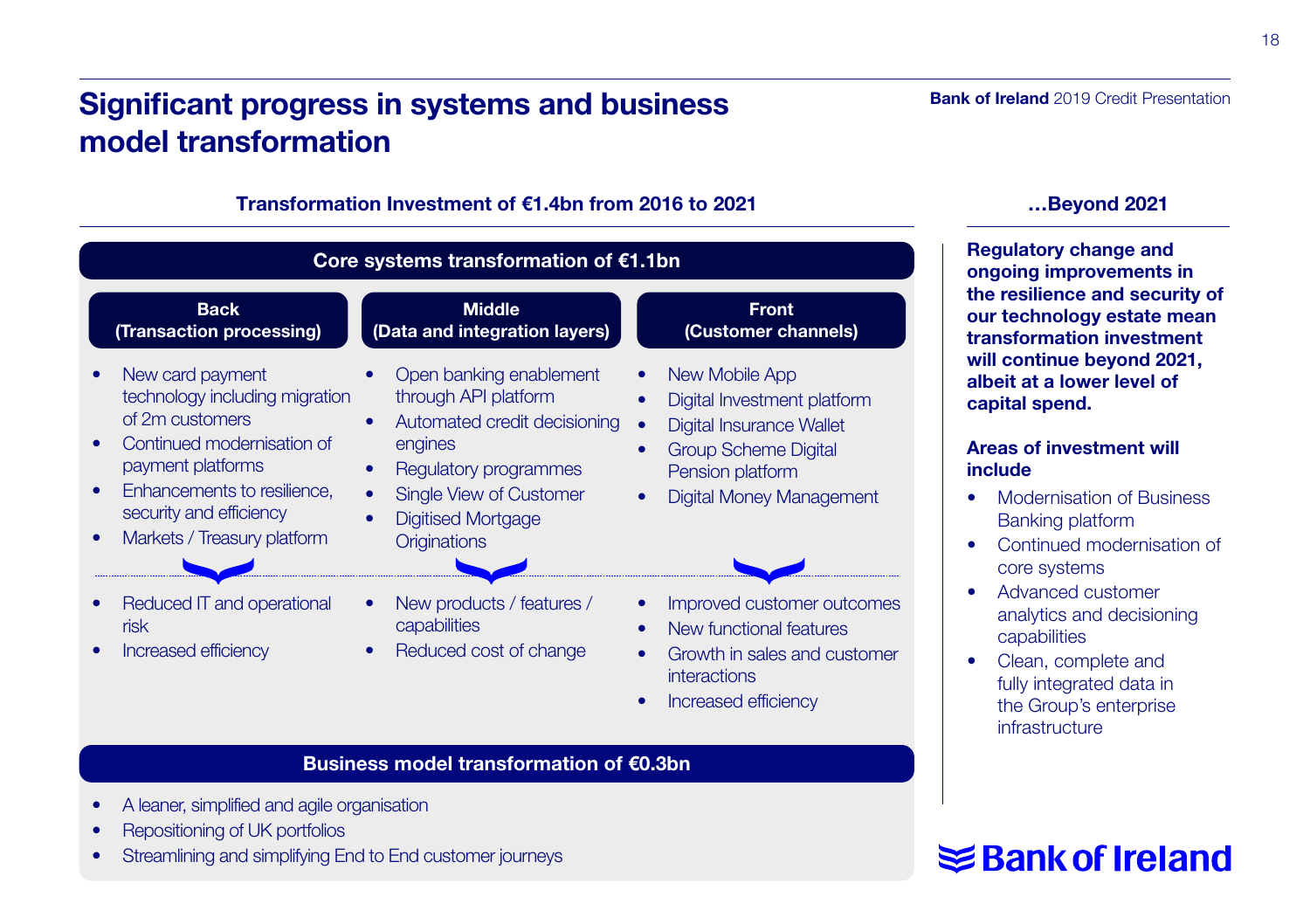### Strategic imperative to improve UK returns

#### **Bank of Ireland** 2019 Credit Presentation



- Pivot to niche mortgages: higher margins and lower LTV; £225m new lending in 2019
- Auto finance: increased new lending and distribution; supporting growth in market share
- Maintaining commercial discipline on risk and pricing

#### Improve

- **UK Post Office: partnership** extended with enhanced alignment and benefits
- Costs: reduced by 18%; cost income ratio of 60% (2018: 66%)
- Funding costs: inaugural wholesale funding transaction (£350m) completed
- PBT: contributed 23% to Group underlying PBT



- **UK credit cards:** sale added 10bps to Group CET1 ratio
- **Current accounts: exit from PO** current accounts
- **ATMs:** exiting from unprofitable business in line with strategy
- Non-core: continue to reduce legacy portfolios

#### **Outlook**

- Growth: focused on profitable lending growth in our core businesses of mortgages, auto finance and consumer lending
- **Risk:** commercial discipline and risk focus in context of ongoing Brexit uncertainty
- Margin: ongoing margin optimisation across lending and liabilities; however competitive market backdrop expected to persist
- **Costs:** continue to reduce costs to drive improved efficiency and returns
- **Returns:** RoTE target of high single digits will be beyond 2021; strategic imperative to improve returns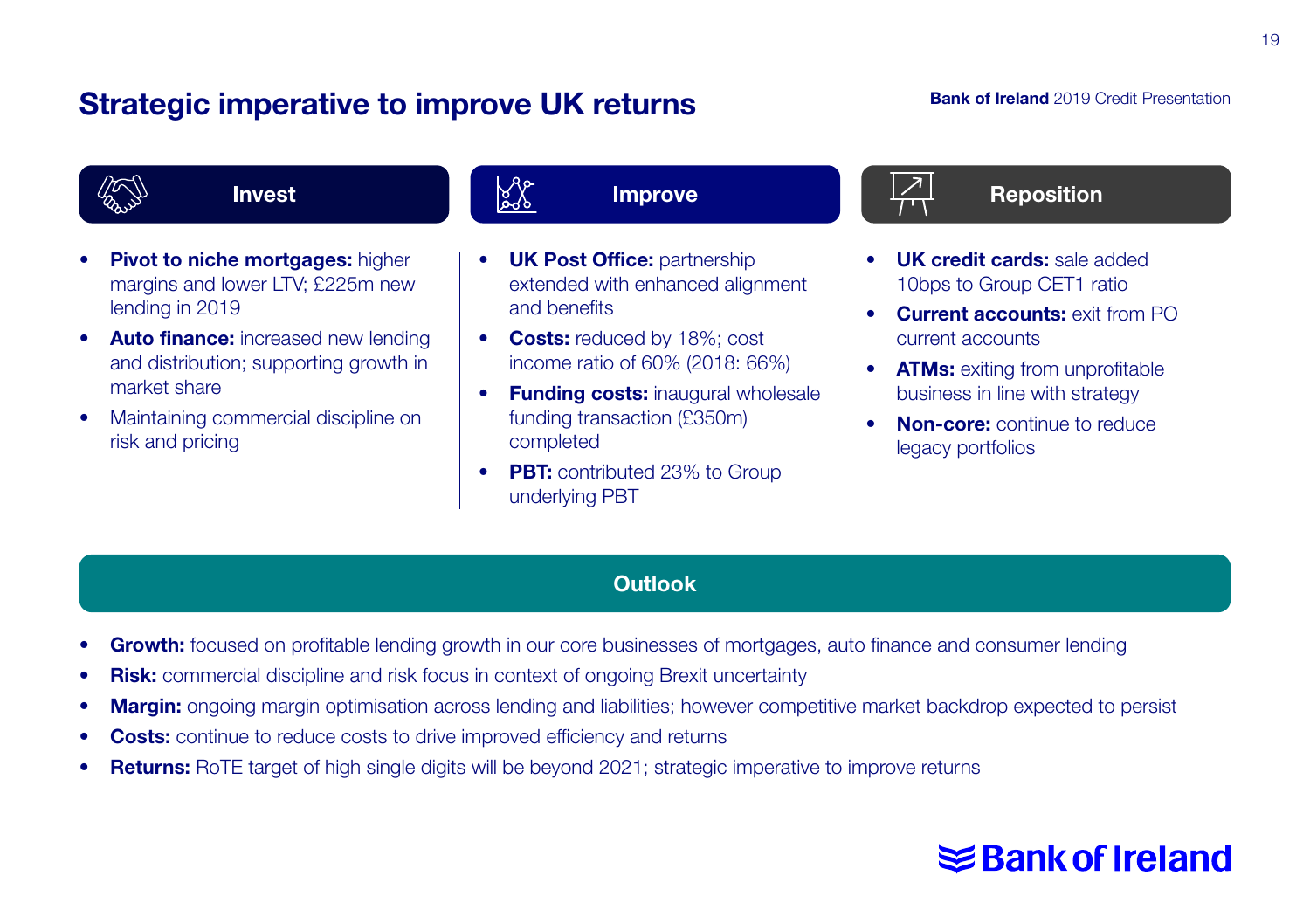### €250m cost reduction 2017–2021; target lowered to €1.65bn



- Strong momentum with net cost reduction of €115m since 2017:
	- €215m (11%) gross cost saves driven by simplifying our organisation, sourcing strategically and ways of working
	- Created capacity for €100m to absorb higher depreciation and targeted investment in our people and infrastructure
- 2021 cost target lowered by a further €50m; from c.€1.7bn to €1.65bn



€215m of gross savings since 2017

# **≤Bank of Ireland**

Bank of Ireland 2019 Credit Presentation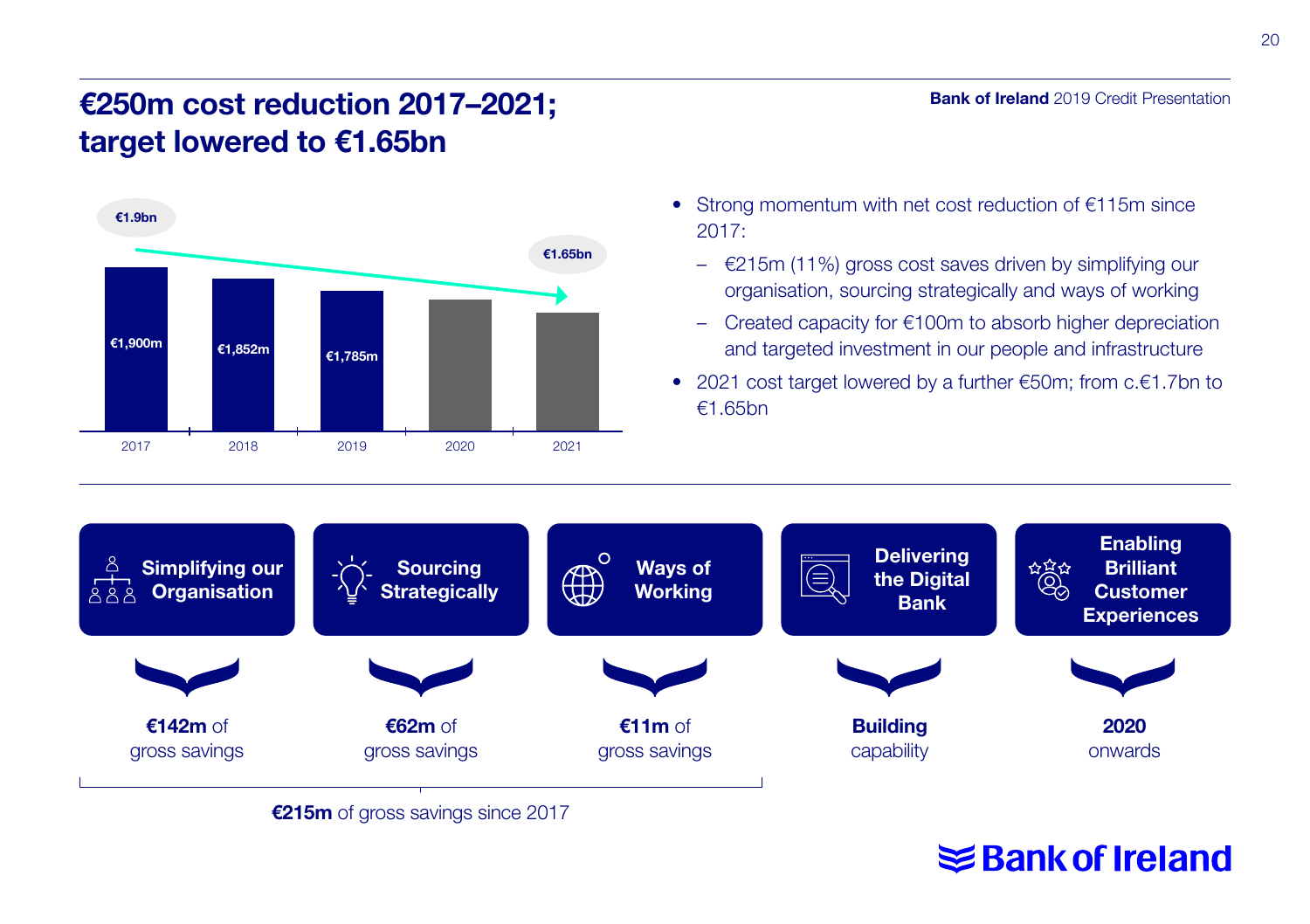### 2020 outlook

#### Bank of Ireland 2019 Credit Presentation

21

Growth PC Efficiency  $\begin{array}{ccc} 0 & 0 \\ \hline \end{array}$ 



- Net lending growth of c.€2bn while maintaining commercial discipline on risk and pricing
- NIM expected to be c.2.05%
- 2020 net interest income is expected to be broadly in line with 2019
- Continued growth in Wealth and **Insurance** business
- Costs in 2020 to be lower than 2019
- Further progress in NPEs
- Net impairment charge to be at the upper end of a range of 20bps – 30bps p.a. during 2020-2021
- Capital benefitting from organic generation and capital initiatives
- **Dividend** to increase prudently and progressively; over time will build towards a payout ratio of around 50% of sustainable earnings
- Progress towards 2021 RoTE target of c.8.0%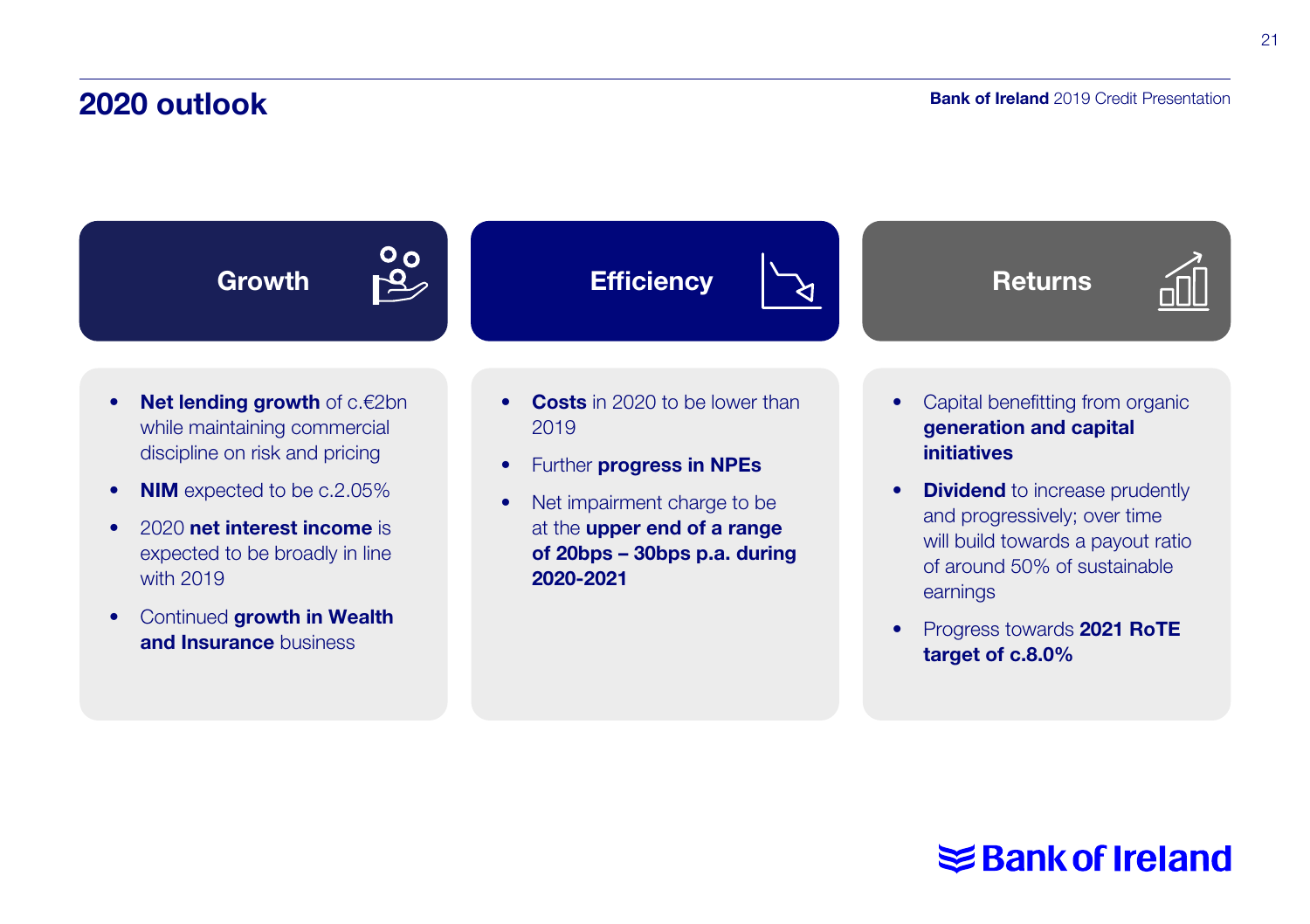**Bank of Ireland** 2019 Credit Presentation

# Capital & MREL

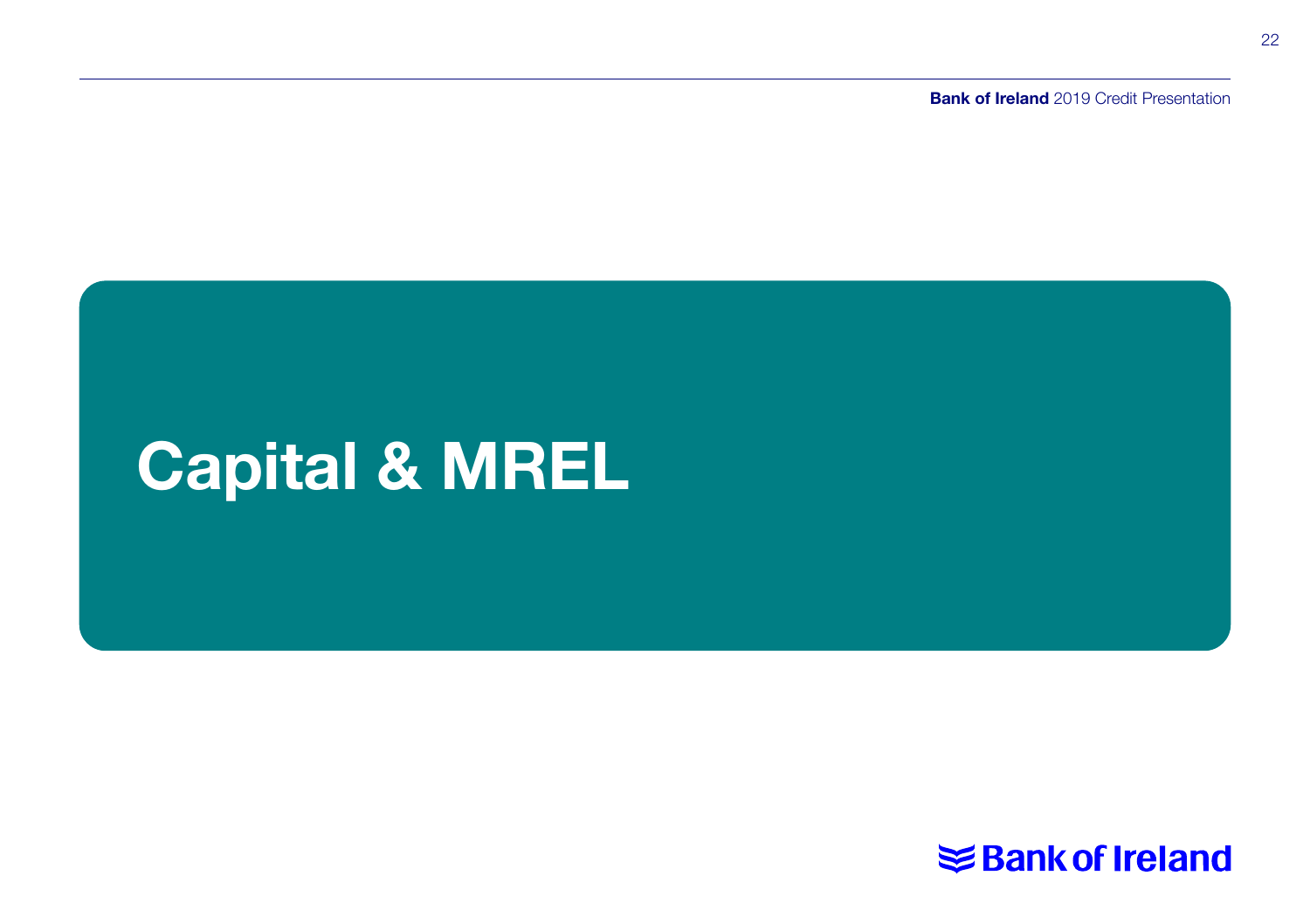### Corporate Structure

**Bank of Ireland** 2019 Credit Presentation



- Preferred resolution strategy for the Group consists of a Single Point of Entry (SPE) bail-in strategy through the Group holding company (BOIG)
	- Transparent and well-defined resolution strategy in comparison to other jurisdictions
	- BOIG introduced on top of the existing group structure supporting an SPE preferred resolution strategy
	- No change to any of the Group's existing operating companies
- Bail-in at BOIG is the primary resolution tool. MREL requirements are expected to be met through junior and senior issuance from BOIG
- Losses are passed to BOIG by the write-down of intragroup assets. BOIG investors bear loss in accordance with the resolution<sup>2</sup> hierarchy. Resolution authorities required to apply the "No creditor worse off" principle in application of the bail-in tool
- Funding requirements may also continue to be met, as required, through the issue of Irish Covered Bonds (ACS) by Bank of Ireland Mortgage Bank, Residential Mortgage Backed Securities (RMBS) by Bank of Ireland (UK) plc and senior unsecured issuance by GovCo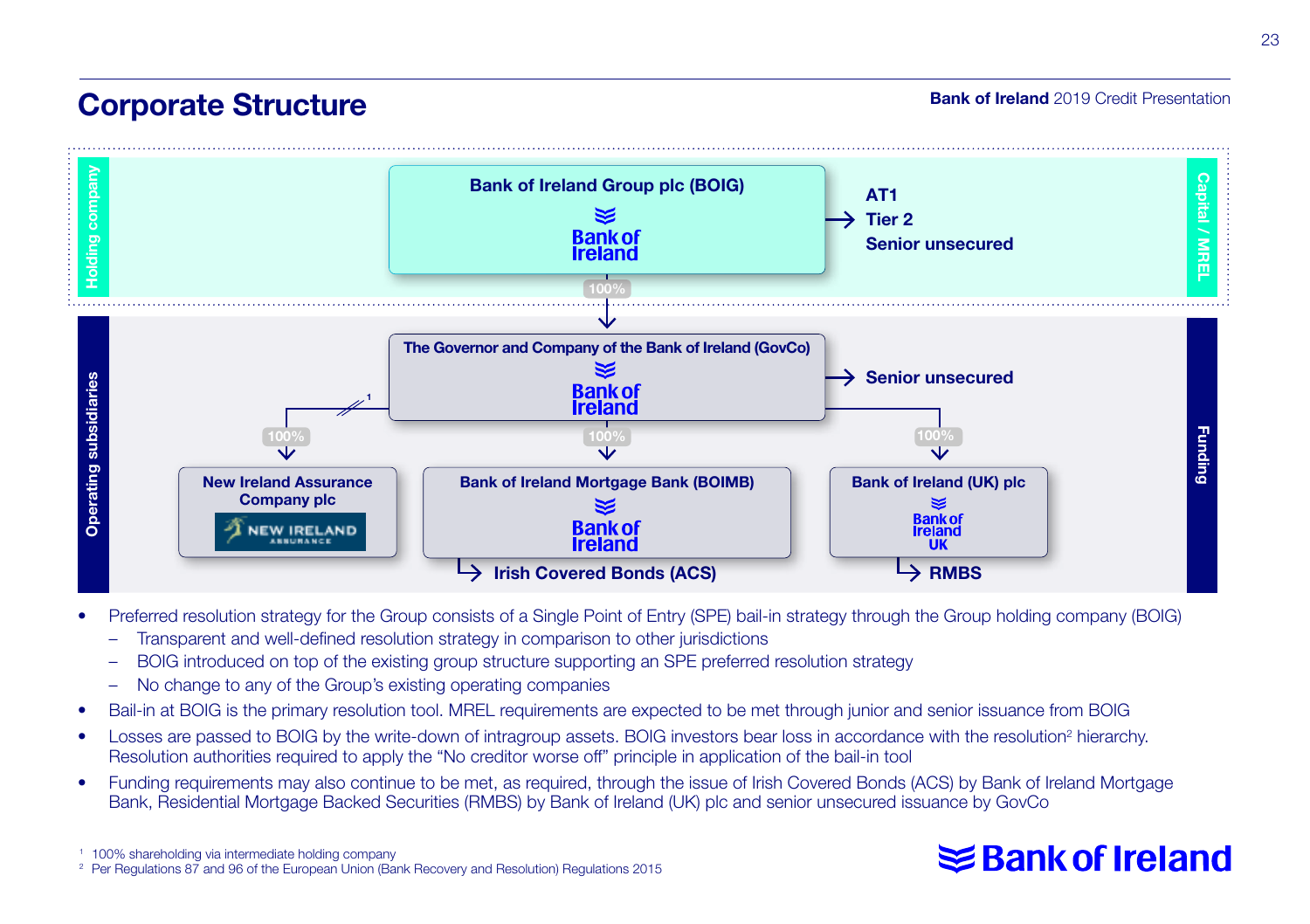### Credit Ratings



#### Instrument Ratings

<sup>1</sup> Fitch rating in respect of BOIG 2.375% 10/2029

<sup>2</sup> BOIG (HoldCo) entity rating = BBB-

<sup>3</sup> BOIMB is the Group's issuer of Irish Covered Bonds (ACS). Moody's has not yet assigned an issuer rating to BOIMB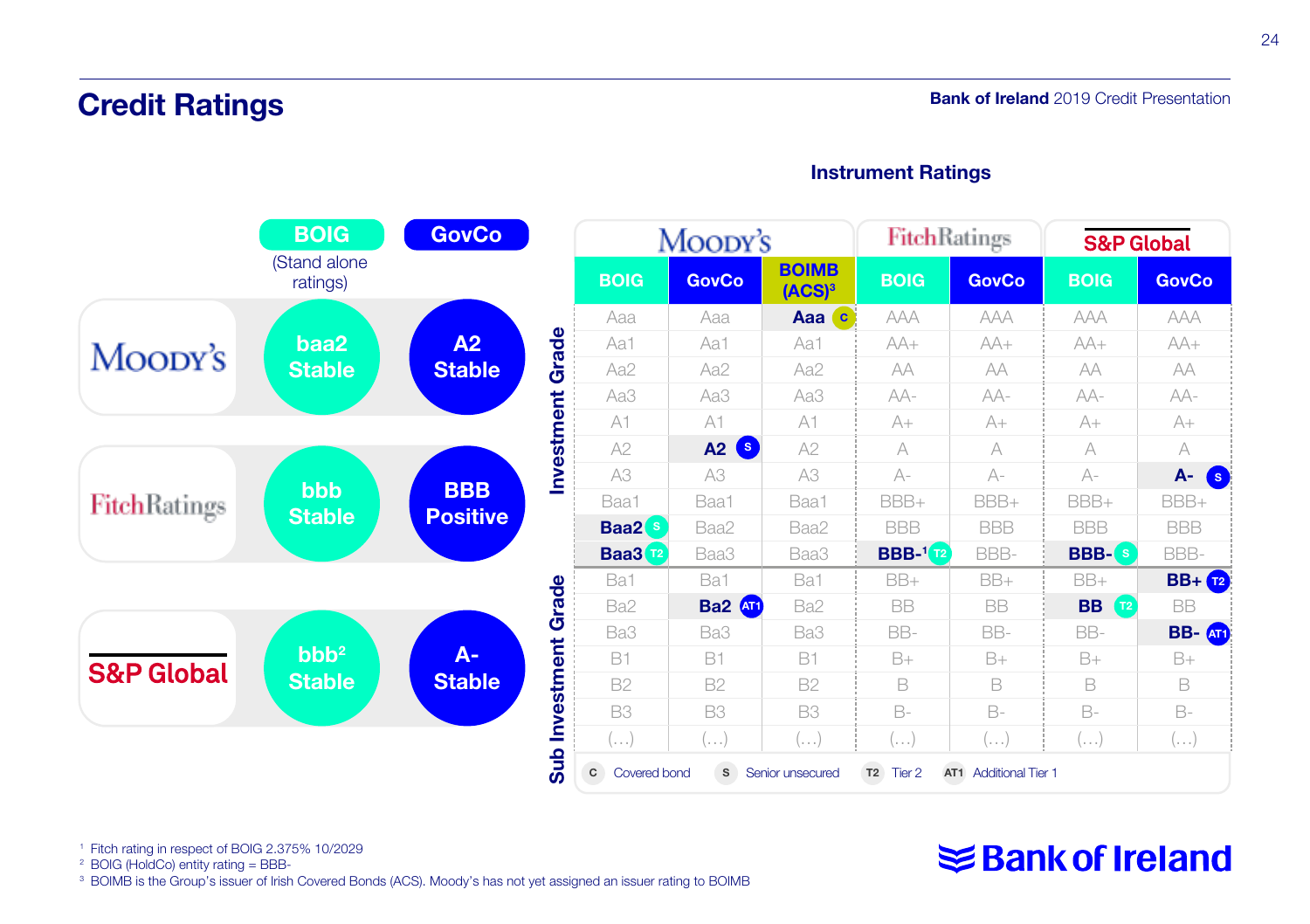### Strong capital generation and robust capital position

#### **Bank of Ireland** 2019 Credit Presentation



Fully loaded CET1 ratio Increased by 60bps

#### Robust Capital Position

- Fully loaded CET1 ratio of 13.8%
- Regulatory CET1 ratio of 15.0%
- Regulatory Total Capital ratio of 18.6%

#### **Outlook**

• 2020 CET1 capital ratio to benefit from organic generation and capital initiatives

|                                     | <b>Capital Management</b>                                                                                                                                                                                                                                         |
|-------------------------------------|-------------------------------------------------------------------------------------------------------------------------------------------------------------------------------------------------------------------------------------------------------------------|
| <b>Capital</b><br><b>Generation</b> | Organic capital generation of 170bps in 2019<br>Capital initiatives of 40bps in 2019:<br>Securitisation ROI BTL mortgage NPEs (c.30bps)<br>Sale of UK credit card portfolio (c.10bps)<br>Continuing to pursue opportunities to unlock capital<br>in balance sheet |
| <b>Growth in</b><br>loan book       | Net lending growth of $E$ 2.0bn (c.50bps) in 2019<br>CET1 of c.30-35bps p.a. to support further net<br>lending growth in 2020 and 2021                                                                                                                            |
| <b>Transformation</b>               | Investment of $E263m$ (c.50bps) in 2019<br>Average investment of 50-60bps p.a. to 2021<br>Investment to continue beyond 2021 at a lower level<br>of capital investment                                                                                            |
| <b>Regulatory</b><br>capital        | Net impact of evolving regulatory framework<br>including EBA and ECB guidelines expected to<br>consume up to 80bps of CET1 by end 2021, with<br>the majority expected in H1 2020                                                                                  |
| Dividend /<br>distributions         | Unchanged dividend policy<br>Dividend increased by 9% to 17.5c per share,<br>€189m / 40bps (2018: 16c / €173m / 40bps)                                                                                                                                            |

#### <sup>1</sup> Organic capital generation primarily consists of attributable profit and movements in regulatory deductions

<sup>2</sup> Loan Growth / RWA primarily consists of RWA movements from net loan growth and changes in asset quality and book mix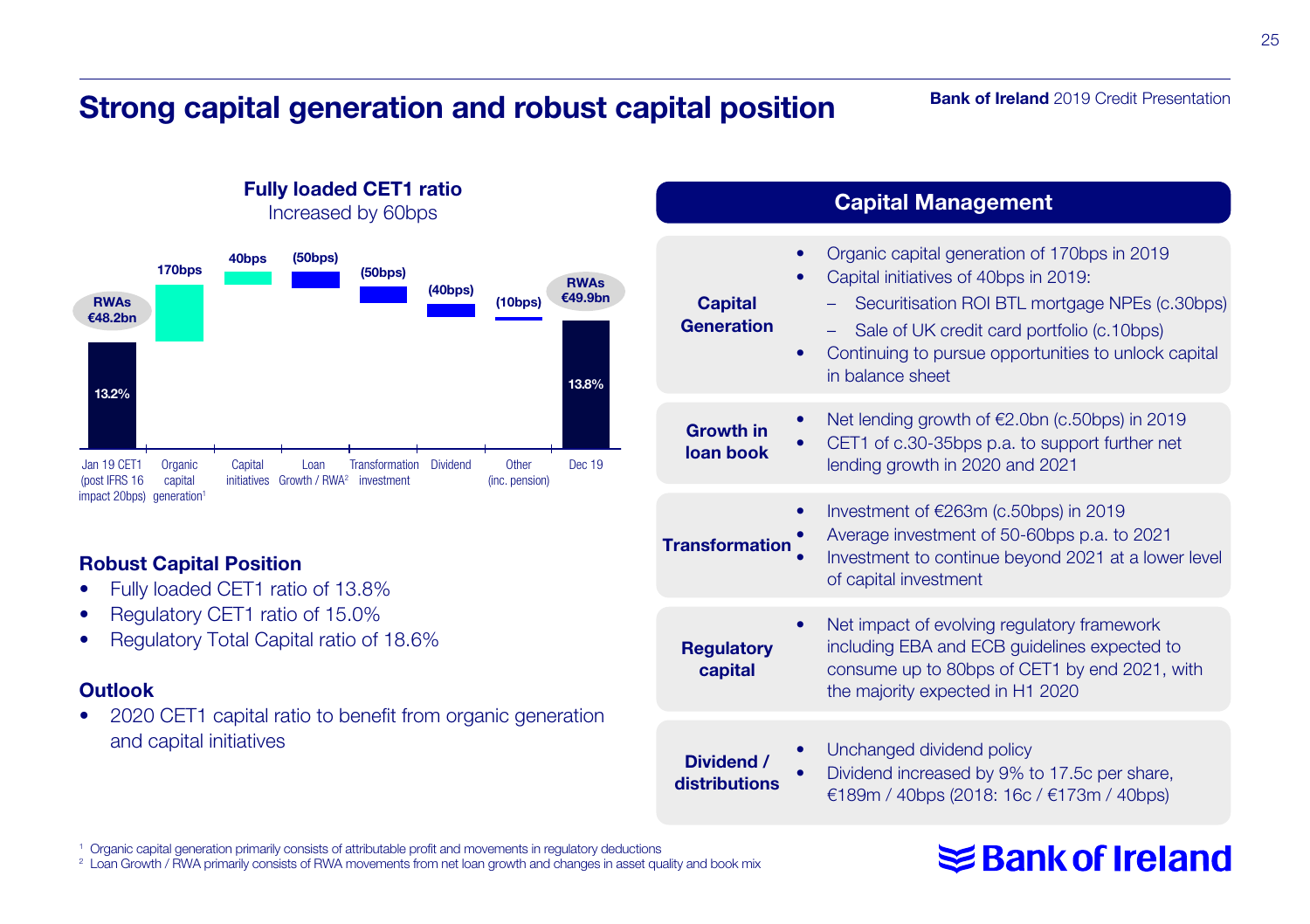### Capital guidance increasing to >13.5%

#### **Bank of Ireland** 2019 Credit Presentation

#### Regulatory Capital Requirements

- Capital guidance increasing from >13% to >13.5% on regulatory basis and on fully loaded basis by end of O-SII phase-in (July 2021)
- Increase reflects recent announcement by the Bank of England of 1% increase in the UK countercyclical buffer, increasing Group capital requirements by c.0.30% from Dec 2020

| <b>Pro forma CET1 Regulatory Capital Requirements</b> | Range                       | 2019                                             | 2020               | 2021       |
|-------------------------------------------------------|-----------------------------|--------------------------------------------------|--------------------|------------|
| Pillar 1 - CET1                                       | 4.50%                       | 4.50%                                            | 4.50%              | 4.50%      |
| Pillar 2 Requirement (P2R)                            | $1\% - 2.25\%$ <sup>1</sup> | 2.25%                                            | 2.25%              | 2.25%      |
| Capital Conservation Buffer (CCB)                     | 2.50%                       | 2.50%                                            | 2.50%              | 2.50%      |
| Countercyclical buffer (CCyB) <sup>2</sup>            | $0\% - 2.50\%$              | 0.90%                                            | 1.20%              | 1.20%      |
| $-$ Ireland (c.60% of RWA)                            |                             | 0.60%                                            | 0.60%              | 0.60%      |
| $-$ UK (c.30% of RWA)                                 |                             | $-0.30\%$                                        | $0.60\%$           | 0.60%      |
| - US and other (c.10% of RWA)                         |                             |                                                  |                    |            |
| O-SII Buffer                                          | $0\% - 2.00\%$              | 0.50%                                            | $\bigcap_{1.00\%}$ | 1.50%      |
| Systemic Risk Buffer - Ireland                        | $0\% - 3.00\%$              | -                                                | <b>TBC</b>         | <b>TBC</b> |
| <b>Pro forma Minimum CET1 Regulatory Requirements</b> |                             | 10.65%                                           | 11.45%             | 11.95%     |
| <b>Pillar 2 Guidance (P2G)</b>                        |                             | Not disclosed in line with regulatory preference |                    |            |

#### **Outlook**

- There are offsetting regulatory capital developments that may emerge in 2020 and 2021. These include:
	- Introduction of Systemic Risk Buffer (SyRB) in Ireland the timing, sizing and application of the SyRB are not yet known
	- The ECB may also permit banks to meet some of P2R from non-CET1 own funds, potentially reducing CET1 capital requirement

<sup>1</sup> This is the expected range for P2R, which is subject to annual review

<sup>2</sup> CCyB could be set in excess of 2.50% in exceptional circumstances. A change in the CCyB could also be implemented in less than 12 months in exceptional circumstances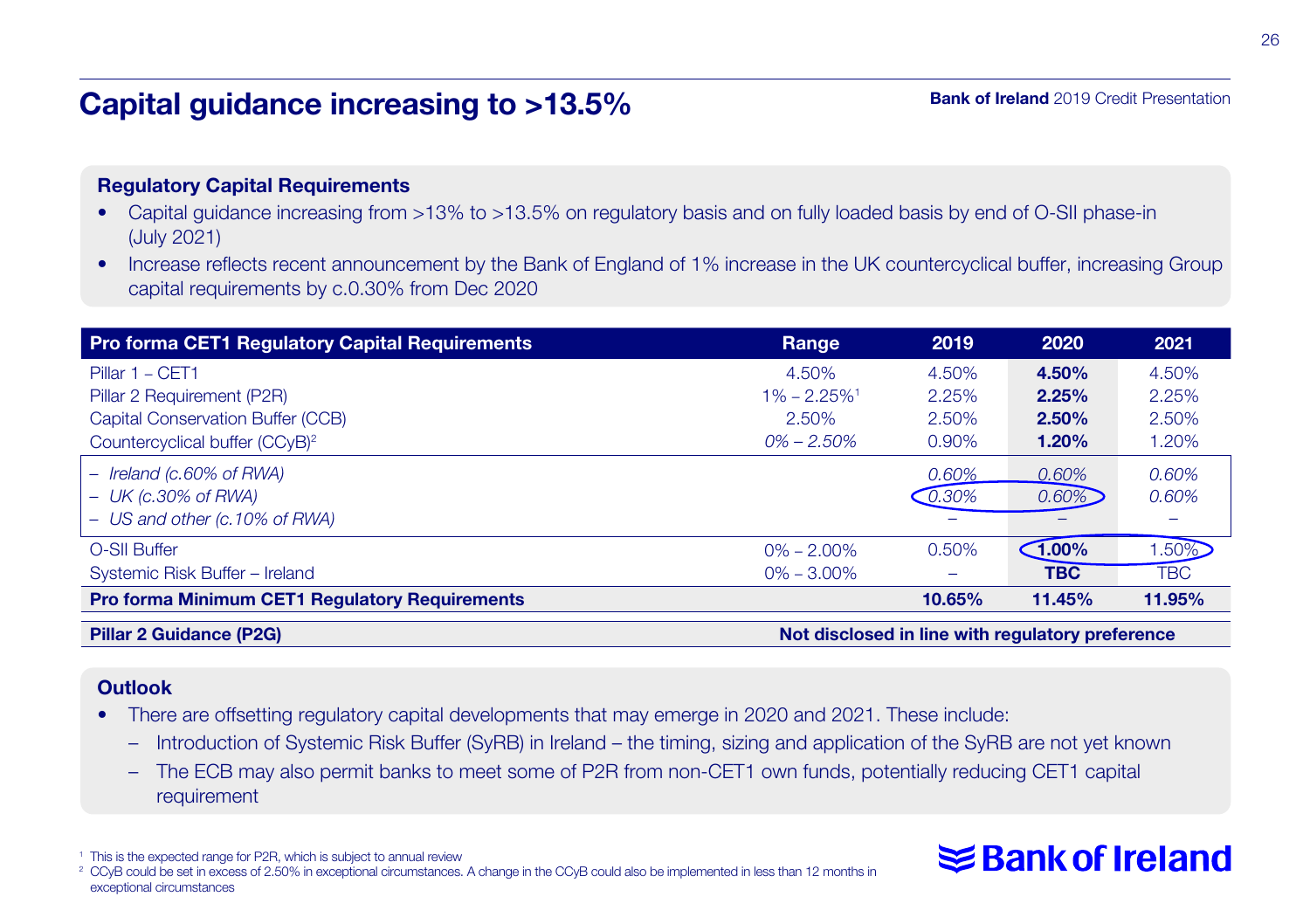### Robust capital ratios

|                              | <b>Dec 18</b> | <b>Dec 19</b> |
|------------------------------|---------------|---------------|
| <b>CET1 Ratios:</b>          |               |               |
| <b>Fully Loaded</b>          | 13.4%         | 13.8%         |
| Regulatory                   | 15.0%         | 15.0%         |
| <b>Tier 1 Ratios:</b>        |               |               |
| <b>Fully Loaded</b>          | 14.4%         | 15.1%         |
| Regulatory                   | 16.0%         | 16.3%         |
| <b>Total Capital Ratios:</b> |               |               |
| <b>Fully Loaded</b>          | 17.2%         | 17.4%         |
| Regulatory                   | 18.8%         | 18.6%         |
| <b>MREL:</b>                 |               |               |
| <b>Requlatory MREL ratio</b> | 23.1%         | 23.8%         |
| <b>Leverage Ratios:</b>      |               |               |
| <b>Fully Loaded</b>          | 6.3%          | 6.5%          |
| Regulatory                   | 7.0%          | 7.1%          |
| <b>Risk Weighted Assets:</b> |               |               |
| <b>Fully Loaded</b>          | €47.6bn       | €49.9bn       |
| Regulatory                   | €47.8bn       | €50.1bn       |

#### CET1

• The Group's fully loaded CET1 ratio increased by c.40bps<sup>1</sup> to 13.8% and the regulatory CET1 ratio is unchanged at 15% in 2019

#### Tier 1 & Total Capital

- Tier 1 ratios reflect movement in CET1 ratios and a reduction in the adjustment under Article 85 of CRR
- Total Capital ratios reflect movements in CET1 ratios and:
	- Redemption of a €750m Tier 2 instrument in Jun 2019
	- Issue of a €300m Tier 2 instrument in Oct 2019
	- Continued amortisation of other bullet Tier 2 instruments; and
	- A reduction in the adjustment under Article 87 of CRR

#### MREL

- MREL requirement of 27.09% to be met by 1 Jan 2021:
	- MREL ratio of 23.8% based on RWA at Dec 2019
	- MREL eligible senior debt issuance of c.€1bn €2bn p.a. anticipated

#### Risk Weighted Assets

• RWA, on a regulatory basis, has increased from €47.8bn at Dec 2018 to €50.1bn at Dec 2019. The increase is primarily due to net loan book growth and changes in asset quality and book mix, FX impact on RWA and the implementation of IFRS 16 offset by the impact of the disposal of NPEs and the sale of the UK Cards business

# **≤Bank of Ireland**

27

**Bank of Ireland** 2019 Credit Presentation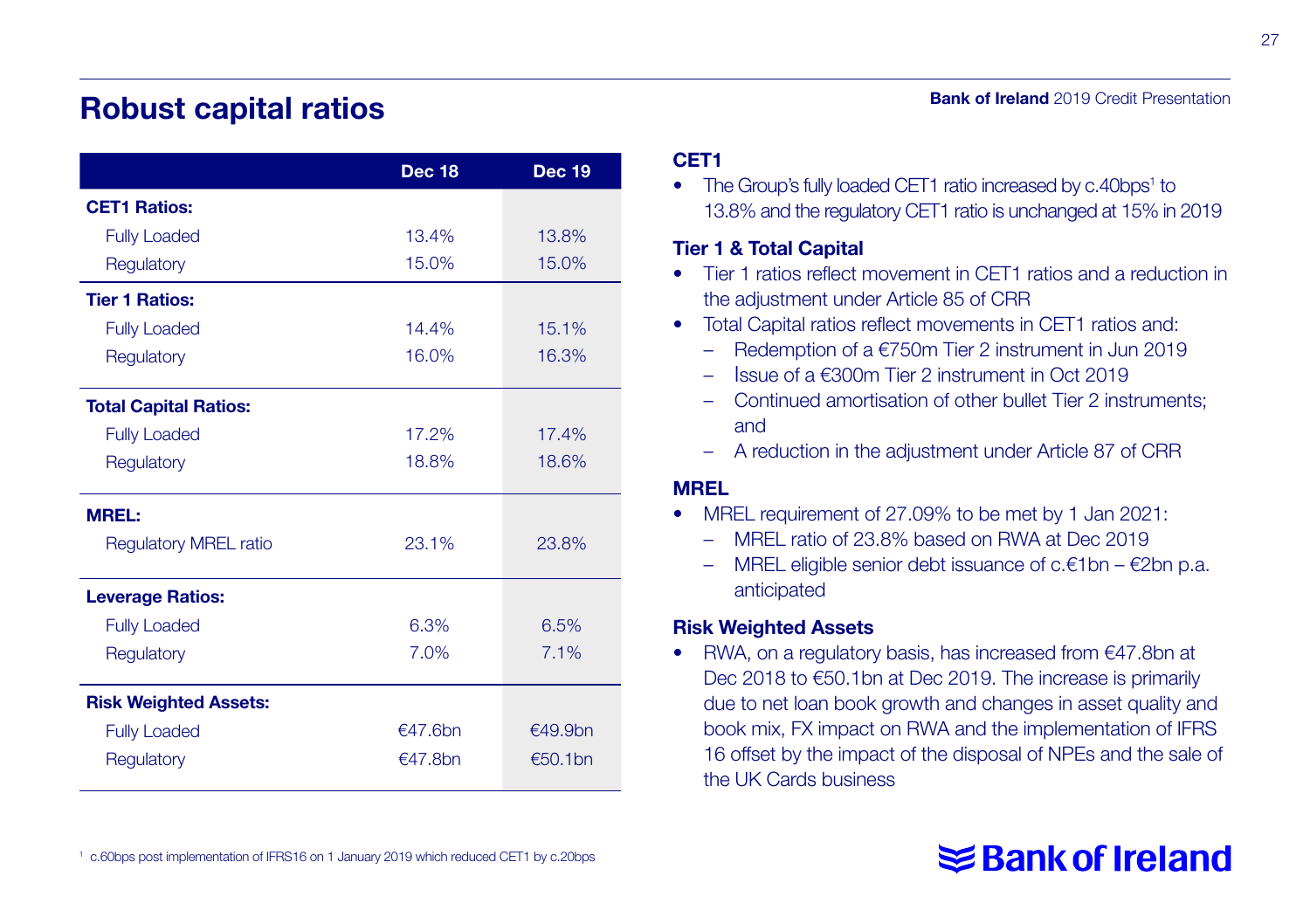

MREL requirement

#### Bank of Ireland 2019 Credit Presentation

- The Group has been advised of the decision by the SRB and the Bank of England of its binding MREL requirement to be met by Jan 2021
- This has been set at a level of 11.93% of total liabilities and own funds as at Dec 2017 (equivalent to 27.09% of risk weighted assets)
- Current MREL target calibration excludes introduction of Irish CCyB and increased UK CCyB. Increases to CCyB expected to be included in future calibrations
- MREL eligible senior debt issuance of c.€1-2bn p.a. expected to meet this requirement
- MREL ratio of 23.8% based on RWA at Dec 2019

1 Other Systemically Important Institution (O-SII), Capital Conservation Buffer (CCB), Pillar 2 Requirement (P2R) and Countercyclical Buffers (CCyB) ² Bank specific adjustment of -0.82%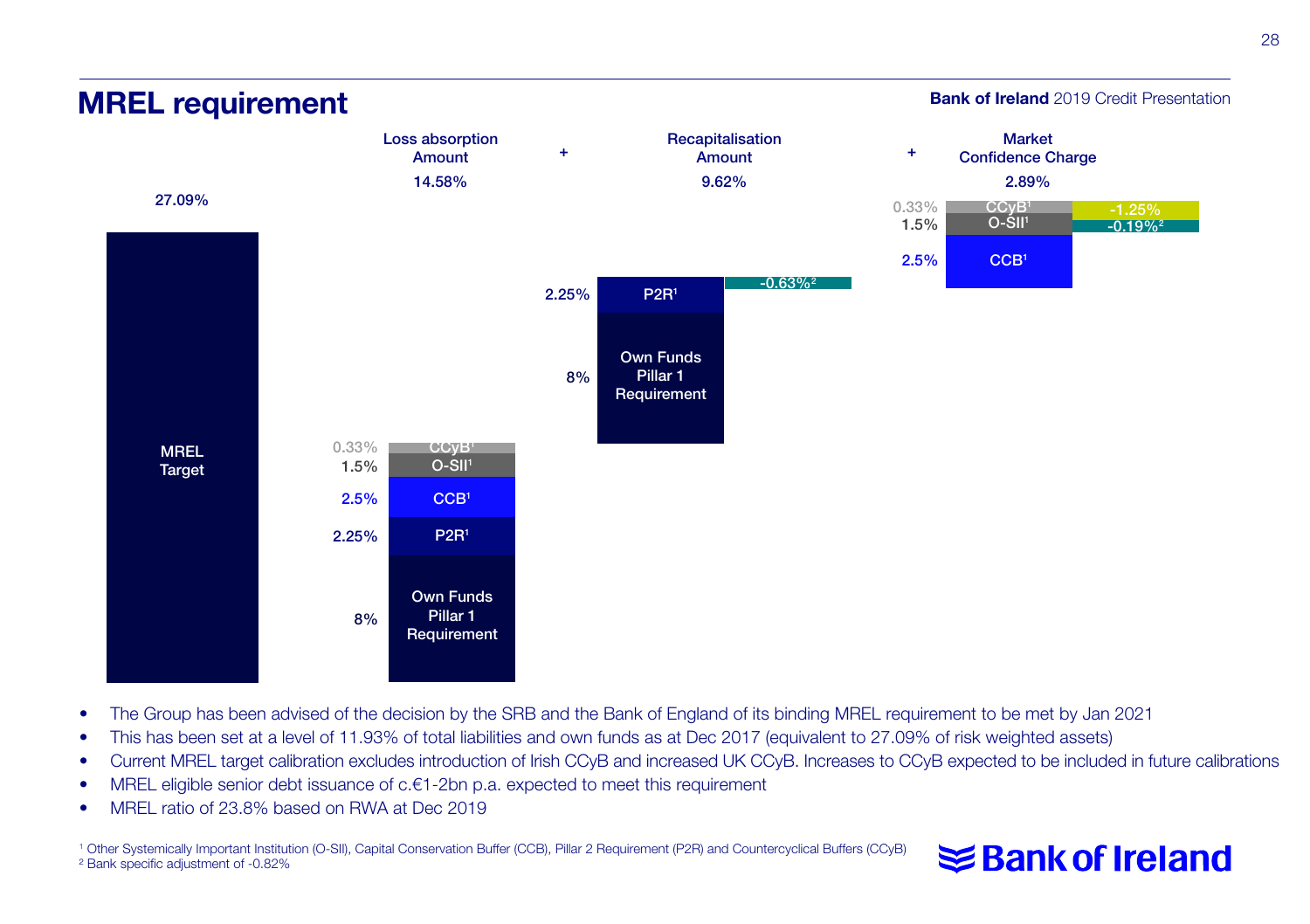### Risk Weighted Assets (RWAs) / Leverage Ratio

#### **Bank of Ireland** 2019 Credit Presentation

#### Customer lending average credit risk weights – Dec 20191, 2

(Based on regulatory exposure class)

|                                     | EAD <sup>3</sup><br>(€bn) | <b>RWA</b><br>(€bn) | Avg. Risk<br><b>Weight</b> |
|-------------------------------------|---------------------------|---------------------|----------------------------|
| ROI Mortgages                       | 23.7                      | 7.1                 | 30%                        |
| <b>UK Mortgages</b>                 | 23.3                      | 4.4                 | 19%                        |
| <b>SME</b>                          | 17.0                      | 13.2                | 78%                        |
| Corporate                           | 11.7                      | 11.0                | 94%                        |
| <b>Other Retail</b>                 | 6.3                       | 4.4                 | 70%                        |
| <b>Customer lending credit risk</b> | 82.0                      | 40.1                | 49%                        |

- IRB approach accounts for:
	- 69% of credit EAD (Dec 18: 70%)
	- 73% of credit RWA (Dec 18: 74%)
- Regulatory RWA has increased from €47.8bn at Dec 2018 to €50.1bn at Dec 2019. The increase is primarily due to net loan book growth and changes in asset quality and book mix, FX movements and the implementation of IFRS 16 offset by the impact of the disposal of NPEs and the sale of UK credit cards

#### Leverage Ratio

- Fully Loaded Leverage Ratio: 6.5%
- Regulatory Leverage Ratio: 7.1%

<sup>1</sup> EAD and RWA include both IRB and Standardised approaches and comprise both non-defaulted and defaulted loans

- <sup>2</sup> Securitised exposures are excluded from the table (i.e. excludes exposures included in CRT executed in Nov 2017 and Dec 2019)
- <sup>3</sup> Exposure at default (EAD) is a regulatory estimate of credit risk exposure consisting of both on balance sheet exposures and off balance sheet commitments

#### EBA Transparency Exercise 2019

Country by Country Average IRB risk weights

#### Residential Mortgages – Jun 2019



#### EBA Risk Dashboard Q2 2019

Country by Country Average Leverage ratio

#### Regulatory Leverage Ratio – Jun 2019

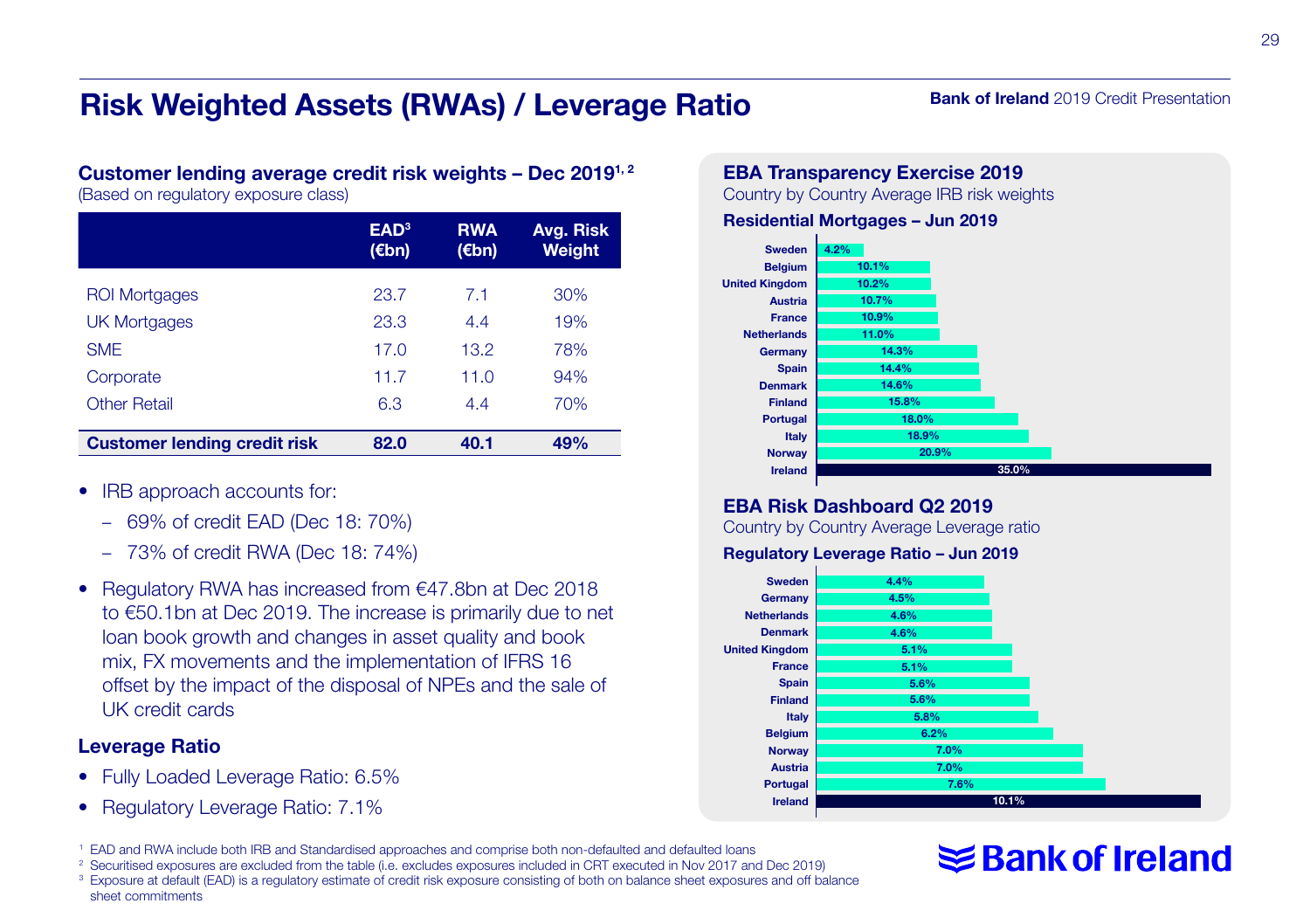# Capital / MREL – Summary highlights

| Capital                       | Fully loaded organic capital generation of 170bps in 2019, providing capacity for investment in loan<br>growth, transformation and dividend; unlocked additional 40bps through capital initiatives<br>Group expects to maintain a CET1 ratio in excess of 13.5% on a regulatory basis and on a fully<br>loaded basis by the end of the O-SII phase-in period <sup>1</sup> |
|-------------------------------|---------------------------------------------------------------------------------------------------------------------------------------------------------------------------------------------------------------------------------------------------------------------------------------------------------------------------------------------------------------------------|
| <b>Economy</b>                | Ireland's leading retail and commercial bank primarily operating in the growing Irish and UK<br>economies.<br>Irish economy continues to perform with strong GDP growth, and unemployment at a 13 year low                                                                                                                                                                |
| Growth &<br><b>Efficiency</b> | • $\epsilon$ 2bn net lending growth in 2019<br>NPE ratio reduced by 190bps to 4.4%; further progress on NPEs in 2020<br>4% reduction in costs; costs in 2020 to be lower than 2019<br>2020 CET1 ratio to benefit from organic generation and capital initiatives                                                                                                          |
| <b>Outlook</b>                | BOIG on stable rating outlook with Moody's, Standard & Poor's and Fitch<br>$\bullet$<br>Continued progress on Responsible and Sustainable Business<br>Based on current MREL ratio and SRB MREL policy, MREL eligible senior debt issuance of<br>c. $€1$ bn- $€2$ bn p.a. anticipated                                                                                      |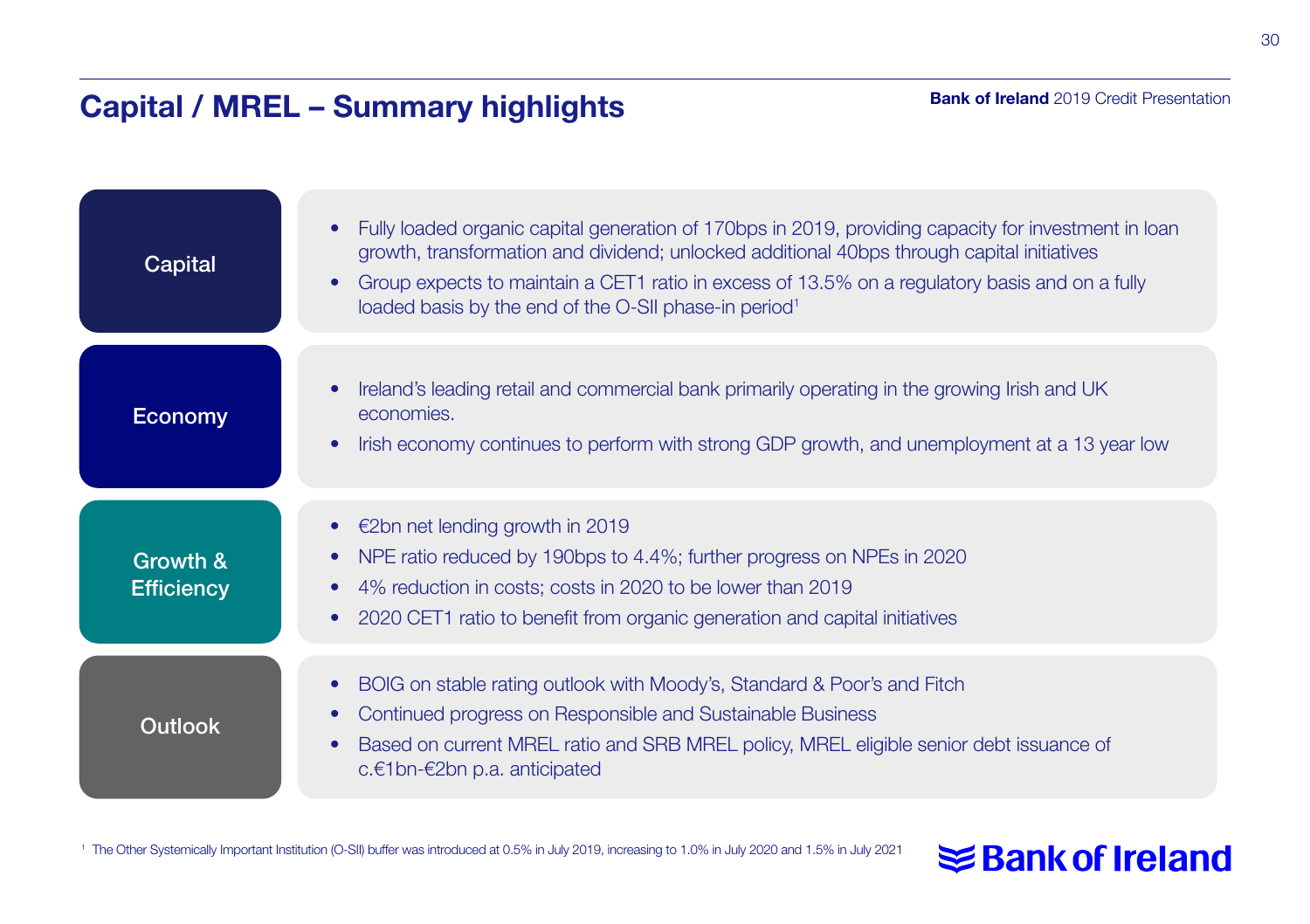**Bank of Ireland** 2019 Credit Presentation



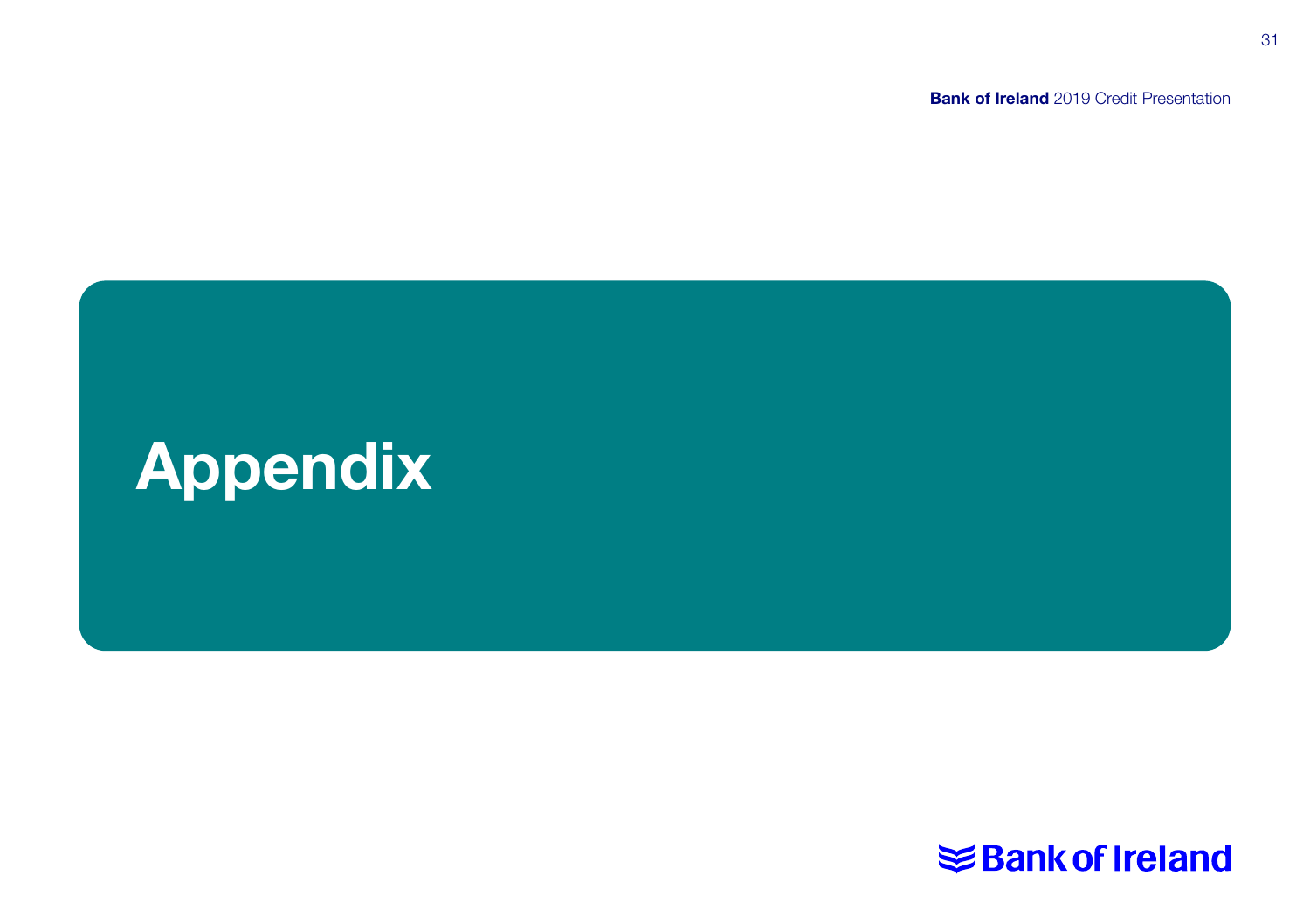# Appendix

#### **Bank of Ireland** 2019 Credit Presentation

|           |                                                                          | Slide No. |
|-----------|--------------------------------------------------------------------------|-----------|
| $\bullet$ | <b>BOI Overview</b>                                                      |           |
|           | Ireland                                                                  | 33        |
|           | UK / International                                                       | 34        |
|           | Profile of customer loans                                                | 35        |
|           | Gross new lending volumes                                                | 36        |
| $\bullet$ | Debt Securities at fair value through other comprehensive income (FVOCI) | 37        |
| $\bullet$ | ROI mortgage loan book                                                   | 38        |
| $\bullet$ | UK mortgage loan book                                                    | 39        |
| $\bullet$ | <b>Income Statement</b>                                                  |           |
|           | Sustainable business income                                              | 40        |
|           | Divisional performance                                                   | 41        |
|           | <b>Interest Rate Sensitivity</b>                                         | 42        |
|           | Net interest income analysis                                             | 43        |
|           | <b>Operating Expenses</b>                                                | 44        |
|           | Non-core Items                                                           | 45        |
| $\bullet$ | <b>Asset Quality</b>                                                     |           |
|           | Non-performing exposures by portfolio                                    | 46        |
|           | ROI mortgages                                                            | 47        |
|           | <b>UK Customer Loans</b>                                                 | 48        |
| ٠         | Ordinary shareholders' equity and TNAV                                   | 49        |
| $\bullet$ | Capital                                                                  |           |
|           | CET1 ratios                                                              | 50        |
|           | Capital Guidance and Distribution Policy                                 | 51        |
| $\bullet$ | Cost income ratio: Dec 2019                                              | 52        |
| $\bullet$ | Return on tangible equity (RoTE)                                         | 53        |
| $\bullet$ | Underlying earnings per share: Dec 2019                                  | 54        |
| $\bullet$ | <b>Defined Benefit Pension Schemes</b>                                   | 55        |
| $\bullet$ | Forward-Looking statement                                                | 56        |
| ٠         | Contact details                                                          | 57        |
|           |                                                                          |           |

# **Shank of Ireland**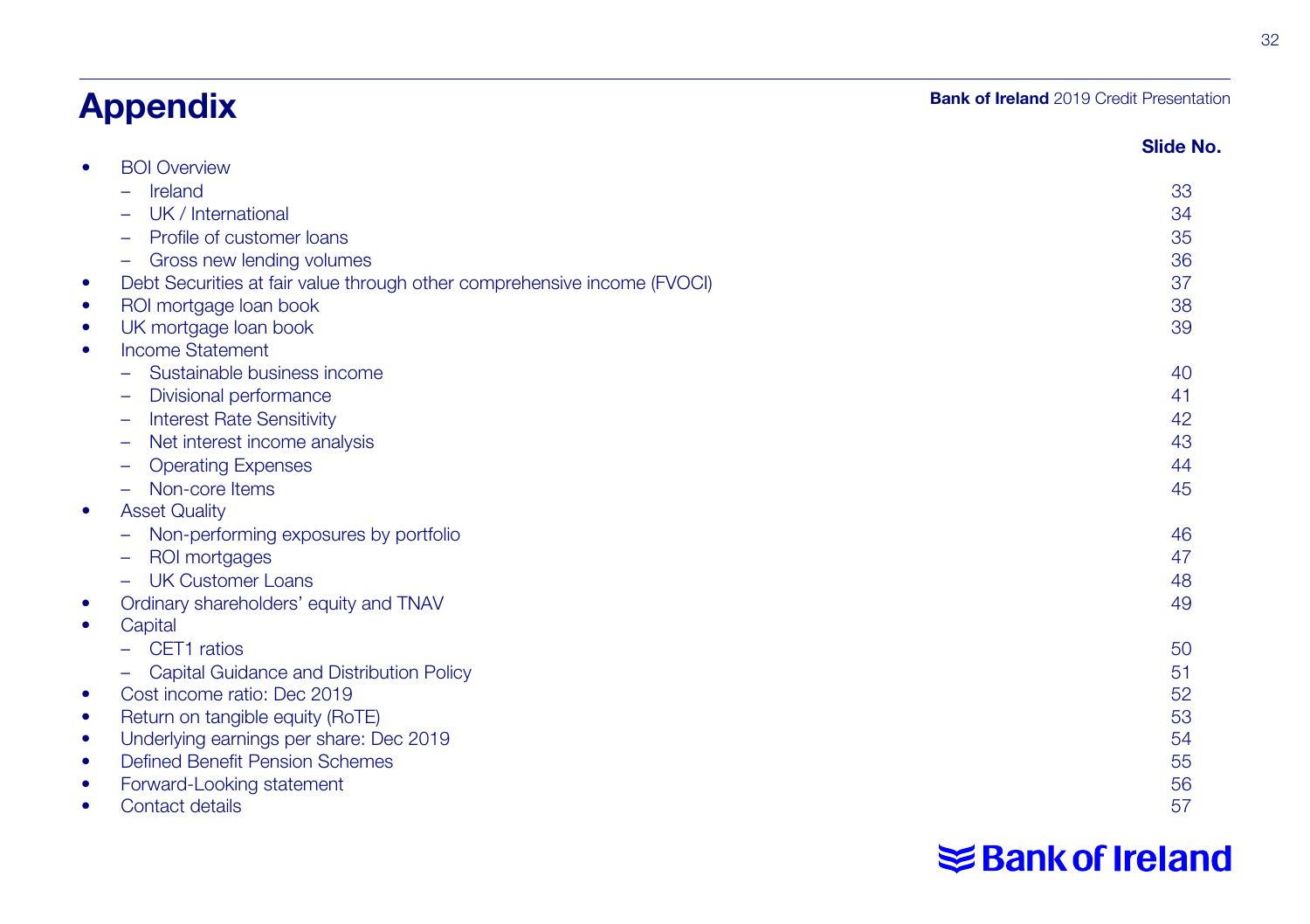### BOI Overview: Ireland

Ireland's leading retail and commercial bank



**Bank of Ireland** 2019 Credit Presentation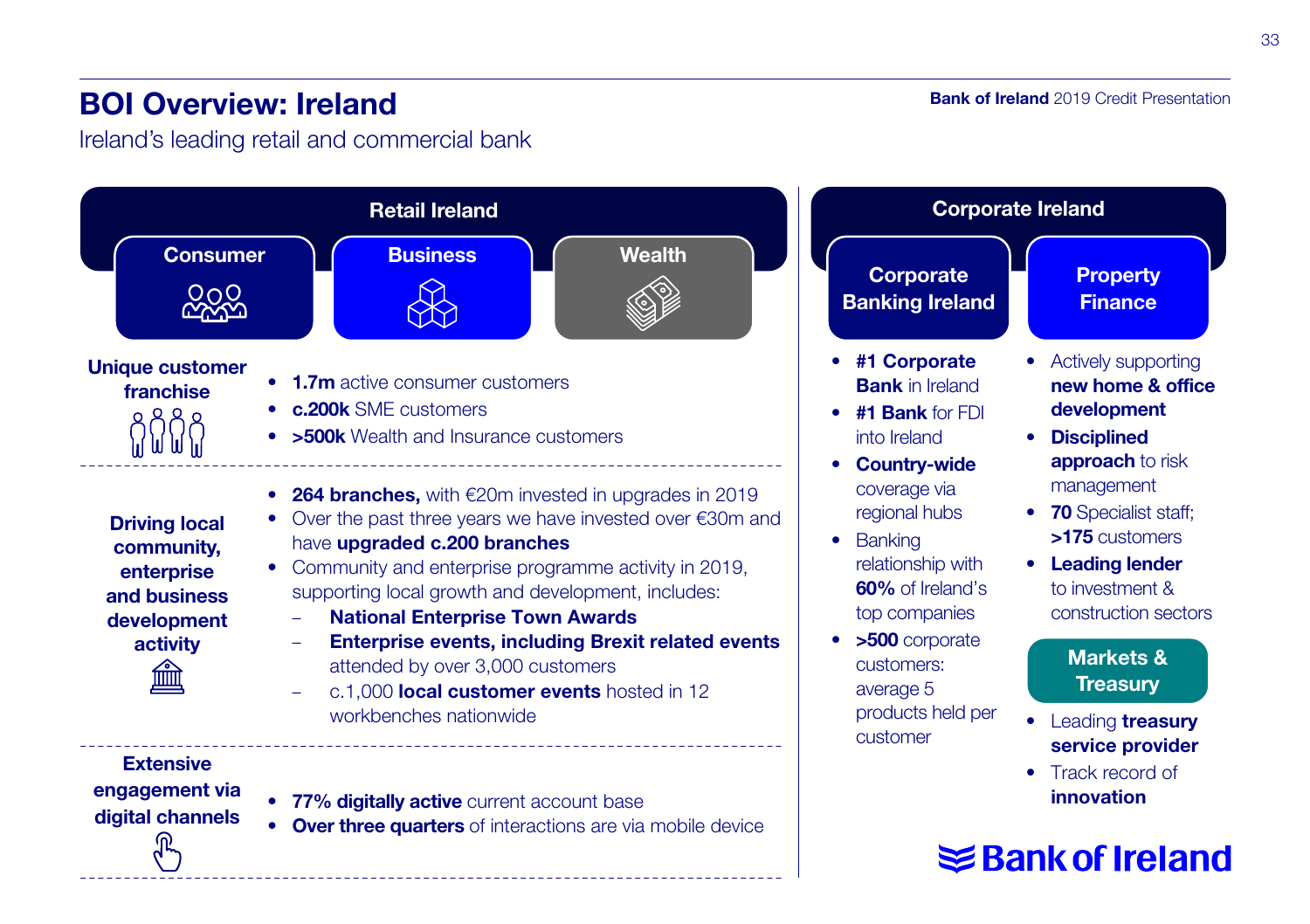### BOI Overview: UK / International

**Bank of Ireland** 2019 Credit Presentation

UK and International businesses provide diversification and further opportunities for growth

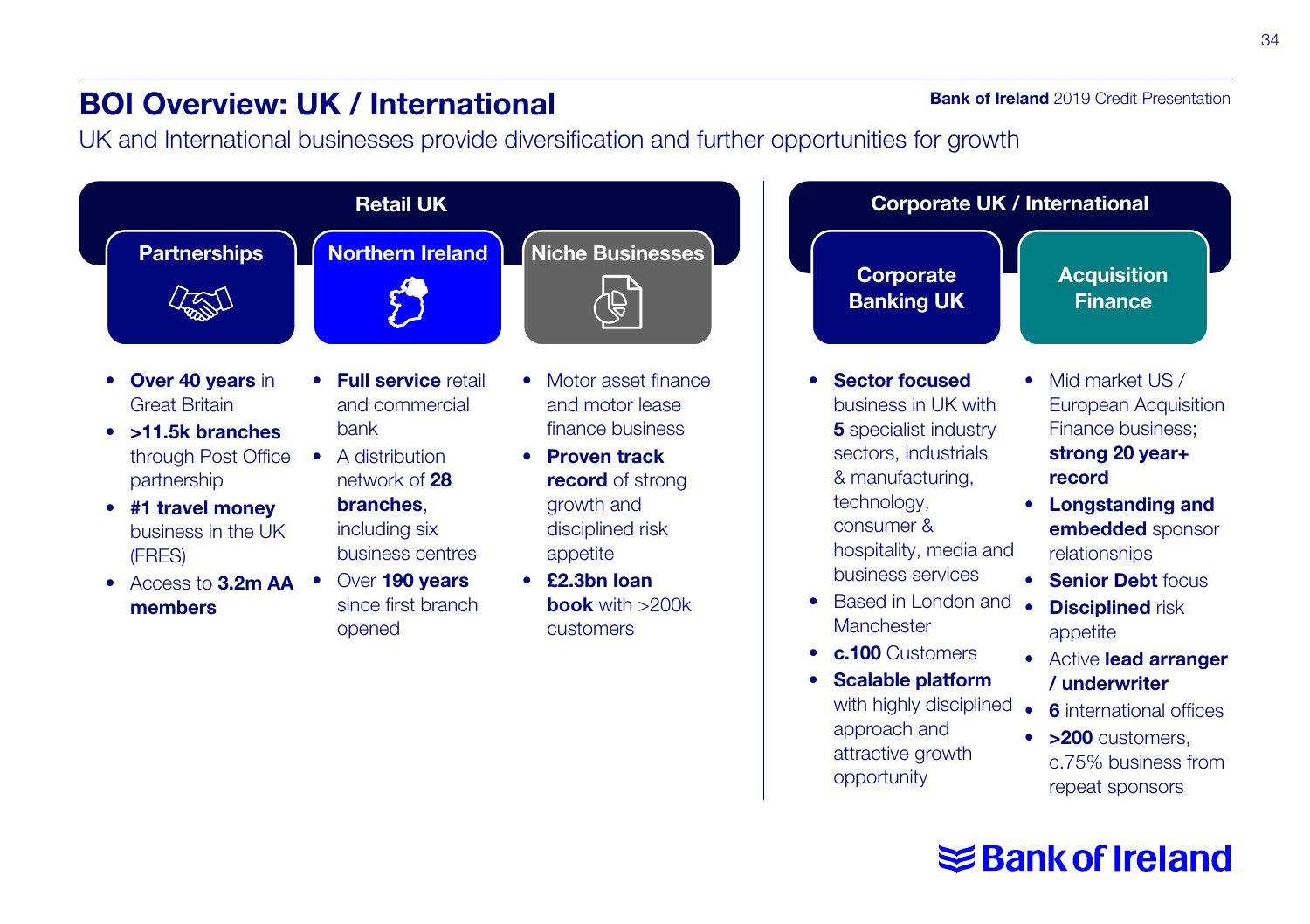### BOI Overview

**Bank of Ireland** 2019 Credit Presentation

Profile of customer loans<sup>1</sup> at Dec 19 (Gross)

| <b>Composition (Dec 19)</b>      | <b>ROI</b><br>$(\epsilon$ bn) | <b>UK</b><br>$(\epsilon$ bn) | <b>RoW</b><br>$(\epsilon$ bn) | <b>Total</b><br>$(\epsilon$ bn) | <b>Total</b><br>(%) |
|----------------------------------|-------------------------------|------------------------------|-------------------------------|---------------------------------|---------------------|
| <b>Mortgages</b>                 | 23.1                          | 23.2                         | 0.0                           | 46.3                            | 58%                 |
| Non-property SME and corporate   | 10.8                          | 5.2 <sup>2</sup>             | 4.4                           | 20.4                            | 25%                 |
| <b>SME</b>                       | 7.2                           | 1.8                          | 0.0                           | 9.0                             | 11%                 |
| Corporate                        | 3.6                           | 3.4                          | 4.4                           | 11.4                            | 14%                 |
| <b>Property and construction</b> | 5.3                           | 2.0                          | 0.8                           | 8.1                             | 10%                 |
| <b>Investment property</b>       | 4.7                           | 1.8                          | 0.8                           | 7.3                             | 9%                  |
| Land and development             | 0.6                           | 0.2                          | 0.0                           | 0.8                             | 1%                  |
| <b>Consumer</b>                  | 2.2                           | 3.5                          | 0.0                           | 5.7                             | 7%                  |
| <b>Customer loans (gross)</b>    | 41.4                          | 33.9                         | 5.2                           | 80.5                            | 100%                |
| Geographic (%)                   | 51%                           | 42%                          | 7%                            | 100%                            |                     |

<sup>1</sup> Based on geographic location of customer

2 Includes GB business and corporate loan books, which BOI is required to run down under its EU approved Restructuring Plan (Dec 2019: £0.3bn; Dec 2018: £0.4bn)

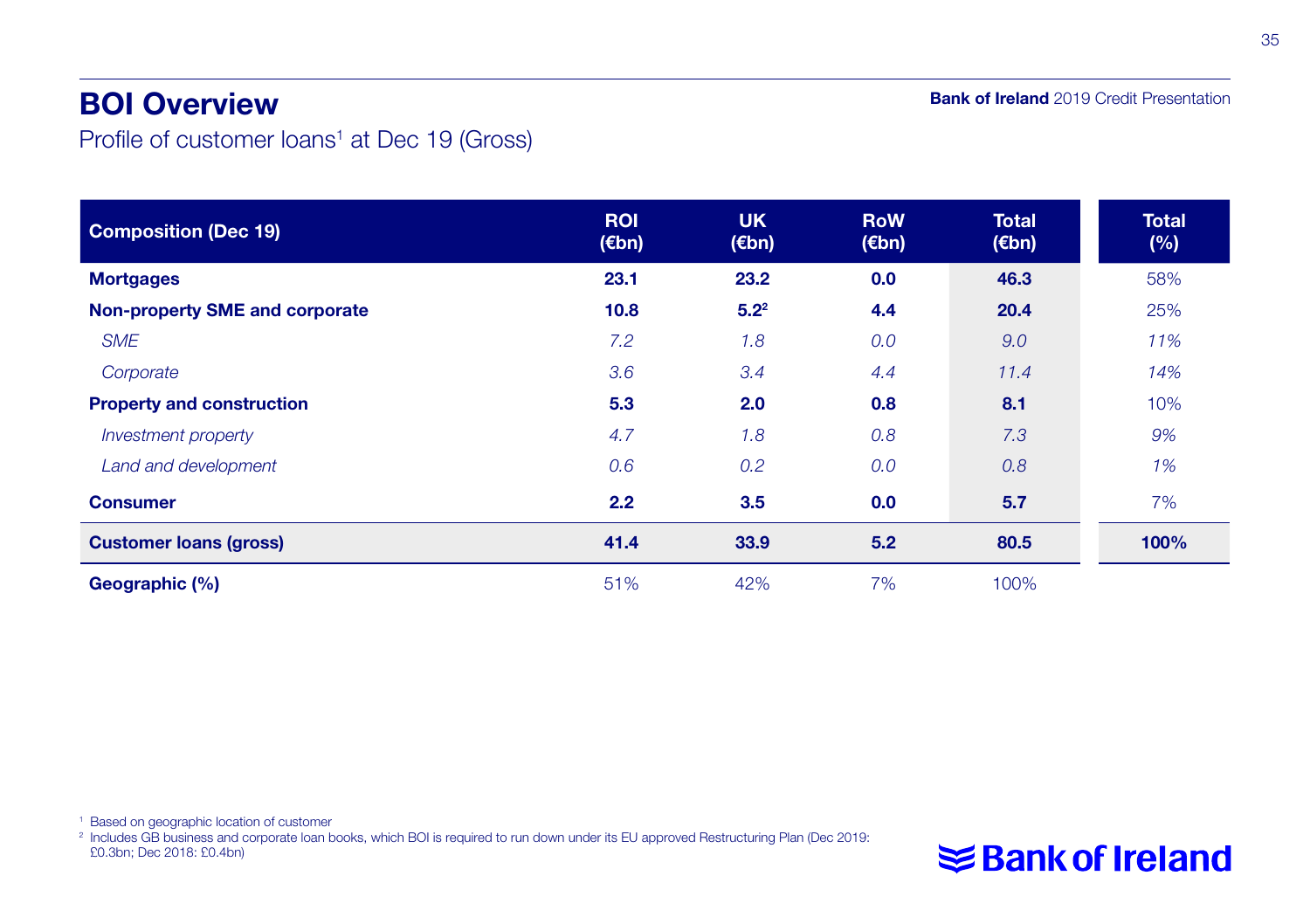### BOI Overview: Gross new lending volumes

**Bank of Ireland** 2019 Credit Presentation



■ Mortgages ■ Consumer ■ Business Banking ■ Property ■ Corporate Ireland ■ Acquisition Finance ■ Corporate UK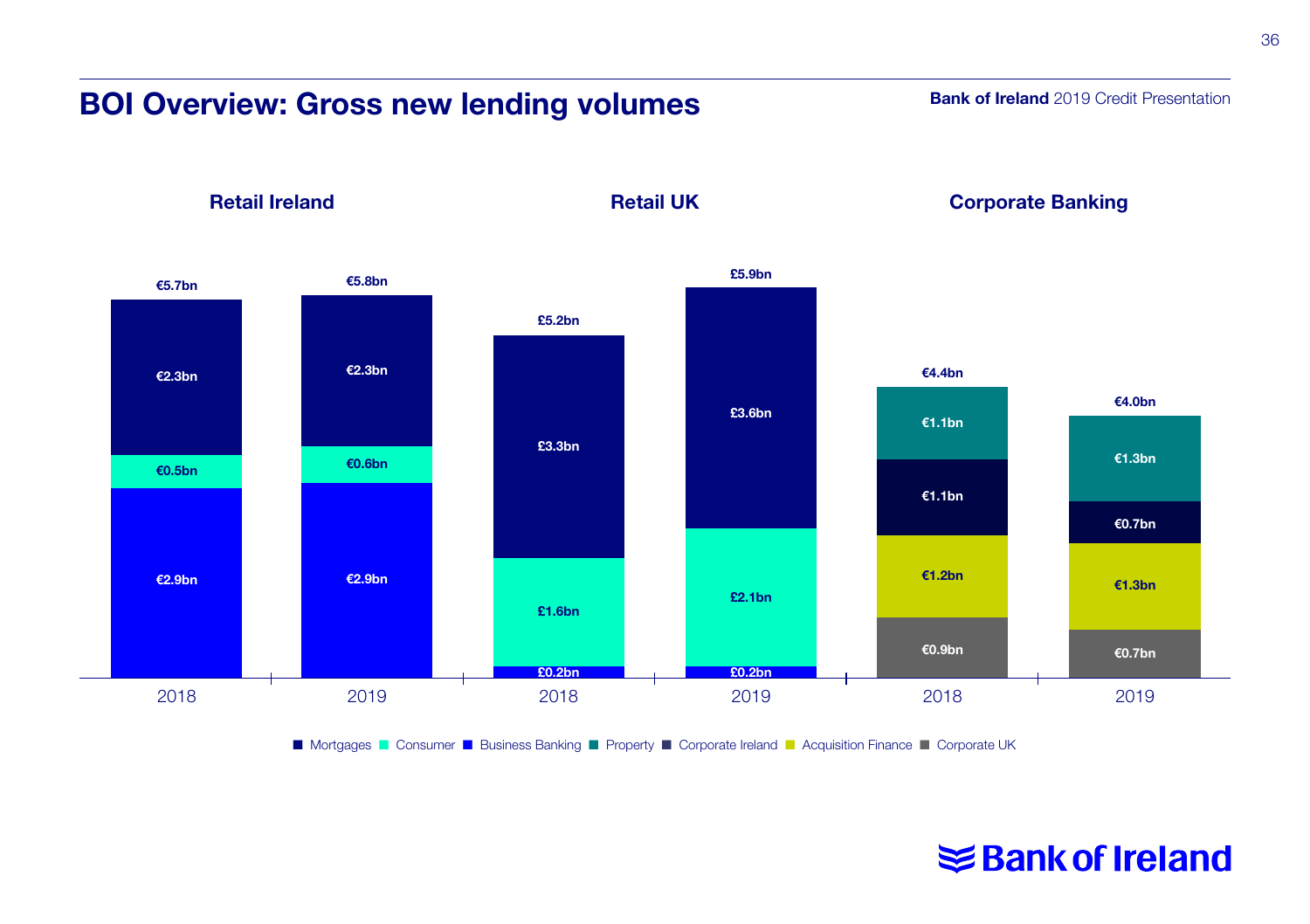### Debt Securities at fair value through other comprehensive income (FVOCI)

#### ROI (€bn) UK (€bn) France (€bn) **Other** (€bn) Dec 19 (€bn) Dec <sub>18</sub> (€bn) Sovereign bonds Senior debt Covered bonds Subordinated debt 2.3 - 0.2 - - - 0.2 - 0.7 0.3 0.8 0.1 2.8 1.2 2.2 - 5.8 1.5 3.4 0.1 6.0 2.2 3.7 0.1 Total 2.5 0.2 1.9 6.2 10.8 12.0 FVOCI Reserve  $0.2$  0.2  $0.2$

#### Portfolio

• The Group held €10.8bn of FVOCI debt securities at Dec 2019. Weighted average instrument level credit rating of the FVOCI portfolio is A+

• Other exposures include supranational entities (€1.0bn), Spain (€1.3bn), Belgium (€0.8bn), Sweden (€0.8bn) and Other (€2.3bn – all exposures less than €0.5bn)

#### **NAMA**

• The Group holds NAMA subordinated bonds –  $\epsilon$ 70m nominal value, valued at 100% at Dec 19 (Dec 18: 104%)



Bank of Ireland 2019 Credit Presentation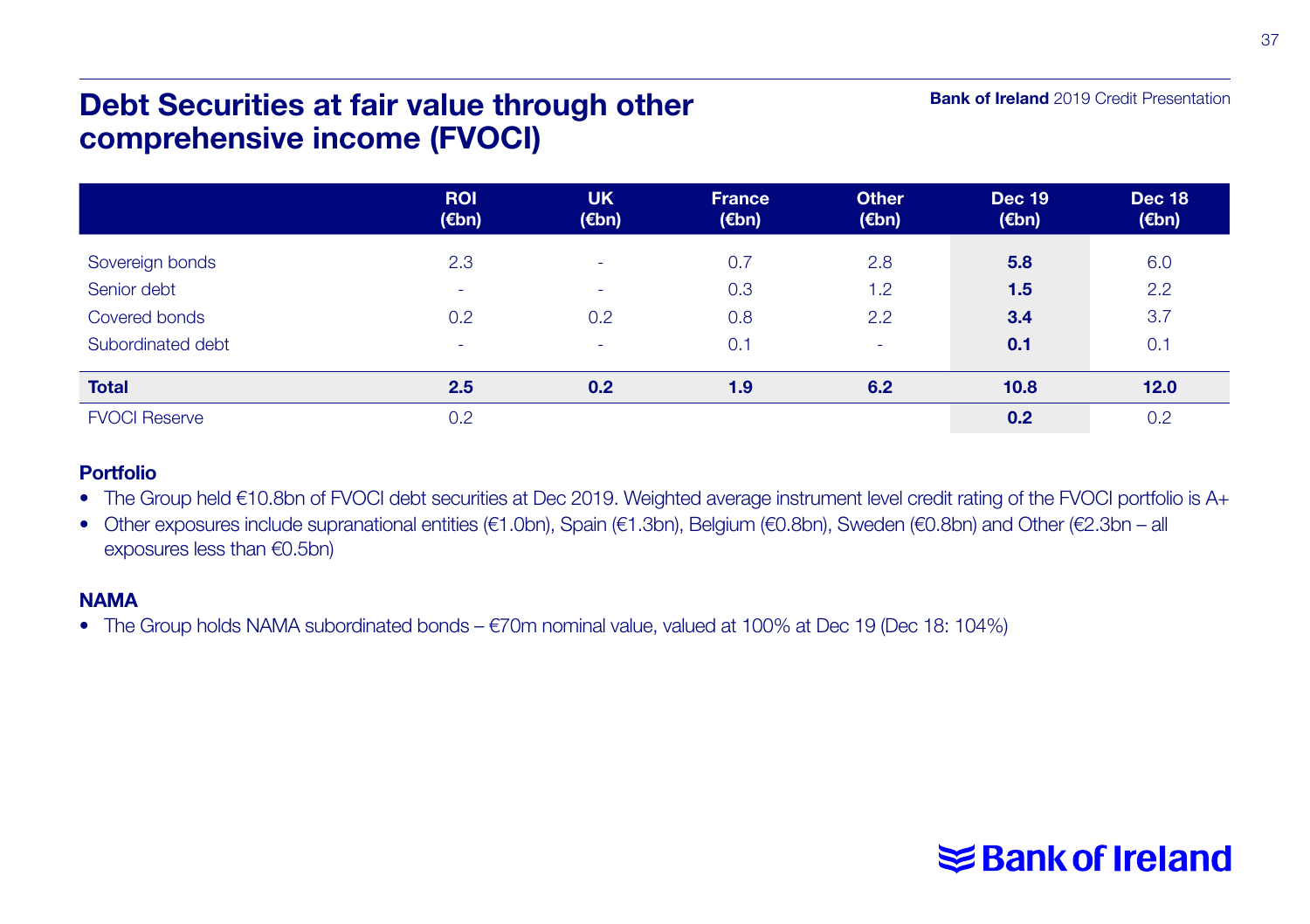### ROI Mortgages: €23.0bn



#### New Lending volumes and Market Share

#### Pricing strategy

- Fixed rate led mortgage pricing strategy which provides value, certainty and stability to our customers and to the Group
- Fixed rate products accounted for c.93% of our new lending in 2019, up from c.30% in 2014

#### Distribution strategy – expansion into broker channel

• Successful acceleration of on-boarding of new brokers during 2019 following re-entry into broker market in Q4 2018 (brokers accounted for 27% of the market in 2019)

#### Wider proposition

- 7 in 10 ROI customers who take out a new mortgage take out a life assurance policy through BOI Group
- 3 in 10 ROI customers who take out a new mortgage take out a general insurance policy through BOI Group with insurance partners

<sup>1</sup> Excluding portfolio acquisitions (2017 –  $€0.1$ bn; 2018 – Nil; 2019 – Nil)

<sup>2</sup> Average customer pay rate of 110bps less Group average cost of funds of 46bps



#### ROI Mortgages (gross)

**Bank of Ireland** 2019 Credit Presentation



#### LTV profile

- Average LTV of 59% on mortgage stock at Dec 19 (Dec 18: 61%)
- Average LTV of 74% on new mortgages in 2019 (2018: 71%)

#### Tracker mortgages

- €8.3bn or 95% of trackers at Dec 19 are on a capital and interest repayment basis
- 81% of trackers are Owner Occupier mortgages; 19% of trackers are Buy to Let mortgages
- Loan asset spread on ECB tracker mortgages was c.64bps<sup>2</sup> in 2019

#### NPE disposal / securitisation

- ROI mortgages reduction in 2019 primarily driven by NPE disposal and securitisation transactions (€0.6bn)
- Potential NPE transactions in 2020 will focus on ROI mortgages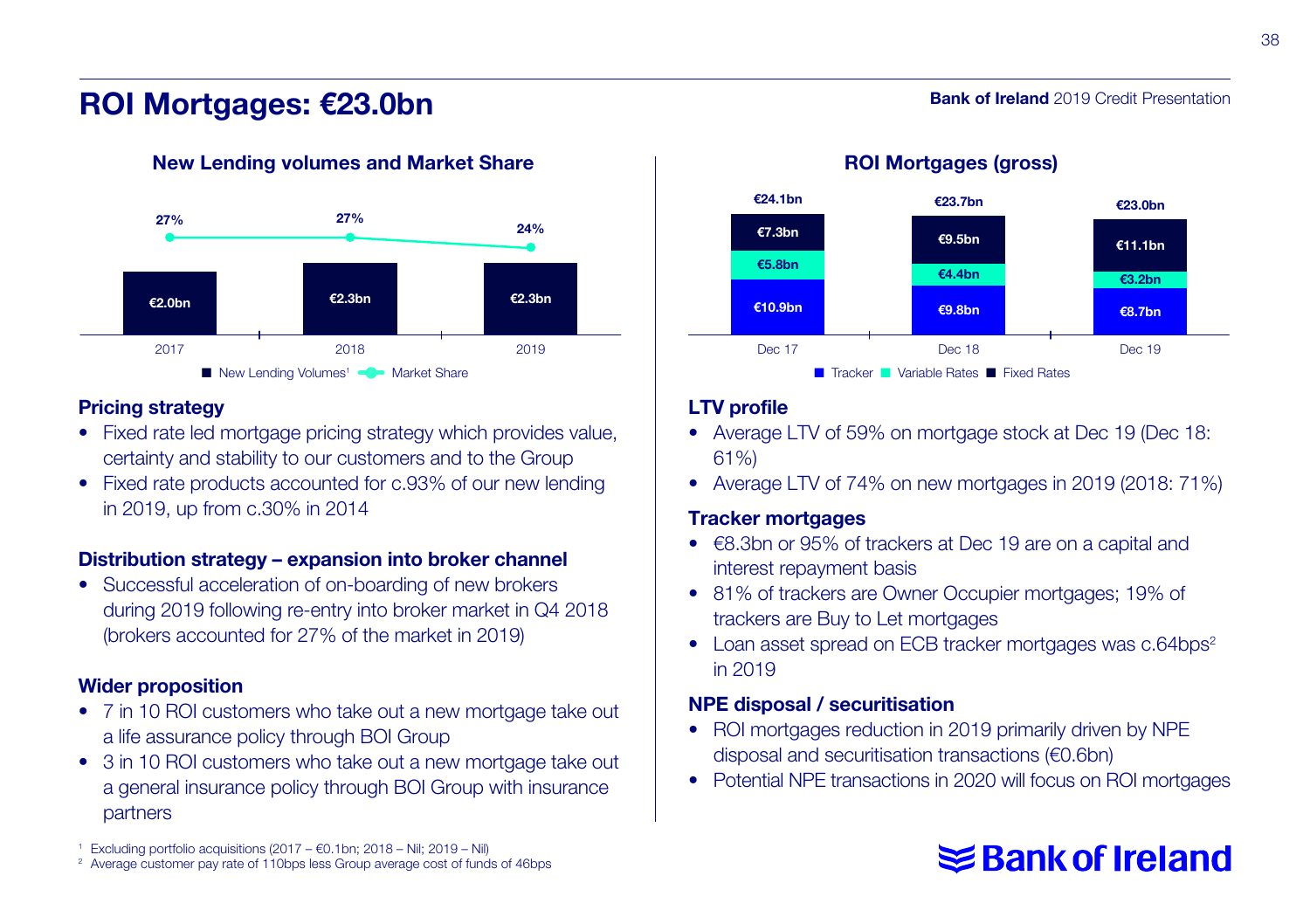### UK Mortgages: £19.8bn / €23.2bn

**Bank of Ireland** 2019 Credit Presentation



#### UK Mortgages (gross)



#### UK Mortgages (gross)

#### LTV profile

- Average LTV of 63% on stock at Dec 19 (Dec 18: 62%)
- Average LTV of 73% on new UK mortgages in 2019 (2018: 72%)

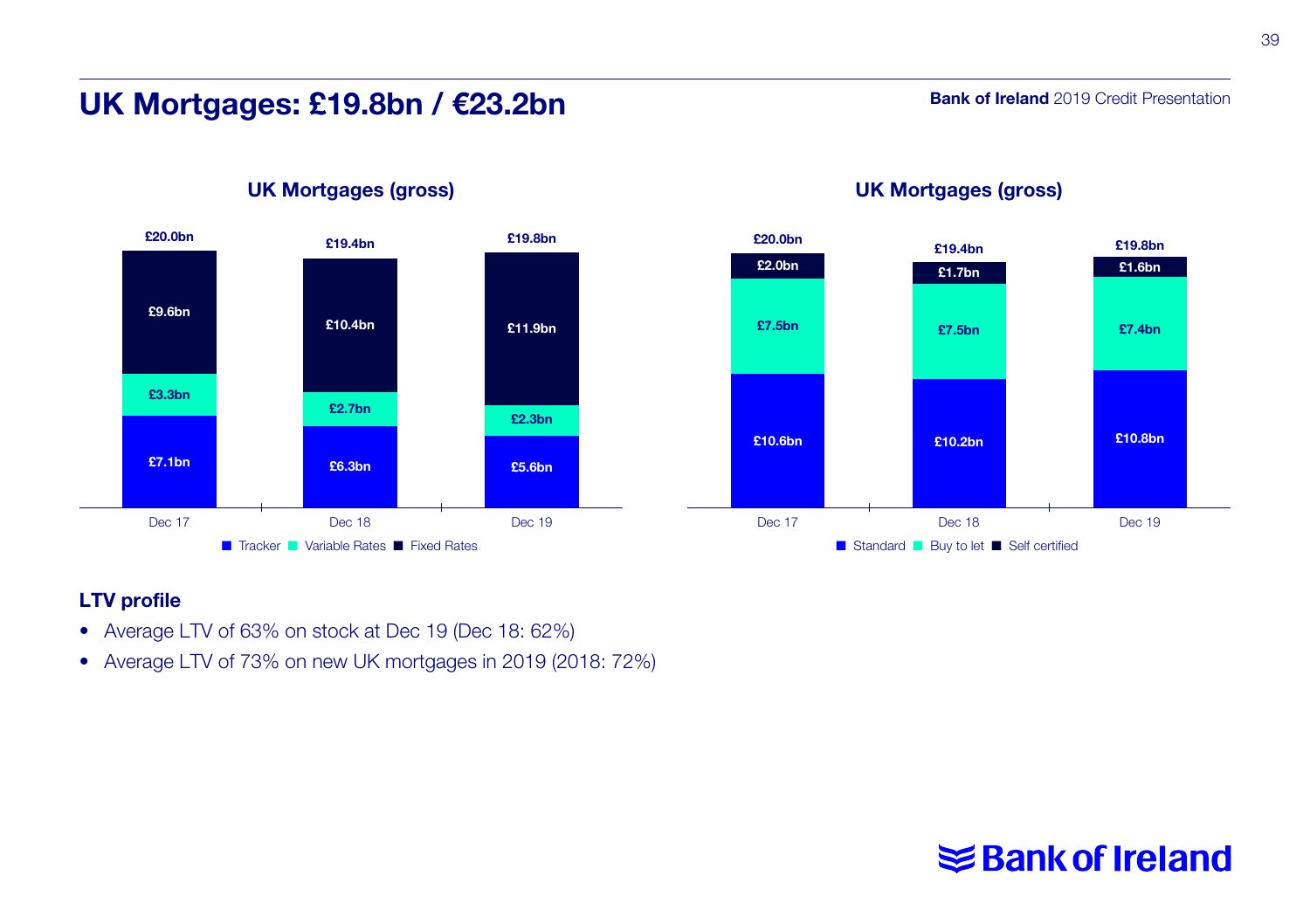### Sustainable business income

|                                          | FY 2018<br>$(\epsilon m)$ | <b>FY 2019</b><br>$(\epsilon m)$ |
|------------------------------------------|---------------------------|----------------------------------|
|                                          |                           |                                  |
| Wealth and Insurance                     | 250                       | 277                              |
| Retail Ireland                           | 267                       | 254                              |
| <b>Retail UK</b>                         | (34)                      | (18)                             |
| Corporate and Treasury                   | 145                       | 154                              |
| Group Centre and other                   | 2                         | (1)                              |
| <b>Business Income</b>                   | 630                       | 666                              |
| Retail UK Cards and ATMs <sup>1</sup>    | 42                        |                                  |
| <b>Additional Gains</b>                  | 9                         | 5                                |
| IFRS income classifications <sup>2</sup> | 34                        | 17                               |

Valuation and other items (56) (2) Other Income 659 686

Bank of Ireland 2019 Credit Presentation

#### 6% growth in business income

- 11% increase in Wealth and Insurance:
	- New business sales (APE) increased by 11%
	- 2% growth in Life market share to 22%
	- Penetration of bank customer base increased from 26% to 32%
- Retail Ireland income slightly lower from lower cash handling fees and customer efficiency initiatives
- Retail UK benefiting from improved commission mix

#### Valuation and other items

- Unit-linked assets valuation driven by movements in the value of equity markets – 2019: €30m, 2018: (€27m)
- Financial instrument valuation adjustments 2019: (€37m), 2018: (€9m)
- Impact of interest rate movements in Wealth and Insurance 2019: €5m, 2018: (€20m)

#### <sup>1</sup> Classified as non-core in 2019

<sup>2</sup> IFRS income classifications include c.€13m of interest income in 2019 on 'Life loan mortgage products' which on transition to IFRS 9 were mandatorily classified as FVTPL, with all income on such loans reported in 'net other income'. IFRS income classifications are fully offset in net interest income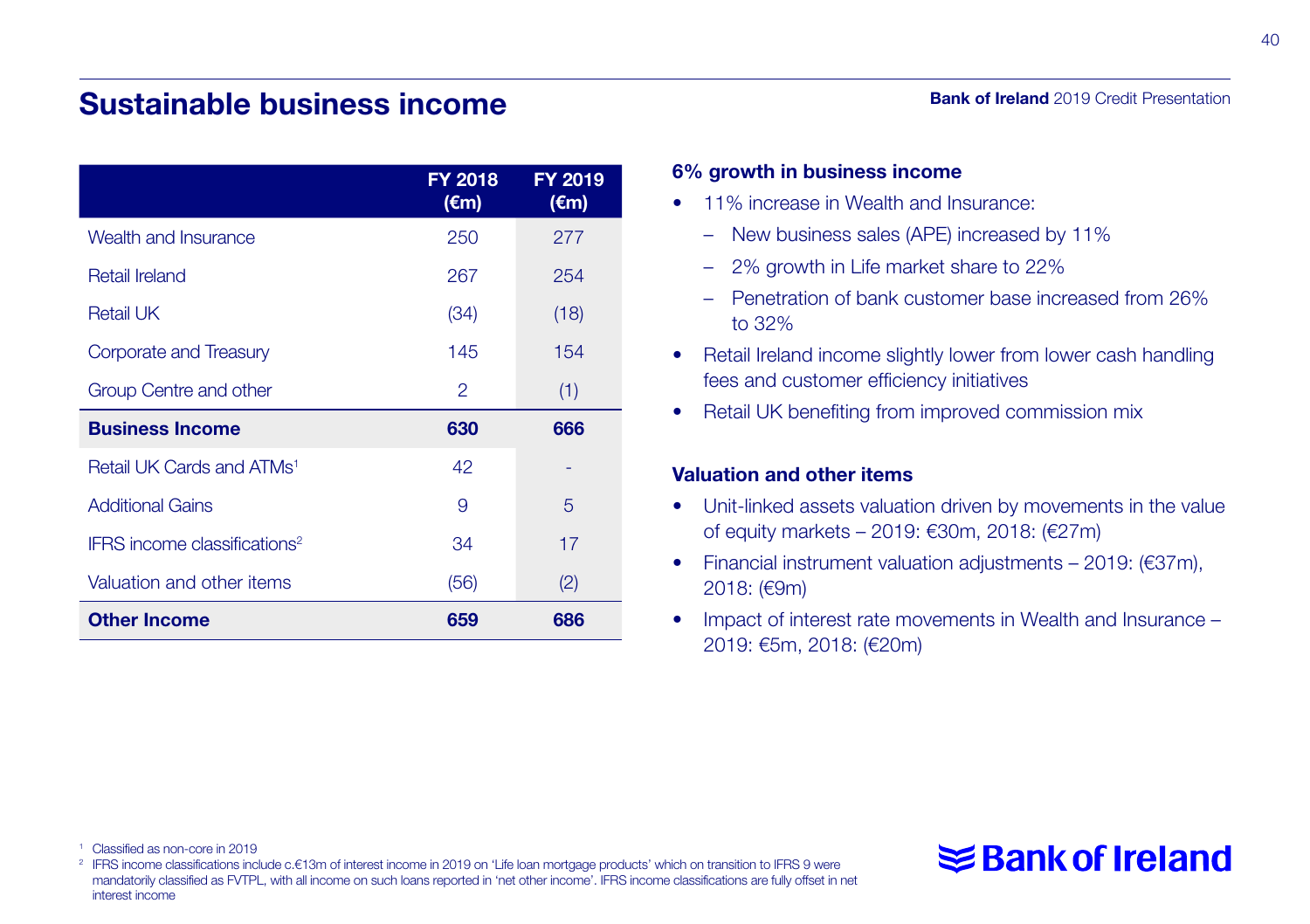### Income Statement

Divisional performance

| <b>Bank of Ireland</b> 2019 Credit Presentation |  |  |
|-------------------------------------------------|--|--|
|-------------------------------------------------|--|--|

| 12 months ended Dec 19           | <b>Operating Profit</b><br>pre-impairment<br>$(\epsilon m)$ | Underlying profit / (loss) before<br>tax and additional gains, valuation<br>and other items<br>(€m) | <b>Additional gains,</b><br>valuation and<br>other items <sup>1</sup><br>$(\epsilon m)$ | Underlying profit / (loss)<br>before tax<br>(€m) |
|----------------------------------|-------------------------------------------------------------|-----------------------------------------------------------------------------------------------------|-----------------------------------------------------------------------------------------|--------------------------------------------------|
| <b>Retail Ireland</b>            | 513                                                         | 469                                                                                                 | (1)                                                                                     | 468                                              |
| Wealth and Insurance             | 169                                                         | 134                                                                                                 | 35                                                                                      | 169                                              |
| Retail UK – $\epsilon$           | 219                                                         | 168                                                                                                 | 3                                                                                       | 171                                              |
| Retail $UK - E$                  | 193                                                         | 149                                                                                                 | 3                                                                                       | 152                                              |
| Corporate and Treasury           | 537                                                         | 481                                                                                                 | (26)                                                                                    | 455                                              |
| Group Centre & other             | (396)                                                       | (389)                                                                                               | (8)                                                                                     | (397)                                            |
| Transformation Investment charge | (108)                                                       | (108)                                                                                               | ۰                                                                                       | (108)                                            |
| <b>Group</b>                     | 934                                                         | 755                                                                                                 | 3                                                                                       | 758                                              |

| 12 months ended Dec 18           | <b>Operating Profit</b><br>pre-impairment<br>(€m) | Underlying profit / (loss) before<br>tax and additional gains, valuation<br>and other items<br>(€m) | <b>Additional gains,</b><br>valuation and<br>other items <sup>1</sup><br>(€m) | Underlying profit / (loss)<br>before tax<br>$(\epsilon m)$ |  |  |
|----------------------------------|---------------------------------------------------|-----------------------------------------------------------------------------------------------------|-------------------------------------------------------------------------------|------------------------------------------------------------|--|--|
| <b>Retail Ireland</b>            | 488                                               | 665                                                                                                 | (16)                                                                          | 649                                                        |  |  |
| Wealth and Insurance             | 67                                                | 114                                                                                                 | (47)                                                                          | 67                                                         |  |  |
| Retail UK $- \epsilon$           | 219                                               | 170                                                                                                 | 12                                                                            | 182                                                        |  |  |
| Retail $UK - E$                  | 194                                               | 150                                                                                                 |                                                                               | 161                                                        |  |  |
| Corporate and Treasury           | 527                                               | 465                                                                                                 | 21                                                                            | 486                                                        |  |  |
| Group Centre & other             | (336)                                             | (319)                                                                                               | (17)                                                                          | (336)                                                      |  |  |
| Transformation Investment charge | (113)                                             | (113)                                                                                               |                                                                               | (113)                                                      |  |  |
| <b>Group</b>                     | 852                                               | 982                                                                                                 | (47)                                                                          | 935                                                        |  |  |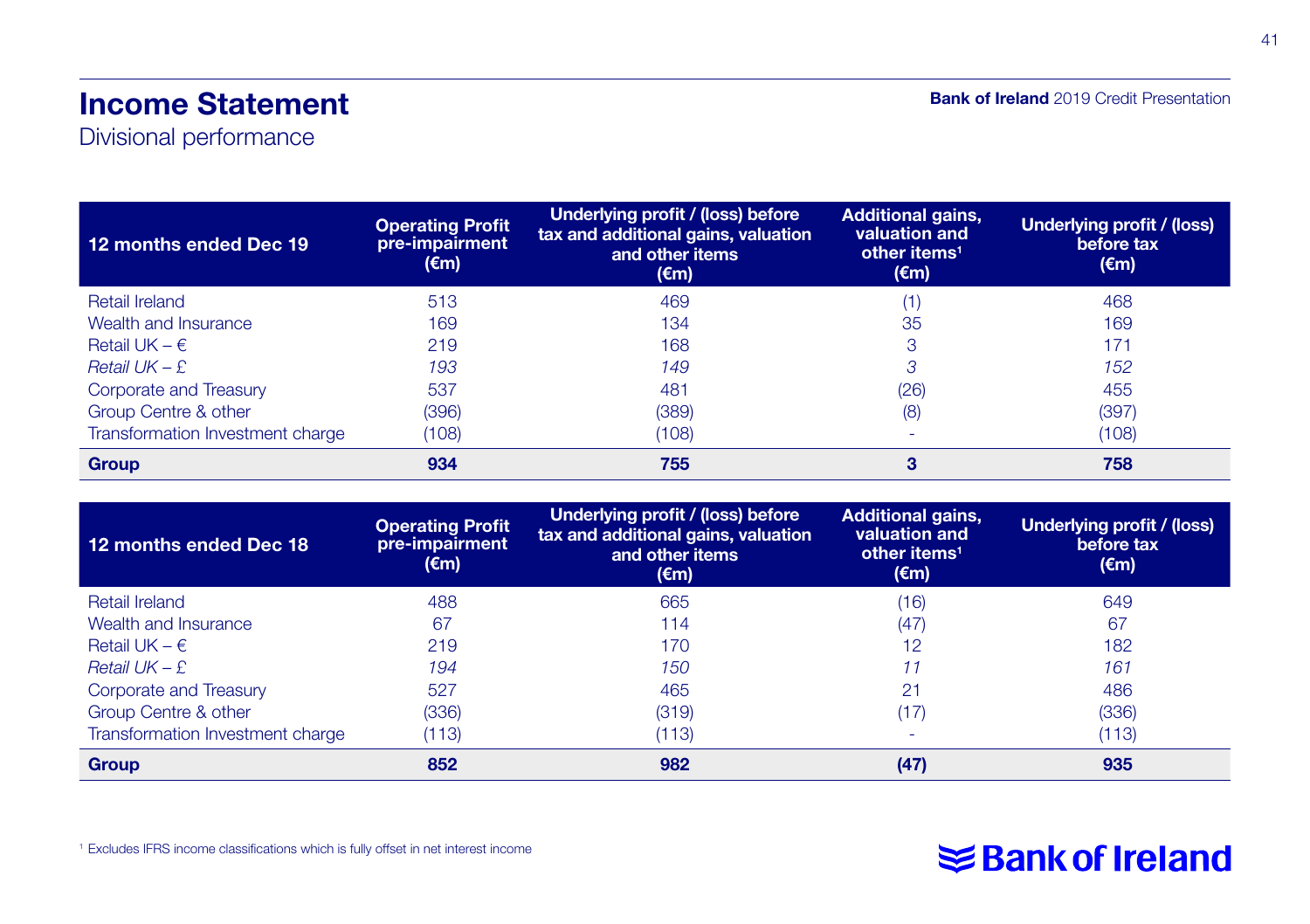### Interest Rate Sensitivity

The table below shows the estimated sensitivity of the Group's income (before tax) to an instantaneous and sustained 1% parallel movement in interest rates

| <b>Estimated sensitivity on Group income (1 year horizon)</b> | <b>Dec 18</b><br>$(\epsilon m)$ | <b>Dec 19</b><br>$(\epsilon m)$ |
|---------------------------------------------------------------|---------------------------------|---------------------------------|
| 100bps higher                                                 | c.180                           | c.210                           |
| 100bps lower                                                  | (C.210)                         | (C.250)                         |

The estimates are based on management assumptions primarily related to:

- the re-pricing of customer transactions;
- the relationship between key official interest rates set by Monetary Authorities and market determined interest rates; and
- the assumption of a static balance sheet by size and composition

In addition, changes in market interest rates could impact a range of other items including the valuation of the Group's IAS19 defined benefit pension schemes

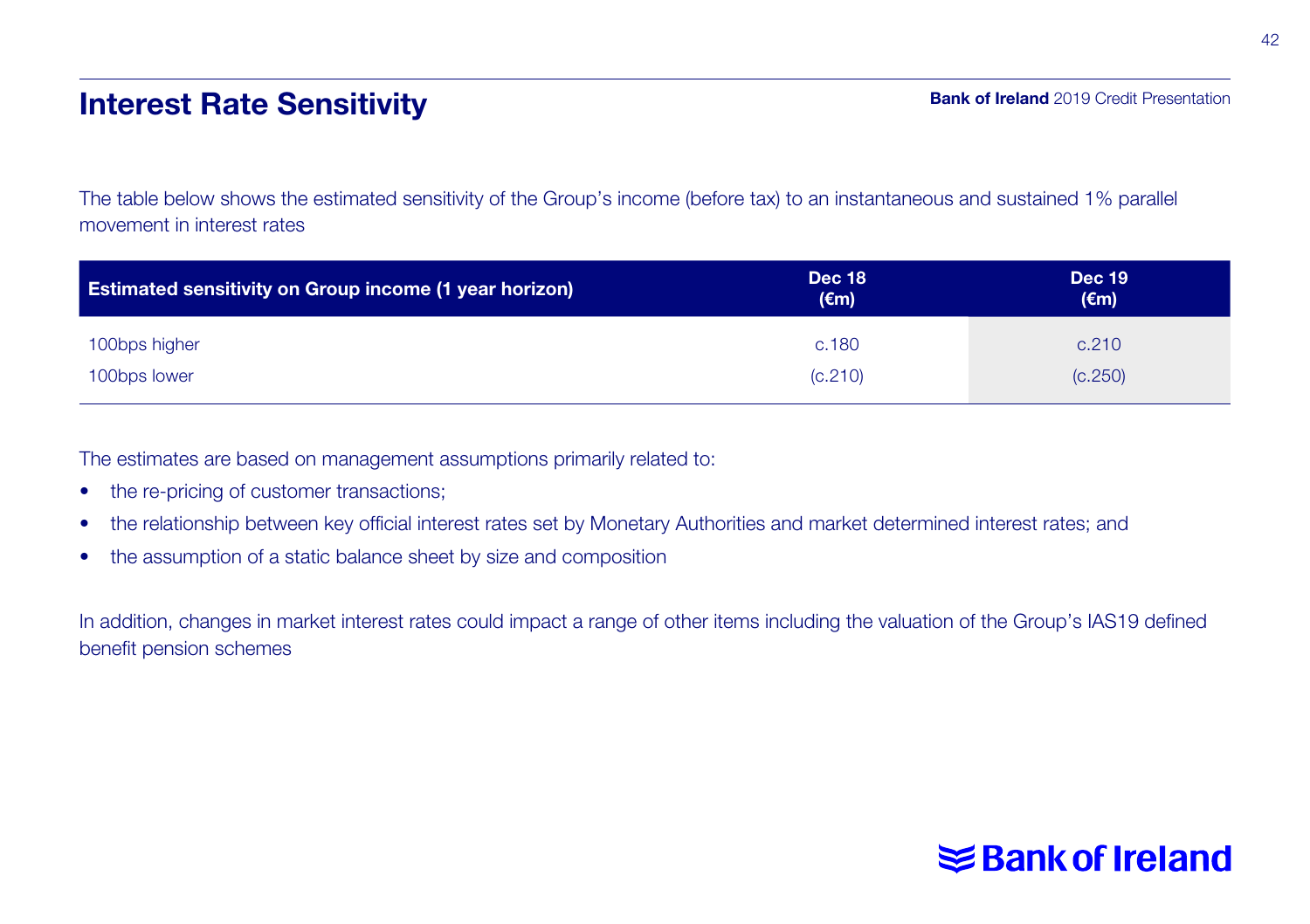### Income Statement

Bank of Ireland 2019 Credit Presentation

Net interest income analysis<sup>1</sup>

|                                              | H1 2018                                               |                                |                             | H <sub>2</sub> 2018                                   |                                | H1 2019                     |                                             |                                | H <sub>2</sub> 2019         |                                    |                                                   |                             |
|----------------------------------------------|-------------------------------------------------------|--------------------------------|-----------------------------|-------------------------------------------------------|--------------------------------|-----------------------------|---------------------------------------------|--------------------------------|-----------------------------|------------------------------------|---------------------------------------------------|-----------------------------|
|                                              | Average<br><b>Volumes Interest</b><br>$(\epsilon$ bn) | <b>Gross</b><br>$(\epsilon m)$ | <b>Gross</b><br>Rate<br>(%) | Average<br><b>Volumes</b> Interest<br>$(\epsilon$ bn) | <b>Gross</b><br>$(\epsilon m)$ | <b>Gross</b><br>Rate<br>(%) | Average<br><b>Volumes</b> Interest<br>(€bn) | <b>Gross</b><br>$(\epsilon m)$ | <b>Gross</b><br>Rate<br>(%) | Average<br><b>Volumes</b><br>(€bn) | <b>Gross</b><br><b>Interest</b><br>$(\epsilon m)$ | <b>Gross</b><br>Rate<br>(%) |
| Ireland Loans <sup>2</sup>                   | 34.6                                                  | 594                            | 3.46%                       | 34.4                                                  | 595                            | 3.43%                       | 34.2                                        | 582                            | 3.43%                       | 33.7                               | 583                                               | 3.43%                       |
| <b>UK Loans</b>                              | 28.1                                                  | 383                            | 2.75%                       | 27.6                                                  | 391                            | 2.82%                       | 27.5                                        | 377                            | 2.76%                       | 28.0                               | 375                                               | 2.66%                       |
| C&T                                          | 13.6                                                  | 267                            | 3.97%                       | 14.6                                                  | 294                            | 3.98%                       | 15.8                                        | 314                            | 3.99%                       | 16.8                               | 330                                               | 3.90%                       |
| <b>Total Loans and Advances to Customers</b> | 76.3                                                  | 1,244                          | 3.29%                       | 76.6                                                  | 1,280                          | 3.31%                       | 77.5                                        | 1,273                          | 3.31%                       | 78.5                               | 1,288                                             | 3.26%                       |
| <b>Liquid Assets</b>                         | 22.1                                                  | 35                             | 0.32%                       | 22.7                                                  | 38                             | 0.33%                       | 22.9                                        | 33                             | 0.29%                       | 23.9                               | 30                                                | 0.25%                       |
| <b>NAMA Sub Debt</b>                         | 0.2                                                   | 4                              | 3.50%                       | 0.1                                                   | $\overline{2}$                 | 5.24%                       | 0.1                                         | $\overline{2}$                 | 5.40%                       | 0.1                                | $\overline{2}$                                    | 5.26%                       |
| <b>Total Liquid Assets</b>                   | 22.3                                                  | 39                             | 0.35%                       | 22.8                                                  | 40                             | 0.35%                       | 23.0                                        | 35                             | 0.31%                       | 24.0                               | 32                                                | 0.27%                       |
| <b>Total Interest Earning Assets</b>         | 98.6                                                  | 1,283                          | 2.62%                       | 99.4                                                  | 1,320                          | 2.63%                       | 100.5                                       | 1,308                          | 2.62%                       | 102.5                              | 1,320                                             | 2.56%                       |
| <b>Ireland Deposits</b>                      | 20.5                                                  | (8)                            | $(0.08\%)$                  | 20.7                                                  | (8)                            | $(0.08\%)$                  | 20.7                                        | (7)                            | (0.07%)                     | 21.0                               | (5)                                               | $(0.05\%)$                  |
| Credit Balances <sup>3</sup>                 | 30.5                                                  | $\overline{2}$                 | 0.01%                       | 32.8                                                  | 3                              | 0.02%                       | 34.5                                        | 3                              | 0.02%                       | 36.6                               | 6                                                 | 0.03%                       |
| <b>UK Deposits</b>                           | 18.9                                                  | (81)                           | $(0.86\%)$                  | 18.6                                                  | (88)                           | $(0.94\%)$                  | 18.3                                        | (91)                           | $(1.00\%)$                  | 18.6                               | (103)                                             | $(1.09\%)$                  |
| <b>C&amp;T Deposits</b>                      | 4.7                                                   | (9)                            | $(0.39\%)$                  | 4.9                                                   | (9)                            | (0.37%)                     | 5.1                                         | (9)                            | (0.35%)                     | 5.0                                | (9)                                               | $(0.34\%)$                  |
| <b>Total Deposits</b>                        | 74.6                                                  | (96)                           | $(0.26\%)$                  | 77.0                                                  | (102)                          | $(0.26\%)$                  | 78.6                                        | (104)                          | (0.27%)                     | 81.2                               | (111)                                             | (0.27%)                     |
| <b>Wholesale Funding4</b>                    | 12.3                                                  | (45)                           | (0.73%)                     | 11.0                                                  | (52)                           | $(0.94\%)$                  | 10.3                                        | (54)                           | $(1.06\%)$                  | 9.9                                | (62)                                              | $(1.24\%)$                  |
| <b>Subordinated Liabilities</b>              | 2.1                                                   | (49)                           | $(4.77\%)$                  | 2.1                                                   | (51)                           | $(4.86\%)$                  | 2.0                                         | (49)                           | (4.85%)                     | 1.5                                | (41)                                              | $(5.44\%)$                  |
| <b>Total Interest Bearing Liabilities</b>    | 89.0                                                  | (190)                          | $(0.43\%)$                  | 90.1                                                  | (205)                          | $(0.45\%)$                  | 90.9                                        | (207)                          | $(0.46\%)$                  | 92.6                               | (214)                                             | $(0.46\%)$                  |
| Other <sup>5</sup>                           |                                                       | $\overline{2}$                 |                             |                                                       | (30)                           |                             |                                             | (22)                           |                             |                                    | (18)                                              |                             |
| Net Interest Margin as reported              | 98.6                                                  | 1,095                          | 2.23%                       | 99.4                                                  | 1,085                          | 2.17%                       | 100.5                                       | 1,079                          | 2.16%                       | 102.5                              | 1,088                                             | 2.11%                       |
| Average ECB Base rate                        |                                                       |                                | 0.00%                       |                                                       |                                | 0.00%                       |                                             |                                | 0.00%                       |                                    |                                                   | 0.00%                       |
| Average 3 month Euribor                      |                                                       |                                | $(0.33\%)$                  |                                                       |                                | (0.32%)                     |                                             |                                | $(0.31\%)$                  |                                    |                                                   | $(0.40\%)$                  |
| Average BOE Base rate                        |                                                       |                                | 0.50%                       |                                                       |                                | 0.70%                       |                                             |                                | 0.75%                       |                                    |                                                   | 0.75%                       |
| Average 3 month LIBOR                        |                                                       |                                | 0.62%                       |                                                       |                                | 0.82%                       |                                             |                                | 0.84%                       |                                    |                                                   | 0.78%                       |

<sup>1</sup> Previously, income and expense from derivatives in designated cash flow hedge and fair value hedge relationships was allocated to 'Loans and Advances' in proportion to average volumes, and IFRS income classification (derivatives) was unallocated. This approach has been refined, and the allocation is now made (including prior year periods) based on derivative currency and hedging purpose to better represent the performance of each portfolio

- 2 Includes average interest earning assets of c.€0.3bn in 2019 carried at FVTPL with associated FY19 interest income of c.€13m
- 3 Credit balances in H2 2019: ROI €28.6bn, UK €3.6bn, C&T €4.4bn
- 4 Includes impact of credit risk transfer transactions executed in Dec 2016, Nov 2017 and Dec 2019

<sup>5</sup> Includes IFRS 16 lease expense, interest on certain FVPTL items and adjustments that are of a non-recurring nature such as customer termination fees and EIR adjustments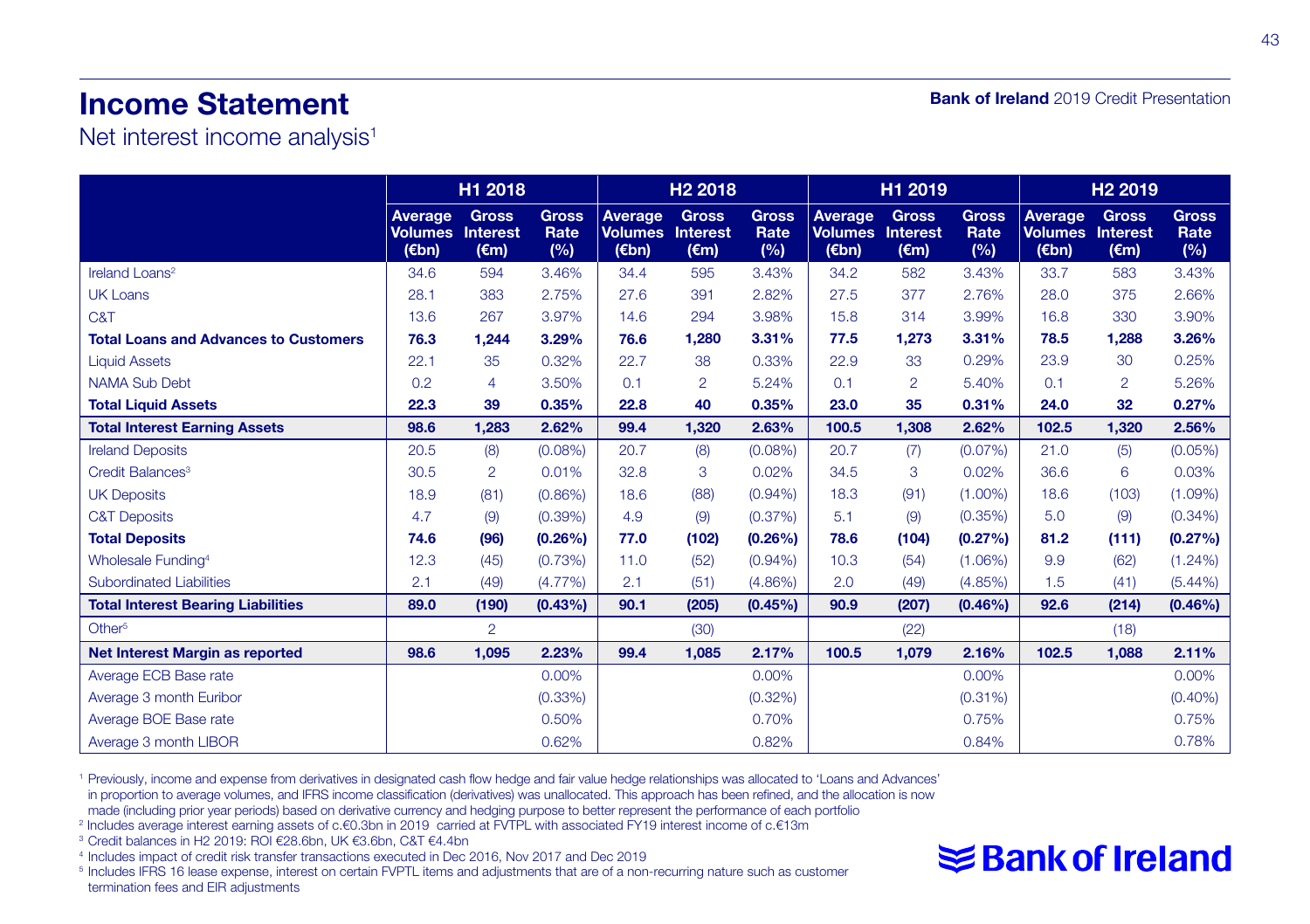## Operating expenses

#### **Bank of Ireland** 2019 Credit Presentation

|                                                                  | <b>FY 2018</b><br>$(\epsilon m)$ | FY 2019<br>$(\epsilon m)$ |
|------------------------------------------------------------------|----------------------------------|---------------------------|
| Total staff costs                                                | 868                              | 844                       |
| - Staff costs                                                    | 721                              | 710                       |
| - Pension costs                                                  | 147                              | 134                       |
| Other costs <sup>1</sup>                                         | 659                              | 544                       |
| Depreciation <sup>1</sup>                                        | 212                              | 289                       |
| <b>Operating Expenses</b>                                        | 1,739                            | 1,677                     |
| Transformation Investment charge                                 | 113                              | 108                       |
| <b>Operating Expenses (before levies and regulatory charges)</b> | 1,852                            | 1,785                     |
| Levies and Regulatory charges                                    | 101                              | 117                       |
| <b>Total Operating Expenses</b>                                  | 1,953                            | 1,902                     |
| Average staff numbers                                            | 10,595                           | 10,424                    |
| Cost income ratio <sup>2</sup>                                   | 65%                              | 63%                       |

<sup>1</sup> The adoption of IFRS 16 resulted in a decrease in other costs of €72m and an increase in depreciation of €72m <sup>2</sup> See slide 52 for calculation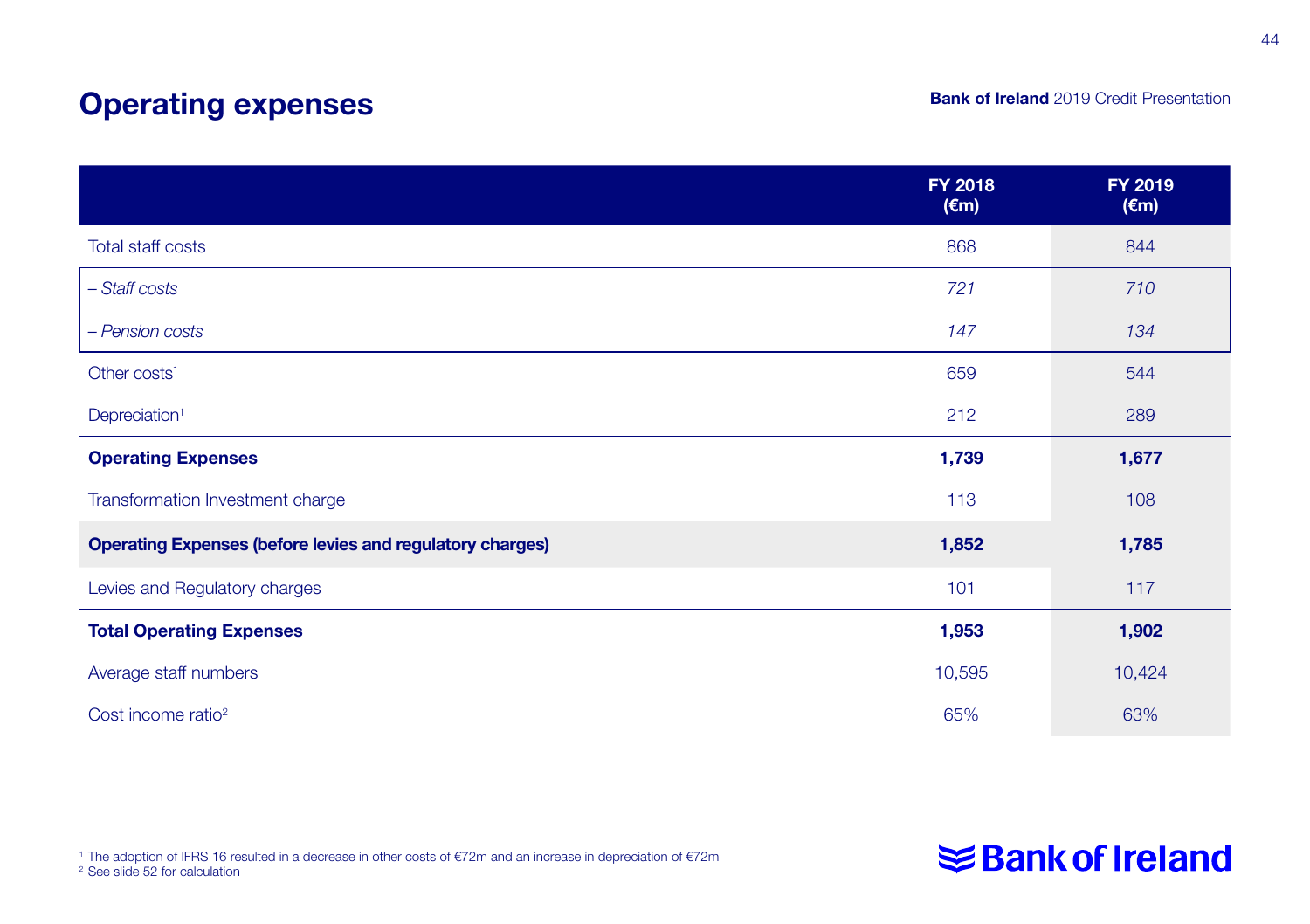### Non-core items

#### **Bank of Ireland** 2019 Credit Presentation

|                                                                    | <b>FY 2018</b><br>$(\epsilon m)$ | <b>FY 2019</b><br>$(\epsilon m)$ |
|--------------------------------------------------------------------|----------------------------------|----------------------------------|
| Customer redress programme                                         | ٠                                | (74)                             |
| - Tracker Mortgage Examination                                     | ٠                                | (67)                             |
| - Other programme                                                  | ٠                                | (7)                              |
| Cost of restructuring programme <sup>1</sup>                       | (111)                            | (59)                             |
| (Loss) / gain on disposal / liquidation of business activities     | 5                                | (25)                             |
| Gain on disposal of Property                                       | 7                                |                                  |
| Investment return on treasury stock held for policyholders         | 6                                | (2)                              |
| UK business divestments, net of disposal costs <sup>2</sup>        |                                  | 12                               |
| Gross-up for policyholder tax in the Wealth and Insurance business | (7)                              | 35                               |
| <b>Total non-core items</b>                                        | (100)                            | (113)                            |

1 Restructuring costs of €59m in 2019 primarily relate to a reduction in employee numbers (€34m), programme management costs<br>(€17m), costs related to the implementation of the Group's property strategy (€4m), and other re <sup>2</sup> Relates to UK Credit Cards, Post Office ATMs and Post Office Current Accounts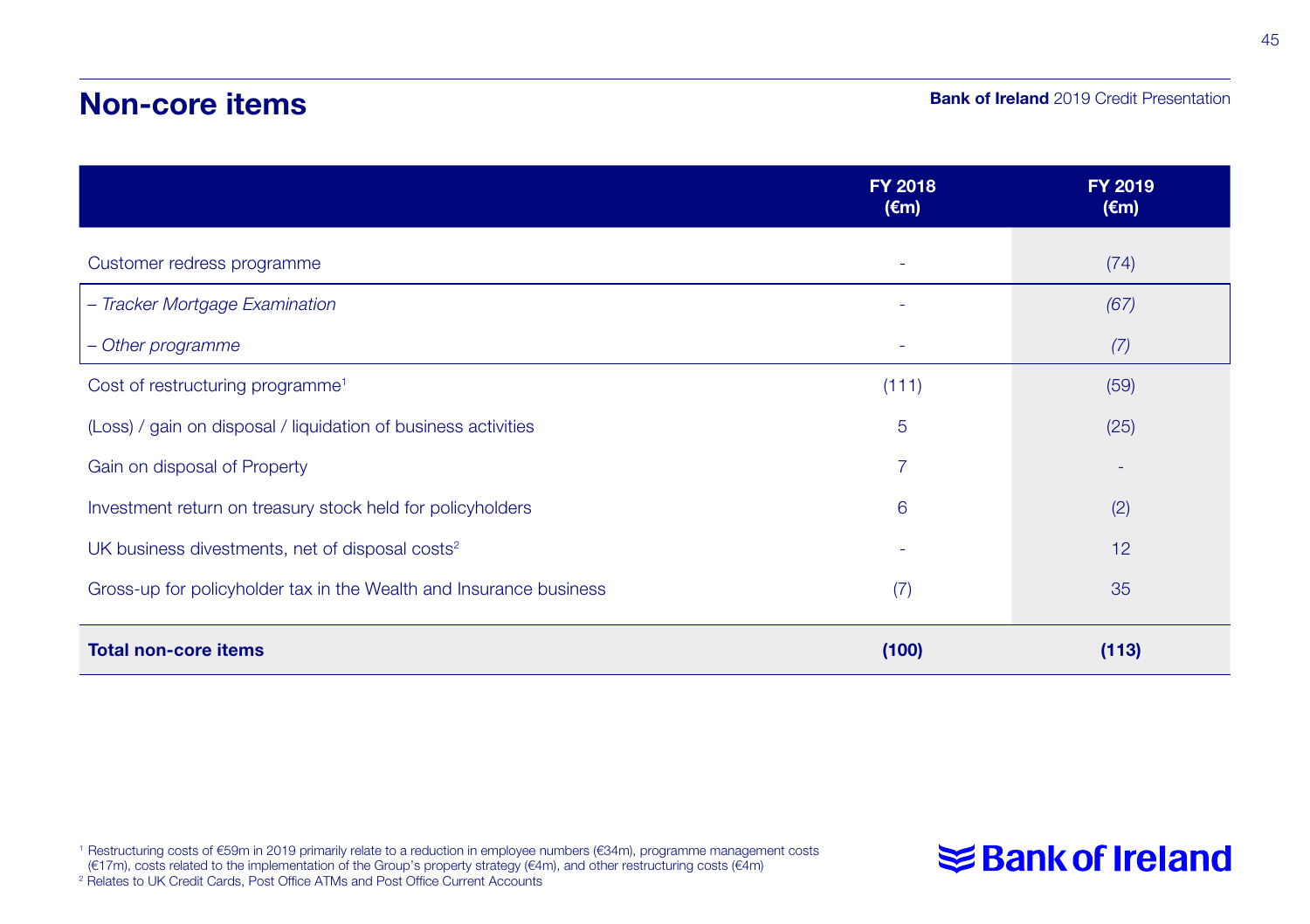# Non-performing exposures by portfolio

#### **Bank of Ireland** 2019 Credit Presentation

| <b>Composition (Dec 19)</b>                  | <b>Advances</b><br>$(\epsilon$ bn) | Non-performing<br>exposures<br>$(\epsilon$ bn) | Non-performina<br>exposures as %<br>of advances | <b>Impairment</b><br>loss allowance<br>$(\epsilon$ bn) | <b>Impairment loss</b><br>allowance as % of<br>non-performing exposures |
|----------------------------------------------|------------------------------------|------------------------------------------------|-------------------------------------------------|--------------------------------------------------------|-------------------------------------------------------------------------|
| <b>Residential Mortgages</b>                 | 46.3                               | 1.9                                            | 4.2%                                            | 0.4                                                    | 22%                                                                     |
| - Republic of Ireland                        | 23.1                               | 1.5                                            | 6.3%                                            | 0.3                                                    | 25%                                                                     |
| $-UK$                                        | 23.2                               | 0.5                                            | 2.1%                                            | 0.1                                                    | 13%                                                                     |
| <b>Non-property SME and Corporate</b>        | 20.4                               | 0.9                                            | 4.3%                                            | 0.5                                                    | 55%                                                                     |
| - Republic of Ireland SME                    | 7.3                                | 0.6                                            | 7.5%                                            | 0.3                                                    | 54%                                                                     |
| $-UK$ SME                                    | 1.7                                | 0.1                                            | 6.3%                                            | 0.0                                                    | 46%                                                                     |
| - Corporate                                  | 11.4                               | 0.2                                            | 2.0%                                            | 0.2                                                    | 60%                                                                     |
| <b>Property and construction</b>             | 8.1                                | 0.6                                            | 7.3%                                            | 0.2                                                    | 39%                                                                     |
| - Investment property                        | 7.2                                | 0.6                                            | 7.7%                                            | 0.2                                                    | 37%                                                                     |
| - Land and development                       | 0.9                                | 0.0                                            | 3.8%                                            | 0.0                                                    | 64%                                                                     |
| <b>Consumer</b>                              | 5.7                                | 0.1                                            | 1.7%                                            | 0.2                                                    | 159%                                                                    |
| <b>Total loans and advances to customers</b> | 80.5                               | 3.5                                            | 4.4%                                            | 1.3                                                    | 37%                                                                     |

| <b>Composition (Dec 18)</b>           | <b>Advances</b><br>$(\epsilon$ bn) | Non-performing<br>exposures<br>$(\epsilon$ bn) | Non-performing<br>exposures as %<br>of advances | <b>Impairment</b><br>loss allowance<br>$(\epsilon$ bn) | <b>Impairment loss</b><br>allowance as % of<br>non-performing exposures |
|---------------------------------------|------------------------------------|------------------------------------------------|-------------------------------------------------|--------------------------------------------------------|-------------------------------------------------------------------------|
| <b>Residential Mortgages</b>          | 45.4                               | 2.8                                            | 6.0%                                            | 0.5                                                    | 20%                                                                     |
| - Republic of Ireland                 | 23.7                               | 2.3                                            | 9.5%                                            | 0.4                                                    | 21%                                                                     |
| $-UK$                                 | 21.7                               | 0.5                                            | 2.3%                                            | 0.1                                                    | 15%                                                                     |
| <b>Non-property SME and Corporate</b> | 19.5                               | 1.2                                            | 6.2%                                            | 0.6                                                    | 52%                                                                     |
| - Republic of Ireland SME             | 7.6                                | 0.8                                            | 11.2%                                           | 0.4                                                    | 49%                                                                     |
| $-UK SME$                             | 1.6                                | 0.1                                            | 6.1%                                            | 0.1                                                    | 53%                                                                     |
| - Corporate                           | 10.3                               | 0.3                                            | 2.6%                                            | 0.1                                                    | 60%                                                                     |
| <b>Property and construction</b>      | 8.3                                | 0.9                                            | 11.0%                                           | 0.4                                                    | 45%                                                                     |
| - Investment property                 | 7.7                                | 0.8                                            | 10.7%                                           | 0.4                                                    | 44%                                                                     |
| - Land and development                | 0.6                                | 0.1                                            | 14.0%                                           | 0.0                                                    | 54%                                                                     |
| <b>Consumer</b>                       | 5.2                                | 0.1                                            | 2.1%                                            | 0.2                                                    | 140%                                                                    |
| Total loans and advances to customers | 78.4                               | 5.0                                            | 6.3%                                            | 1.7                                                    | 35%                                                                     |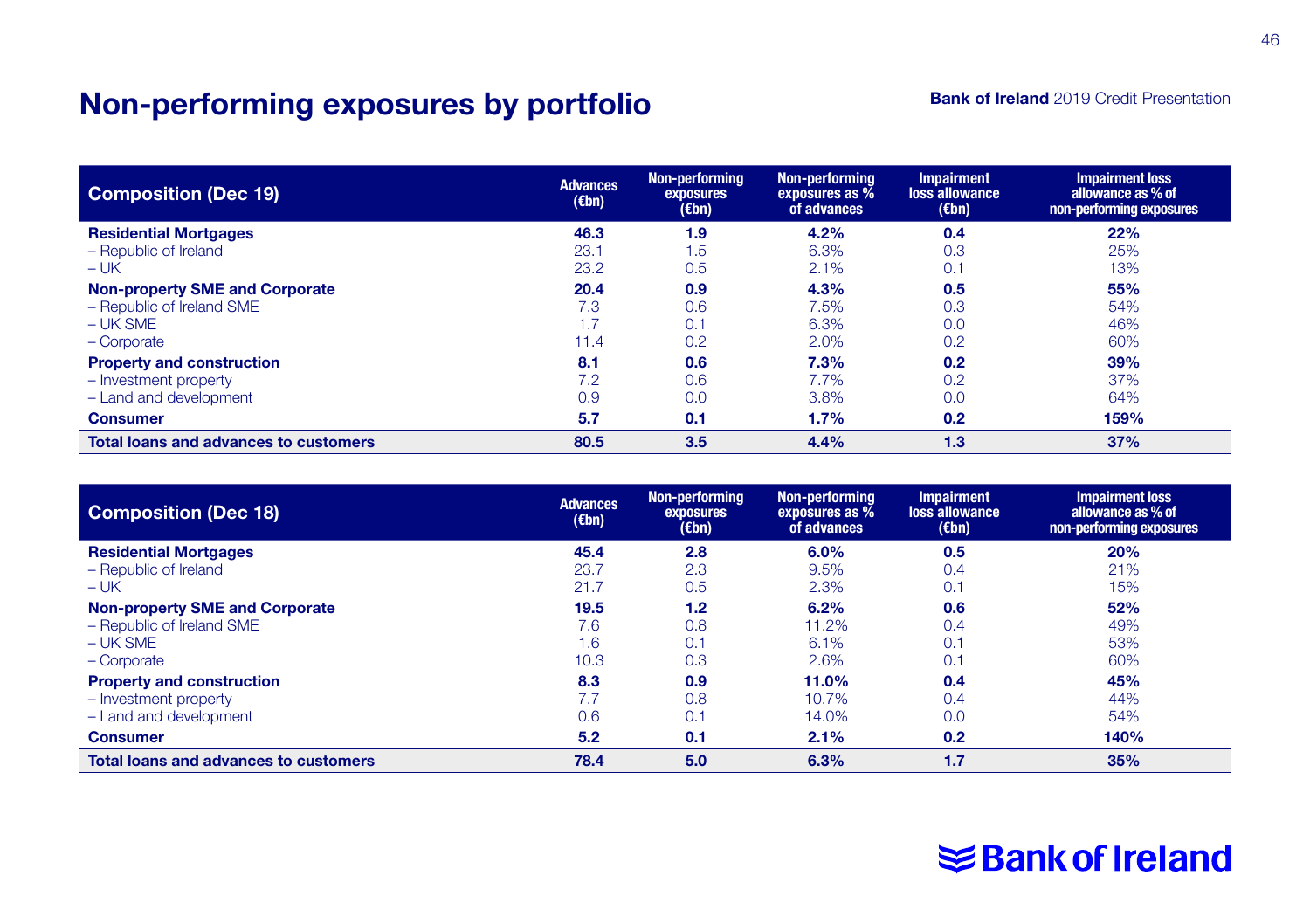### ROI Mortgages

Continued proactive arrears management

>90 days arrears<sup>1</sup>

#### Industry Average ≋ Industry 16.5% Average **Bank of** ≋ **Ireland Bank of**<br>**Ireland** 6.9% **1.9% 3.6%** Owner Occupier Cowner Occupier Buy to let Buy to let >720 days arrears<sup>1</sup> Industry **Average Industry** ≋ 12.3% **Average** ≋ **Bank of**<br>**Ireland Bank of Ireland** 4.5% 1.0% 1.9% Owner Occupier Commer Occupier Buy to let Buy to let

#### >90 days arrears

• Bank of Ireland is significantly below the industry average for both Owner Occupier (28% of industry average) and Buy to Let (22% of industry average)

#### >720 days arrears

• Bank of Ireland is significantly below the industry average for both Owner Occupier (22% of industry average) and Buy to Let (15% of industry average)

### Bank of Ireland 2019 Credit Presentation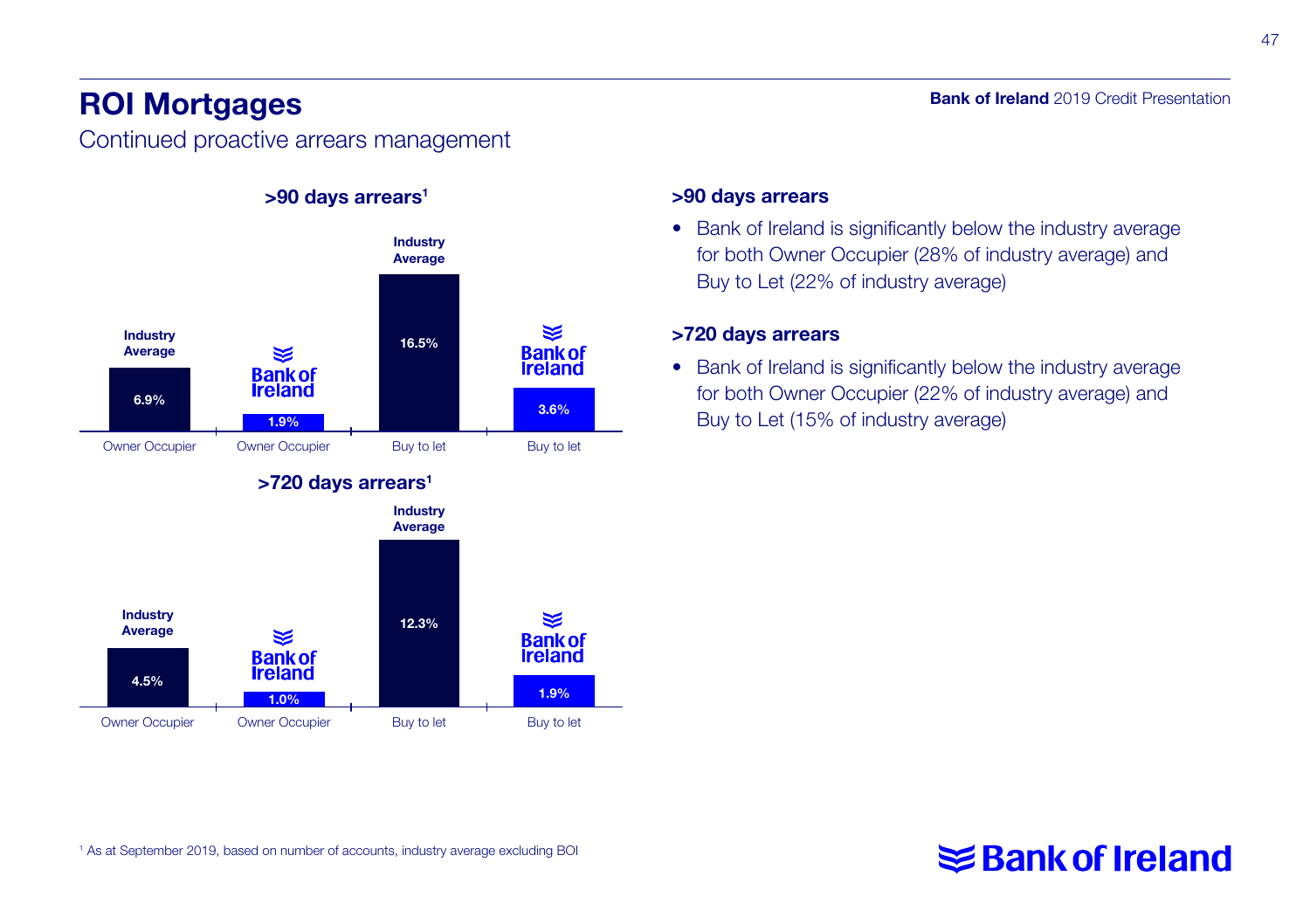### UK Customer Loans £28.9bn (€33.9bn)



#### UK Mortgages – £19.8bn

#### Other UK Customer Loans – £9.1bn



#### UK Mortgages Analysis – £19.8bn

- Total UK mortgages of £19.8bn; (NPEs: 2.1%):
	- Average LTV of 63% on existing stock at Dec 2019 (Dec 18: 62%)

**Bank of Ireland** 2019 Credit Presentation

- Average LTV of 73% on new UK mortgages in 2019 (2018: 72%)
- 69% of the current mortgage portfolio originated since January 2010 are standard owner occupier mortgages
- BTL book is well seasoned with 65% of these mortgages originated prior to January 2010
- Average balance of Greater London mortgages is c.£193k, with 91% of Greater London mortgages having an indexed LTV <70%

#### Other UK Customer Loans Analysis – £9.1bn

- Non-performing exposures of £0.4bn with strong coverage ratios
- Performing loans of £8.7bn:
	- SME: broad sectoral diversification with low concentration risk
	- Corporate: specialist lending teams in Acquisition Finance and Corporate lending through a focused sector strategy
	- Investment Property: primarily retail, office and residential sectors
	- Consumer (£3.0bn):
		- Northridge (£1.9bn): Asset backed motor finance business; net loan book increase of £0.5bn in 2019; mid-market targeting prime business only; below industry arrears and loan losses
		- Personal loan volumes (£1.1bn): net loan book increase of £0.4bn in 2019; improved credit risk process has driven increase in customer applications and drawdowns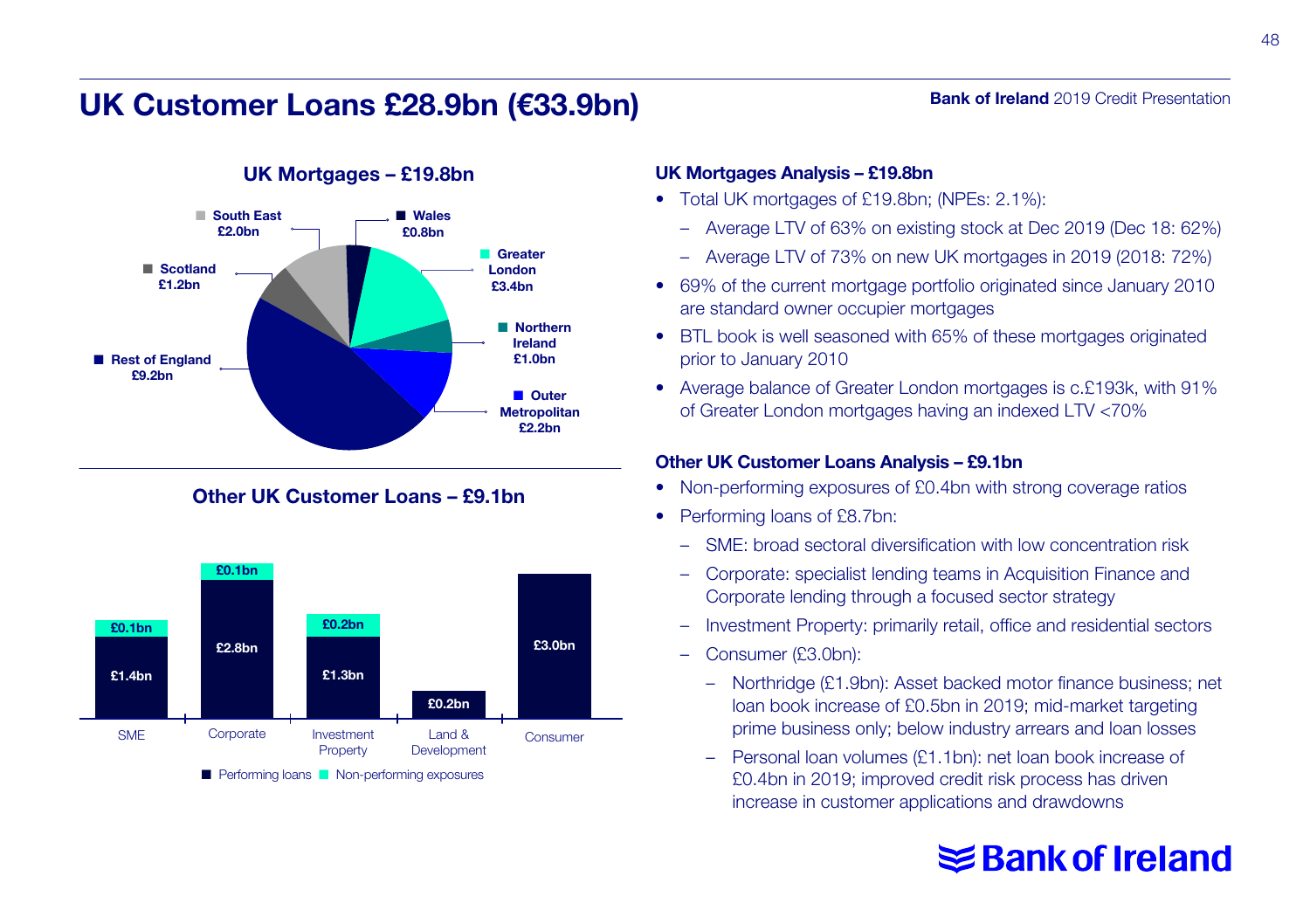### Ordinary shareholders' equity and TNAV

#### **Bank of Ireland** 2019 Credit Presentation

| Movement in ordinary shareholders' equity                  | 2018<br>$(\epsilon m)$ | 2019<br>$(\epsilon m)$ |
|------------------------------------------------------------|------------------------|------------------------|
| Ordinary shareholders' equity at beginning of period       | 8,859                  | 9,243                  |
| <b>Movements:</b>                                          |                        |                        |
| Profit attributable to shareholders                        | 620                    | 448                    |
| Impact of adopting IFRS 9                                  | (31)                   |                        |
| Dividend paid to ordinary shareholders                     | (124)                  | (173)                  |
| Remeasurement of the net defined benefit pension liability | 129                    | 39                     |
| Debt instruments at FVOCI reserve movements                | 133                    | 26                     |
| Available for sale (AFS) reserve movements                 | (341)                  |                        |
| Cash flow hedge reserve movement                           | (51)                   | (5)                    |
| Foreign exchange movements                                 | 10                     | 132                    |
| Other movements                                            | 39                     | (85)                   |
| Ordinary shareholders' equity at end of period             | 9,243                  | 9.625                  |

| Tangible net asset value                                                                                            | Dec 18 <sup>1</sup><br>$(\epsilon m)$ | <b>Dec 19</b><br>$(\epsilon m)$ |
|---------------------------------------------------------------------------------------------------------------------|---------------------------------------|---------------------------------|
| Ordinary shareholders' equity at the end of period                                                                  | 9,243                                 | 9,625                           |
| <b>Adjustments:</b><br>Intangible assets and goodwill<br>Own stock held for benefit of life assurance policyholders | (802)<br>25                           | (838)<br>-30                    |
| Tangible net asset value (TNAV)                                                                                     | 8.466                                 | 8,818                           |
| Number of ordinary shares in issue at the end of the period                                                         | 1.076                                 | 1.074                           |
| TNAV per share $(\epsilon)$                                                                                         | €7.87                                 | €8.21                           |
| Dividend per share $(\epsilon)$ paid during period                                                                  | €0.115                                | €0.160                          |

<sup>1</sup> Dec 2018 numbers have been restated to exclude treasury shares held for the benefit of life assurance policyholders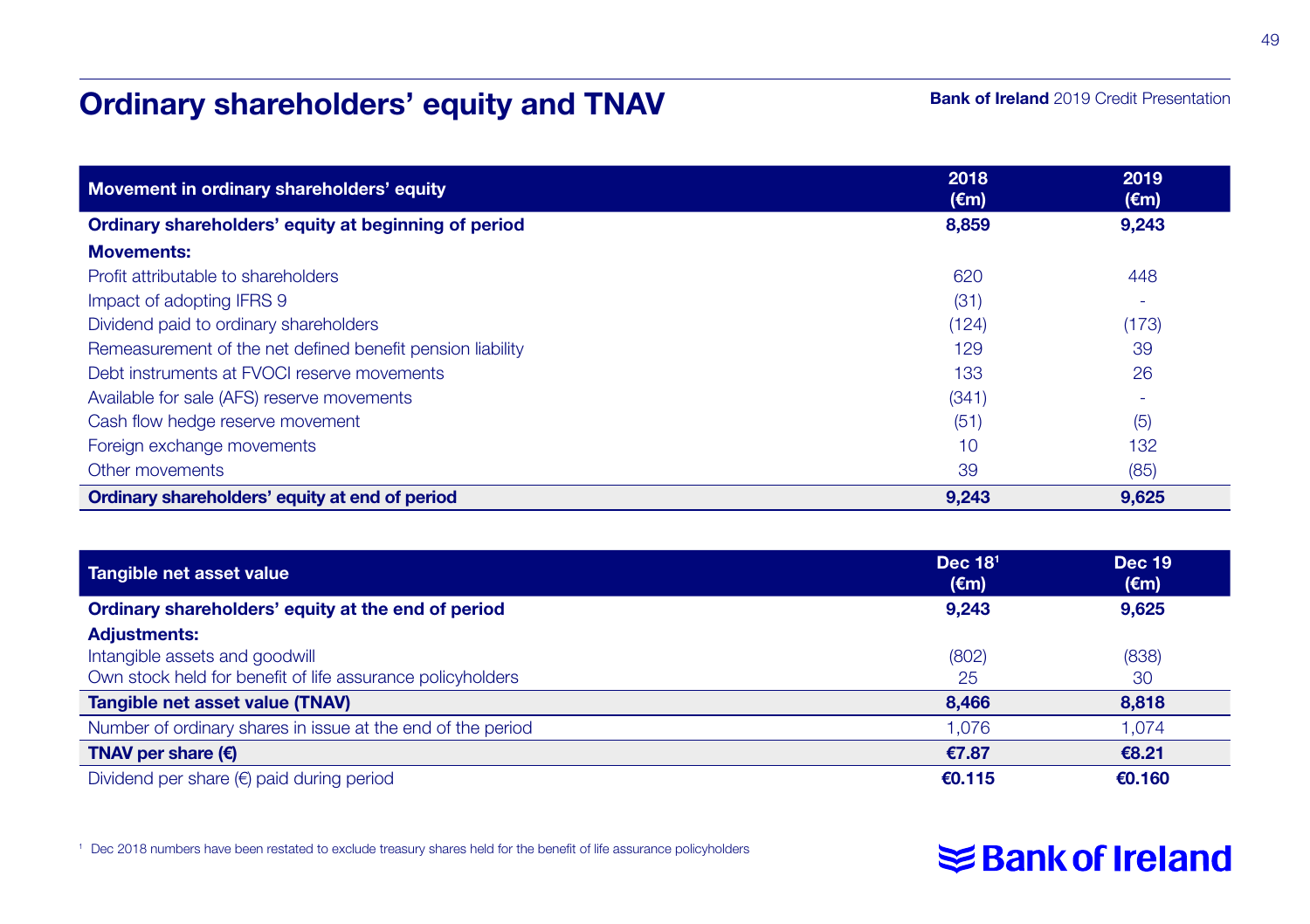# Capital – fully loaded CET1 ratio improved by 60bps

**Bank of Ireland** 2019 Credit Presentation

Capital ratios – Dec 2019

|                                                      | <b>Regulatory ratio</b><br>$(\epsilon$ bn) | <b>Fully loaded ratio</b><br>(€bn) |
|------------------------------------------------------|--------------------------------------------|------------------------------------|
| <b>Total equity</b>                                  | 10.5                                       | 10.5                               |
| <b>Less Additional Tier 1</b>                        | (0.8)                                      | (0.8)                              |
| Deferred tax                                         | (0.5)                                      | (1.0)                              |
| Intangible assets and goodwill                       | (0.8)                                      | (0.8)                              |
| Foreseeable dividend <sup>1</sup>                    | (0.2)                                      | (0.2)                              |
| <b>Expected loss deduction</b>                       | (0.4)                                      | (0.4)                              |
| Other items <sup>2</sup>                             | (0.3)                                      | (0.4)                              |
| <b>Common Equity Tier 1 Capital</b>                  | 7.5                                        | 6.9                                |
| <b>Credit RWA</b>                                    | 40.5                                       | 40.4                               |
| <b>Operational RWA</b>                               | 4.4                                        | 4.4                                |
| Market, Counterparty Credit Risk and Securitisations | 1.6                                        | 1.6                                |
| Other Assets / 10/15% threshold deduction            | 3.6                                        | 3.5                                |
| <b>Total RWA</b>                                     | 50.1                                       | 49.9                               |
| <b>Common Equity Tier 1 ratio</b>                    | 15.0%                                      | 13.8%                              |
| <b>Total Capital Ratio</b>                           | 18.6%                                      | 17.4%                              |
| Leverage ratio                                       | 7.1%                                       | 6.5%                               |

#### Phasing impacts on Regulatory ratio

- Deferred tax assets certain DTAs<sup>3</sup> are deducted at a rate of 50% for 2019, increasing annually at a rate of 10% thereafter until 2024
- IFRS 9 the Group has elected to apply the transitional arrangement which, on a Regulatory CET1 basis, resulted in minimal impact from initial adoption and will partially mitigate future impacts in the period to 2022. The transitional arrangement allows a 85% add-back in 20194 , decreasing to 70%, 50%, and 25% in subsequent years

<sup>1</sup> Dividend deduction of €189m (c.40bps of CET1 capital), equivalent to an annualised dividend per share of 17.5c

<sup>&</sup>lt;sup>2</sup> Other items - the principal items being the cash flow hedge reserve, securitisation deduction and 10%/15% threshold deduction

<sup>&</sup>lt;sup>3</sup> Deferred tax assets due to temporary differences are included in other RWA with a 250% risk weighting applied

<sup>4</sup> The IFRS9 addback to the Regulatory CET1 was c.15bps at 31 Dec 2019, reduced from c.18bps at 31 Dec 2018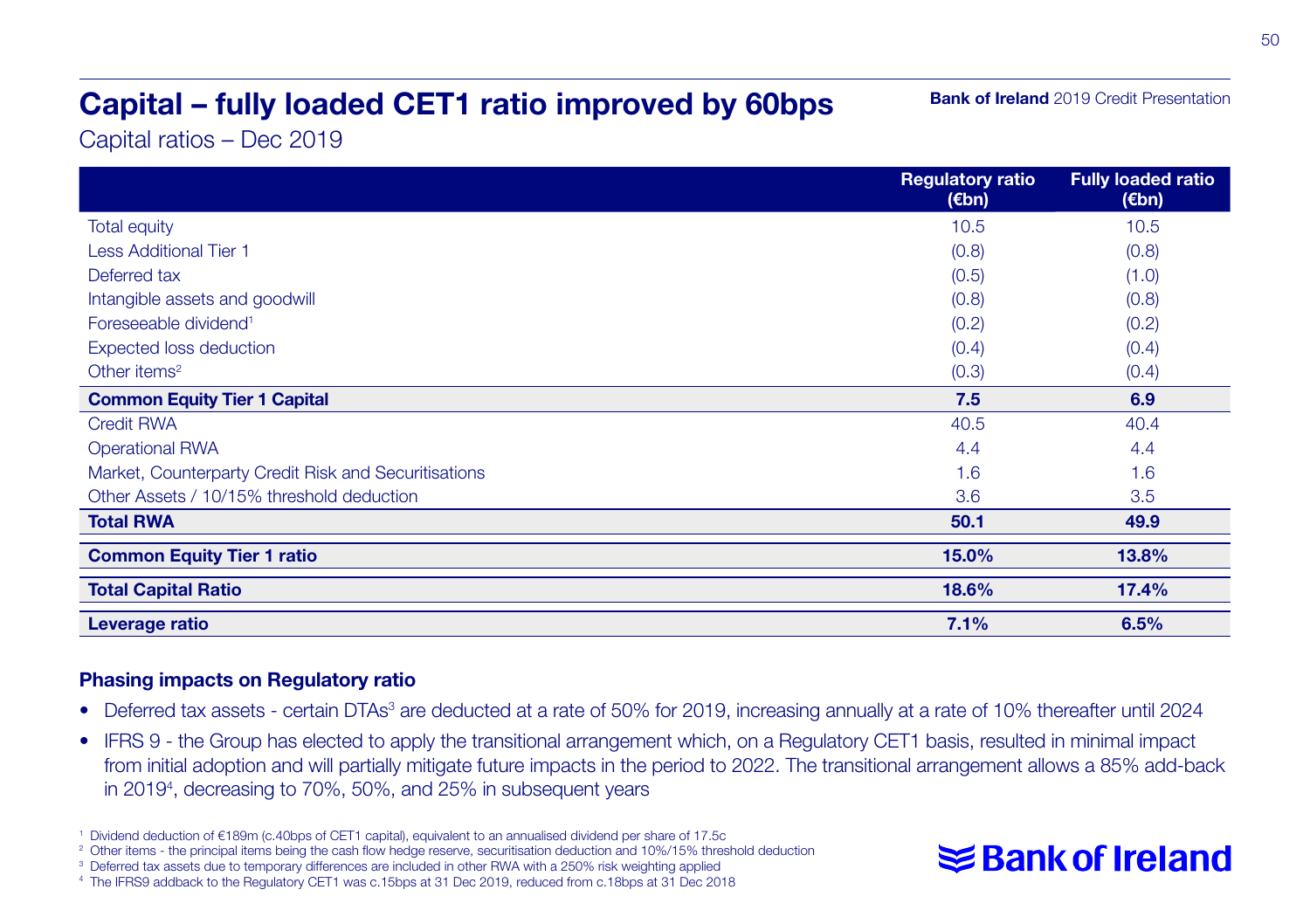### Capital Guidance and Distribution Policy

#### **Bank of Ireland** 2019 Credit Presentation

| <b>Capital</b><br>Guidance           | The Group expects to maintain a CET1 ratio in excess of 13.5% on a regulatory basis and on a fully<br>loaded basis by the end of the O-SII phase-in period <sup>1</sup><br>This includes meeting applicable regulatory capital requirements plus an appropriate management<br>$\bullet$<br>buffer <sup>2</sup>                                                                                                                                                                                                                                                                                                                                                                                                     |
|--------------------------------------|--------------------------------------------------------------------------------------------------------------------------------------------------------------------------------------------------------------------------------------------------------------------------------------------------------------------------------------------------------------------------------------------------------------------------------------------------------------------------------------------------------------------------------------------------------------------------------------------------------------------------------------------------------------------------------------------------------------------|
| <b>Distribution</b><br><b>Policy</b> | The Group expects that dividends will increase on a prudent and progressive basis and, over time, will<br>$\bullet$<br>build towards a payout ratio of around 50% of sustainable earnings<br>Dividend level and rate of progression will reflect, amongst other things:<br>$\bullet$<br>- Strength of the Group's capital and capital generation<br>Board's assessment of growth and investment opportunities available<br>$-$<br>Any capital the Group retains to cover uncertainties; and<br>$\overline{\phantom{a}}$<br>- Any impact from the evolving regulatory and accounting environments<br>Other means of capital distribution will be considered to the extent the Group has excess capital<br>$\bullet$ |
| <b>Dividend</b><br><b>Accrual</b>    | Proposed dividend of 17.5c per share / $\epsilon$ 189m in respect of 2019, increased from 16c per share /<br>$£173m$ in 2018                                                                                                                                                                                                                                                                                                                                                                                                                                                                                                                                                                                       |

<sup>1</sup> The Other Systemically Important Institution (O-SII) buffer was introduced at 0.5% in July 2019, increasing to 1.0% in July 2020 and 1.5% in July 2021

<sup>2</sup> The Central Bank of Ireland has requested the power to introduce a Systemic Risk Buffer (SyRB) in Ireland, which could increase capital demand. The size, timing and application of any potential SyRB are currently unknown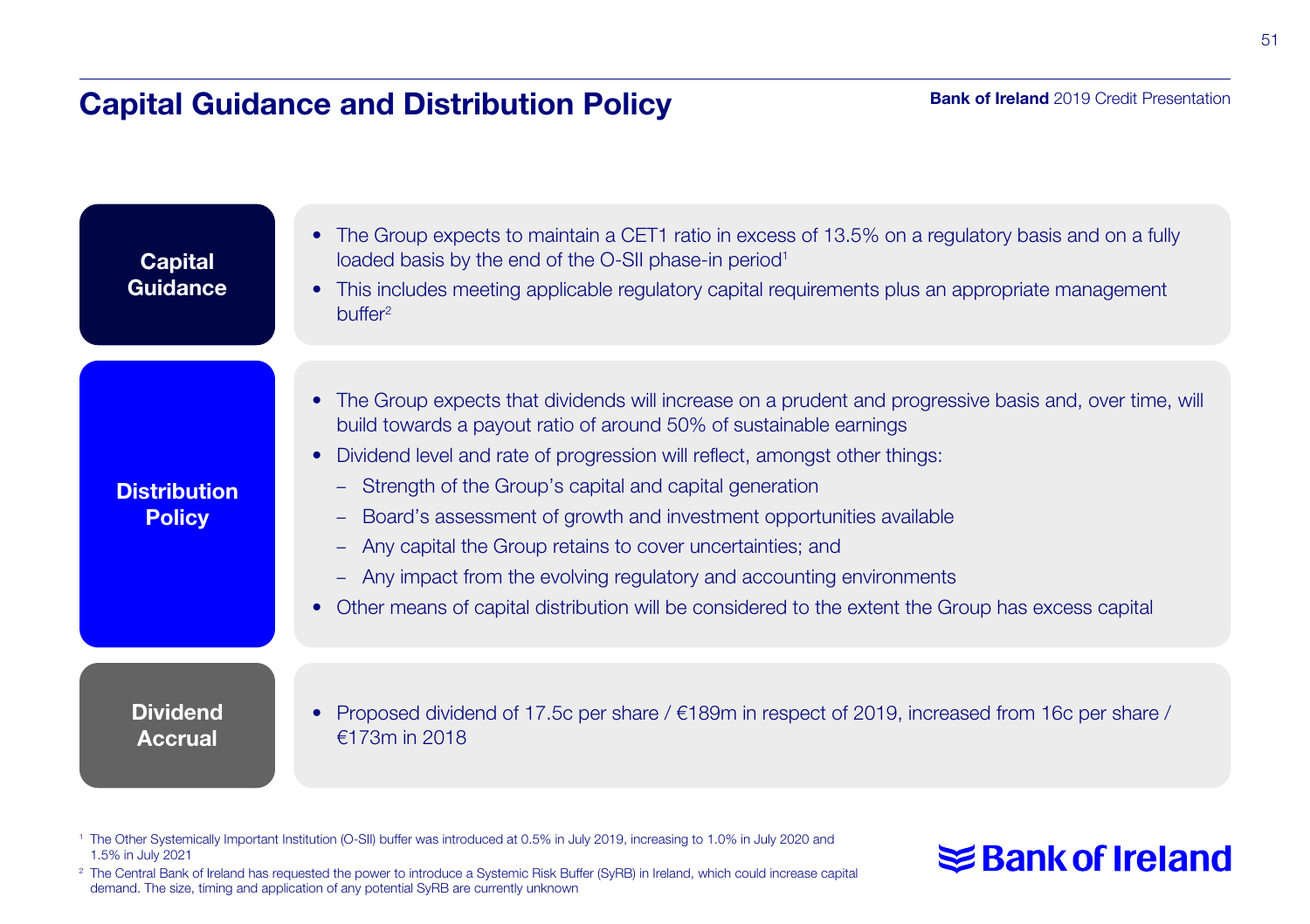### Cost income ratio: Dec 2019

**Bank of Ireland** 2019 Credit Presentation

Headline vs. Adjusted

|                                        | FY 2019<br><b>Headline</b><br>$(\epsilon m)$ | Pro forma<br>adjustments<br>$(\epsilon m)$ | FY 2019<br>Pro forma<br>$(\epsilon m)$ |
|----------------------------------------|----------------------------------------------|--------------------------------------------|----------------------------------------|
| Net interest income                    | 2,150                                        | $\overline{\phantom{a}}$                   | 2,150                                  |
| <b>Other income</b>                    |                                              |                                            |                                        |
| - Business income                      | 666                                          | ۰                                          | 666                                    |
| - Additional gains                     | 5                                            | (5)                                        | ۰                                      |
| $-$ Other valuation items <sup>1</sup> | 15                                           | $\overline{2}$                             | 17                                     |
| <b>Total Income</b>                    | 2,836                                        | (3)                                        | 2,833                                  |
| <b>Costs</b>                           |                                              |                                            |                                        |
| - Operating expenses                   | 1,677                                        | ۰                                          | 1,677                                  |
| - Transformation Investment            | 108                                          | ٠                                          | 108                                    |
| <b>Costs</b>                           | 1,785                                        | ۰                                          | 1,785                                  |
| <b>Cost income ratio</b>               | 63%                                          |                                            | 63%                                    |

- Cost income ratio excludes:
	- Levies and Regulatory charges
	- Non-core items
- 2019 adjusted cost income ratio is adjusted for:
	- $-$  Additional gains and valuation items<sup>1</sup> ( $\epsilon$ 3m)

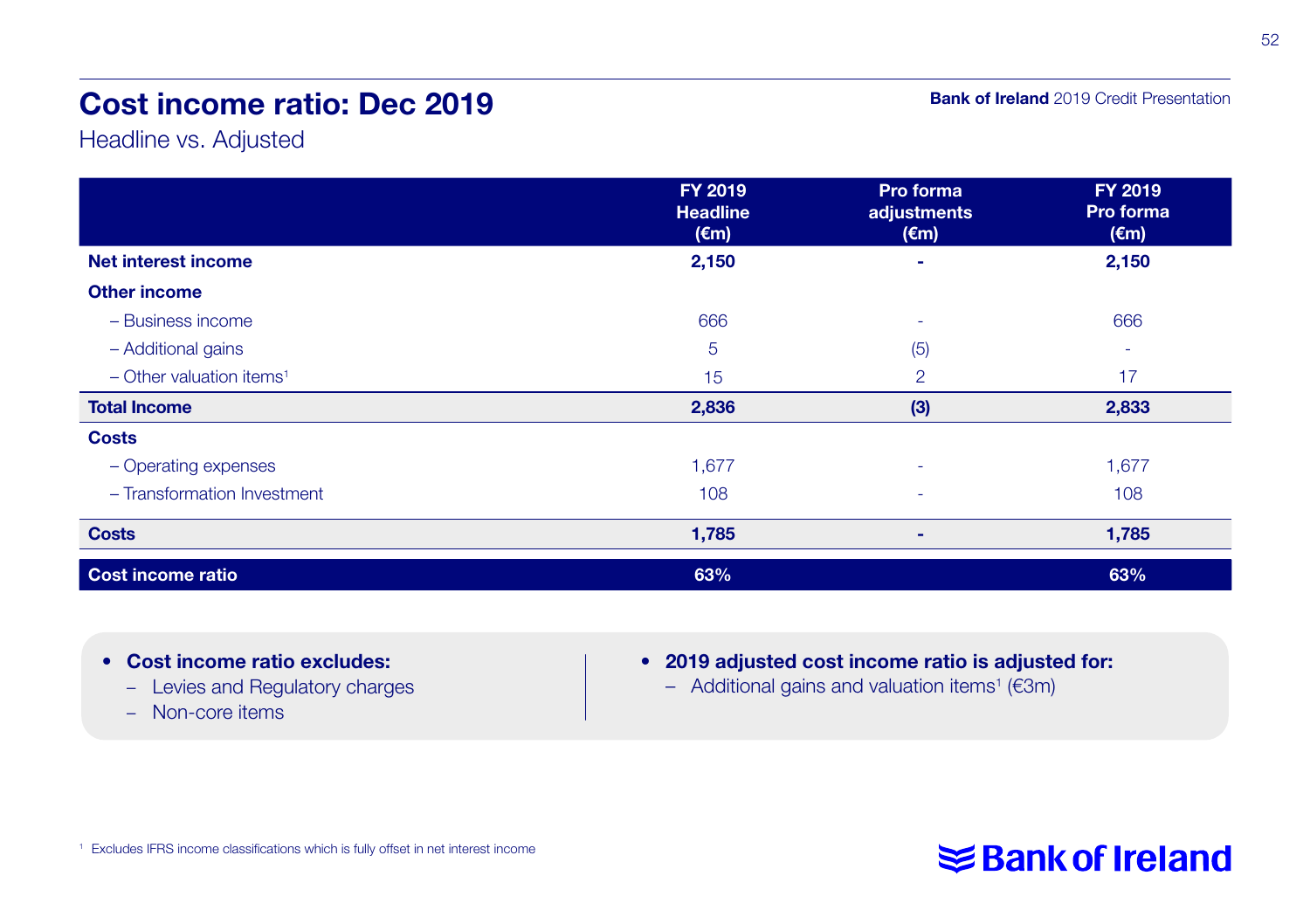# Return on tangible equity (RoTE)

2019: Headline vs. Adjusted

|                                         |                                           | <b>Adjustments</b>                                                        |                                                      |                                          |                                           |
|-----------------------------------------|-------------------------------------------|---------------------------------------------------------------------------|------------------------------------------------------|------------------------------------------|-------------------------------------------|
|                                         | 2019<br><b>Headline</b><br>$(\epsilon m)$ | <b>Additional gains</b><br>and valuation<br>items <sup>1</sup> net of tax | 'Normalised'<br>impairment<br>adjustment, net of tax | <b>Adjusted for CET1</b><br>ratio at 13% | 2019<br><b>Adjusted</b><br>$(\epsilon m)$ |
| <b>Profit for the period</b>            | 448                                       |                                                                           |                                                      |                                          |                                           |
| Non-core items including tax            | 177                                       |                                                                           |                                                      |                                          |                                           |
| Coupon on Additional Tier 1 securities  | (55)                                      |                                                                           |                                                      |                                          |                                           |
| Preference share dividends              | (7)                                       |                                                                           |                                                      |                                          |                                           |
| <b>Adjusted profit after tax</b>        | 563                                       | (3)                                                                       | -                                                    | -                                        | 560                                       |
|                                         |                                           |                                                                           |                                                      |                                          |                                           |
| <b>At Dec 2019</b>                      |                                           |                                                                           |                                                      |                                          |                                           |
| Shareholders' equity                    | 9.625                                     |                                                                           |                                                      | (464)                                    | 9,160                                     |
| Intangible assets                       | (838)                                     |                                                                           |                                                      |                                          | (838)                                     |
| Shareholders' tangible equity           | 8,787                                     |                                                                           |                                                      | (464)                                    | 8,322                                     |
| Average shareholders' tangible equity   | 8,528                                     |                                                                           | ۰                                                    | (235)                                    | 8,293                                     |
| <b>Return on tangible equity (RoTE)</b> | 6.6%                                      |                                                                           |                                                      |                                          | 6.8%                                      |

#### • 2019 Adjusted Return on Tangible Equity is adjusted for:

- Additional gains and valuation items<sup>1</sup>, net of tax  $\epsilon$ 3m
- No adjustment to impairment charge "Normalised" impairment charge (26bps) in 2019 reflected in headline numbers
- Average shareholders' tangible equity calculated on a CET1 ratio at 13% €235m

#### <sup>1</sup> Excludes IFRS income classifications which is fully offset in net interest income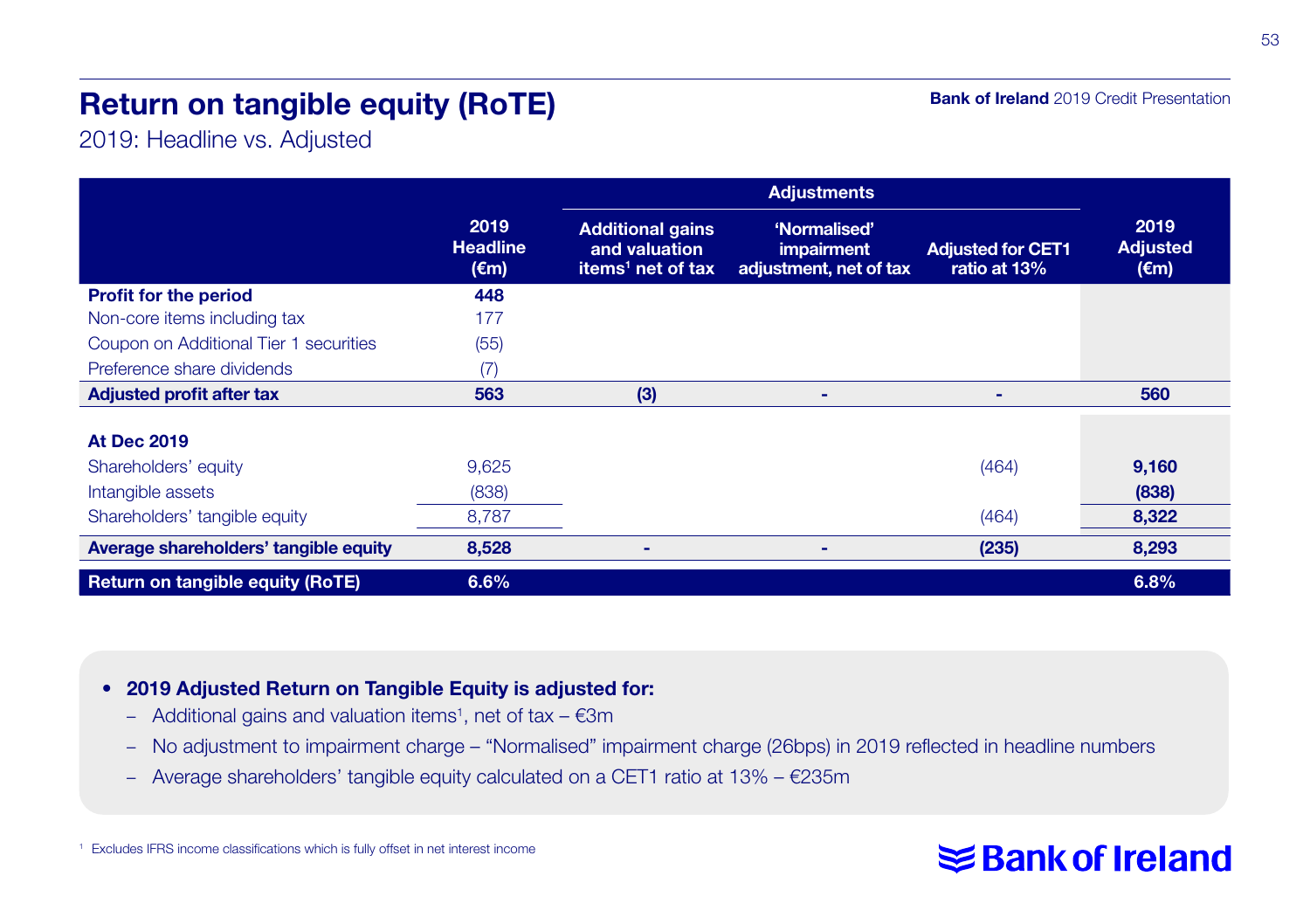# Underlying earnings per share: Dec 2019

#### **Bank of Ireland** 2019 Credit Presentation

|                                                                               | <b>FY 2018</b><br>$(\epsilon m)$ | <b>FY 2019</b><br>$(\epsilon m)$ |
|-------------------------------------------------------------------------------|----------------------------------|----------------------------------|
| <b>Profit attributable to shareholders</b>                                    | 620                              | 386                              |
| Non-core items including tax                                                  | 78                               | 177                              |
| Underlying profit attributable to ordinary shareholders                       | 698                              | 563                              |
| Weighted average number of ordinary shares in issue excluding treasury shares | 1.075                            | 1.075                            |
| Underlying earnings per share (cent)                                          | 64.8c                            | 52.4c                            |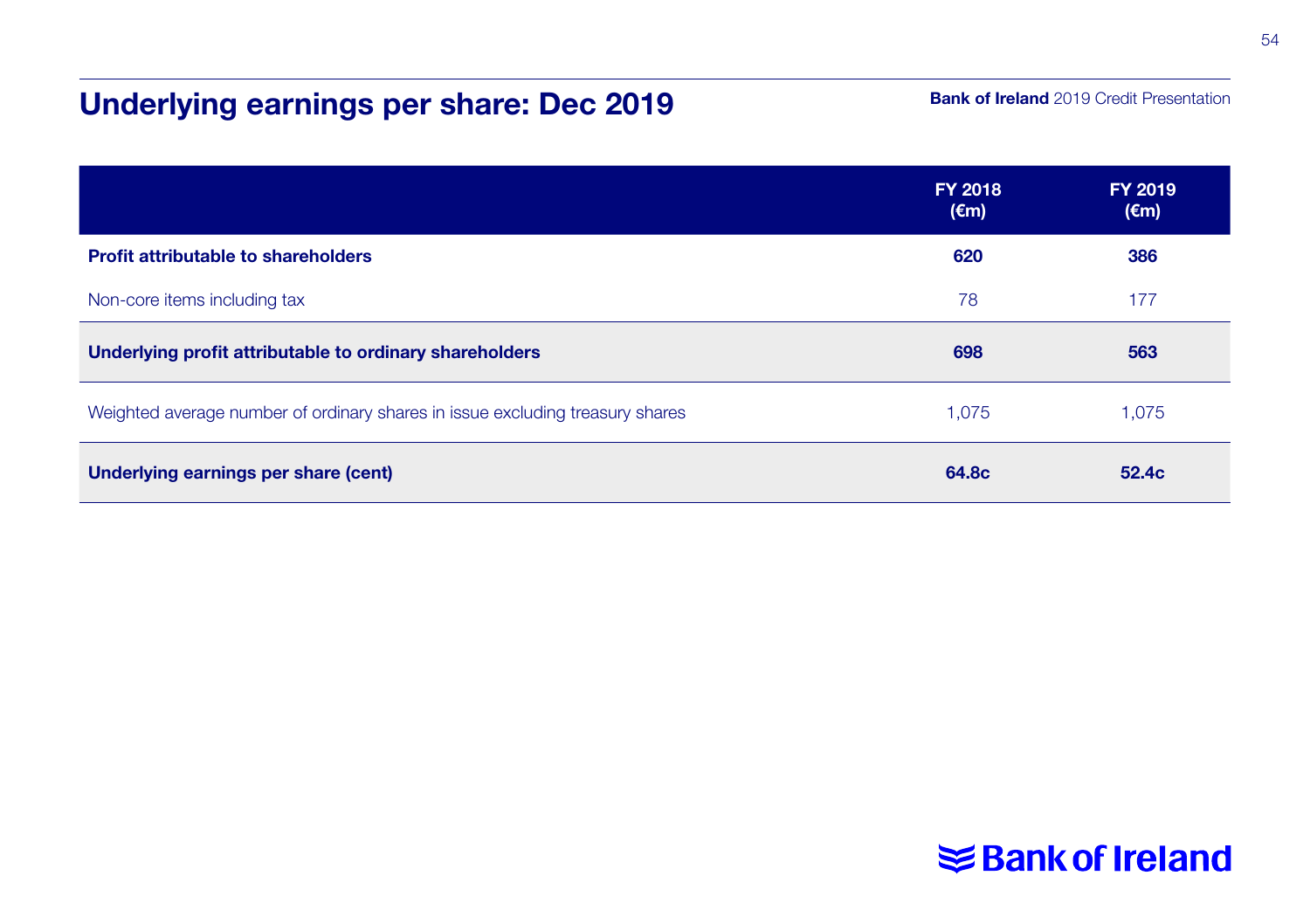#### 55

### Defined Benefit Pension Schemes



IAS19 Pension Deficit Sensitivities (Jun 2016 / Dec 2017 / Dec 2018 / Dec 2019) Interest Rates<sup>1</sup> Credit Spreads<sup>2</sup> Inflation<sup>3</sup> Global Equity<sup>4</sup> €313m €118m €102m €109m €173m €162m €153m €181m €71m €28m €28m €38m  $\overline{\epsilon}$ 122m $\overline{\epsilon}$ 128m $\overline{\epsilon}$ 90m

<sup>1</sup> Sensitivity of Group deficit to a 0.25% decrease in interest rates

<sup>2</sup> Sensitivity of IAS19 liabilities to a 0.10% decrease in credit spread over risk free rates

<sup>3</sup> Sensitivity of Group deficit to a 0.10% increase in long term inflation

<sup>4</sup> Sensitivity of deficit to a 5% decrease in global equity markets with allowance for other correlated diversified asset classes

#### **Bank of Ireland** 2019 Credit Presentation



#### Group IAS19 Defined Benefit Pension Deficit The Total Group Defined Benefit Pension Scheme Assets (%)

1 Diversified assets includes infrastructure, private equity, hedge funds and property

- IAS19 Pension deficit of €0.14bn at Dec 2019 (€0.23bn Dec 2018). Schemes in deficit €0.27bn, schemes in surplus €0.13bn
- The net negative impact of changes in long term assumptions was substantially offset by the return on scheme assets
- The interest rate and inflation rate hedging strategies in the investment portfolios have largely offset the impact of the significant reductions in discount rates in 2019
- De-risking strategies have also reduced the schemes' sensitivity to global equity movements. Listed equity asset holdings have been reduced in favour of increases in Diversified assets and Credit / LDI / Hedging allocations
- In 2019, the Group continued to support Trustees in further asset diversification and increasing the level of hedging
- BSPF asset returns of +17.3% and +5.9% were achieved over 1 year and 3 years respectively to end December 2019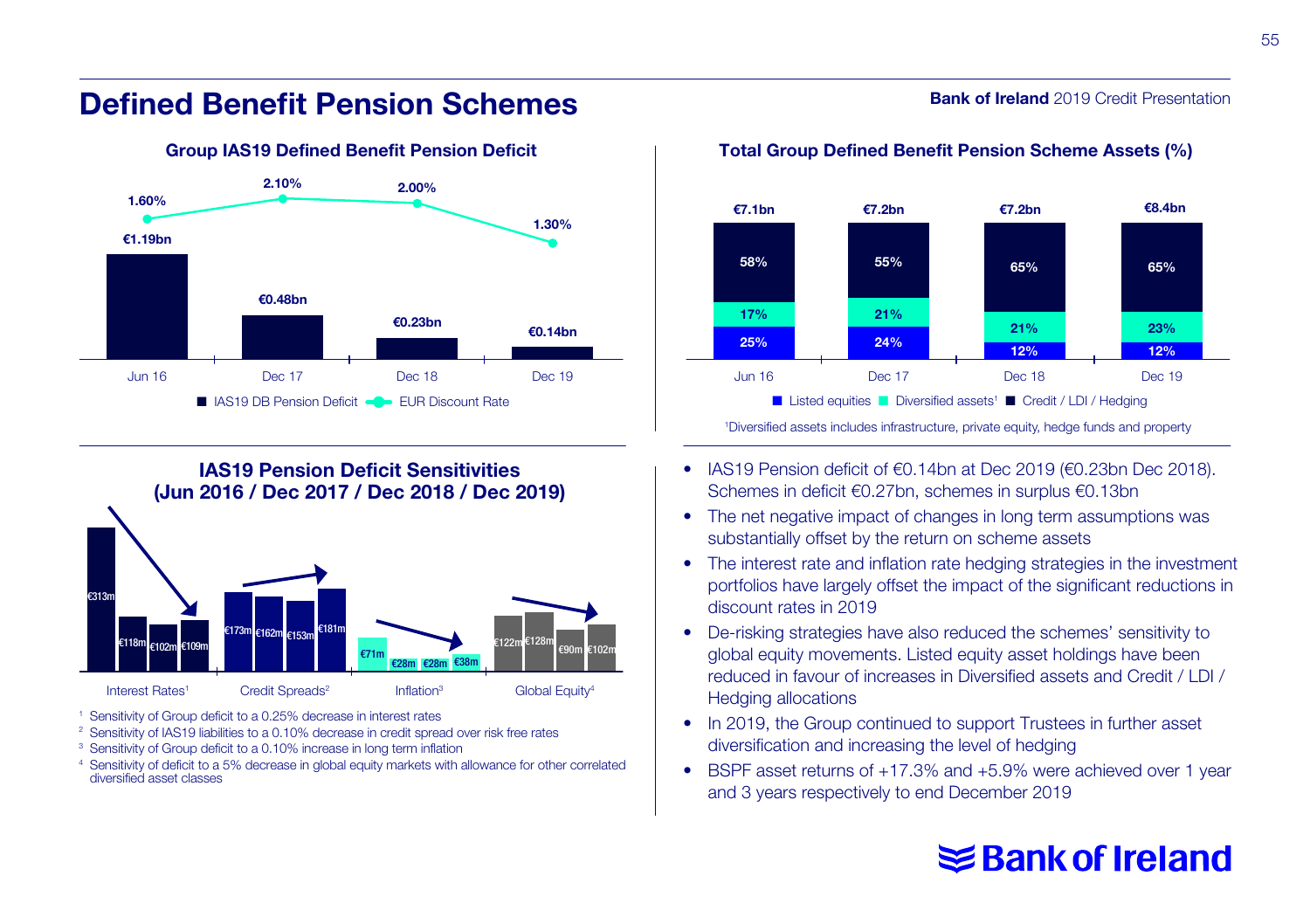### Forward-Looking statement

This document contains forward-looking statements with respect to certain of the Bank of Ireland Group plc (the 'Company' or 'BOIG plc') and its subsidiaries' (collectively the 'Group' or 'BOIG plc Group') plans and its current goals and expectations relating to its future financial condition and performance, the markets in which it operates and its future capital requirements. These forward-looking statements often can be identified by the fact that they do not relate only to historical or current facts. Generally, but not always, words such as 'may,' 'could,' 'should,' 'will,' 'expect,' 'intend,' 'estimate,' 'anticipate,' 'assume,' 'believe,' 'plan,' 'seek,' 'continue,' 'target,' 'goal,' 'would,' or their negative variations or similar expressions identify forward-looking statements, but their absence does not mean that a statement is not forward-looking.

Examples of forward-looking statements include, among others: statements regarding the Group's near term and longer term future capital requirements and ratios, level of ownership by the Irish Government, loan to deposit ratios, expected impairment charges, the level of the Group's assets, the Group's financial position, future income, business strategy, projected costs, margins, future payment of dividends, the implementation of changes in respect of certain of the Group's pension schemes, estimates of capital expenditures, discussions with Irish, United Kingdom, European and other regulators and plans and objectives for future operations. Such forward-looking statements are inherently subject to risks and uncertainties, and hence actual results may differ materially from those expressed or implied by such forward-looking statements.

Such risks and uncertainties include, but are not limited to, those as set out in the Risk Management Report in the Group's Annual Report for the year ended 31 December 2019. Investors should also read 'Principal Risks and Uncertainties' in the Group's Annual Report for the year ended 31 December 2019 beginning on page 111.

Nothing in this document should be considered to be a forecast of future profitability or financial position of the Group and none of the information in this document is or is intended to be a profit forecast or profit estimate. Any forward-looking statement speaks only as at the date it is made. The Group does not undertake to release publicly any revision to these forward-looking statements to reflect events, circumstances or unanticipated events occurring after the date hereof.